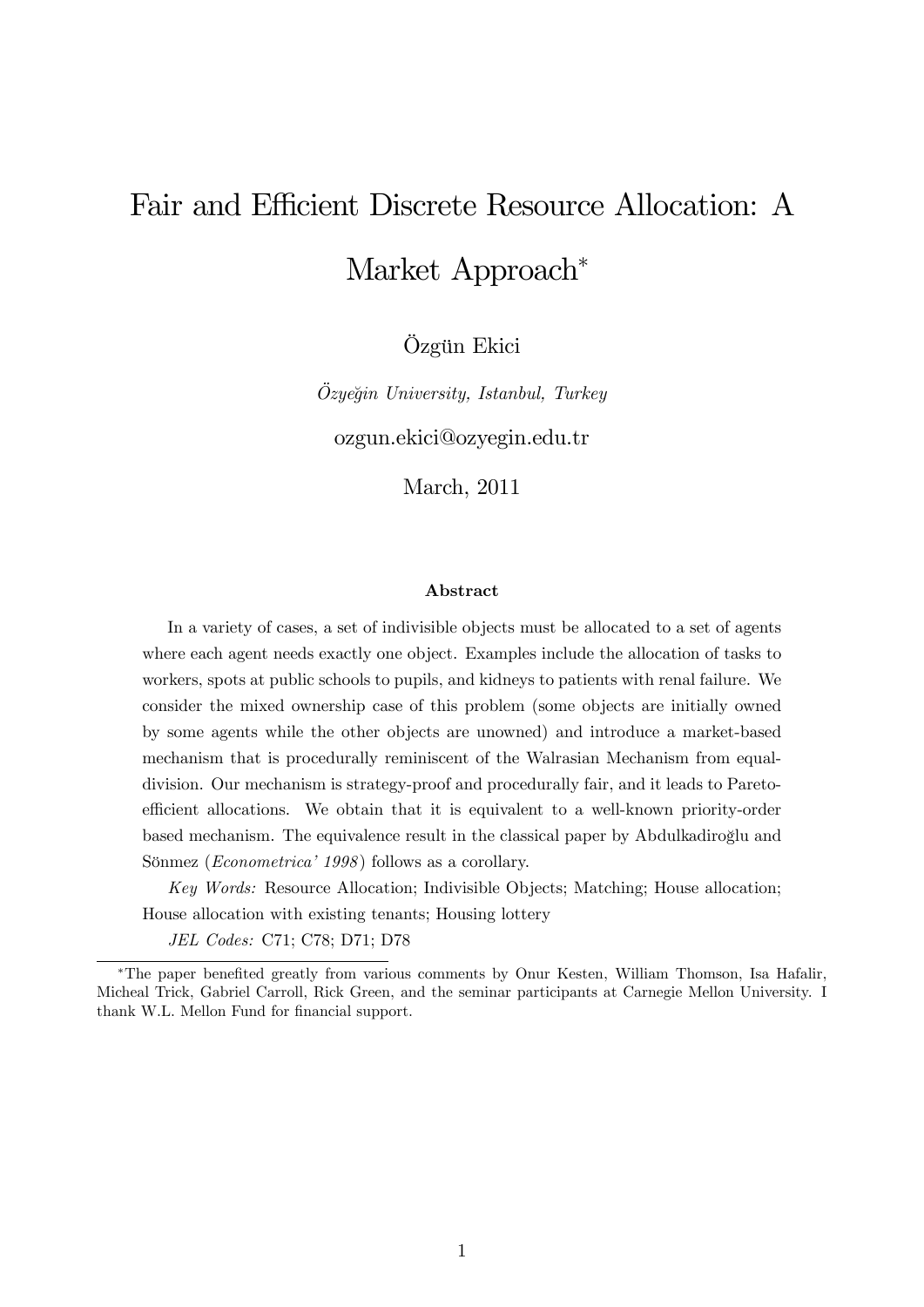# 1 Introduction

We consider the problem of allocating n indivisible objects to n agents where each agent needs exactly one object and agents' preferences over objects are strict. Monetary transfers are not allowed.<sup>1</sup> There are numerous real-life applications of this problem, such as the allocation of tasks to workers, spots at public schools to pupils, kidneys to patients with renal failure, dormitory rooms to college students, and legislators to committees [1, 2, 3, 5, 9, 15]. The purpose of this paper is to design a mechanism (a systematic allocation rule) which has a market-based approach, is fair in a certain sense, and leads to efficient (Pareto optimal) allocations (matchings of agents and objects). A core issue to pay attention to when designing a mechanism is that preferences are elicited from agents who may respond strategically rather than truthfully.

As is the convention in this literature, we employ the paradigm of allocating "houses" to agents. There are three cases of this problem in the literature, varying in the initial ownership structure. In the private ownership case, called a *housing market*, initially each agent (privately) owns a house (see Shapley and Scarf [18]). In the social ownership case, called a house allocation problem, initially houses are unowned (meaning that they are socially owned by all agents; see Hylland and Zeckhauser [9]). In the mixed ownership case, called a house allocation problem with existing tenants, the previous two cases are generalized: There are k "newcomers" who initially do not own any houses; k "vacant houses," which are initially unowned; and  $n - k$  "existing tenants" and  $n - k$  "occupied houses" such that each existing tenant owns her occupied house (see Abdulkadiroğlu and Sönmez [2]).

This paper considers the mixed ownership case. Besides being more general, it draws attention because of a number of interesting real-life applications of it. A prominent example is kidney exchange with Good Samaritan Donors. In the most serious forms of renal disease, the preferred treatment is kidney transplantation. As of March 2009, there were about 79,000 patients waiting for a kidney transplant in the United States. While some patients ("existing tenants") have friends or relatives willing to donate them their kidneys ("occupied")

<sup>&</sup>lt;sup>1</sup>We do not take a normative standpoint against the use of money. In many real-life applications, however, the use of money is not permissible.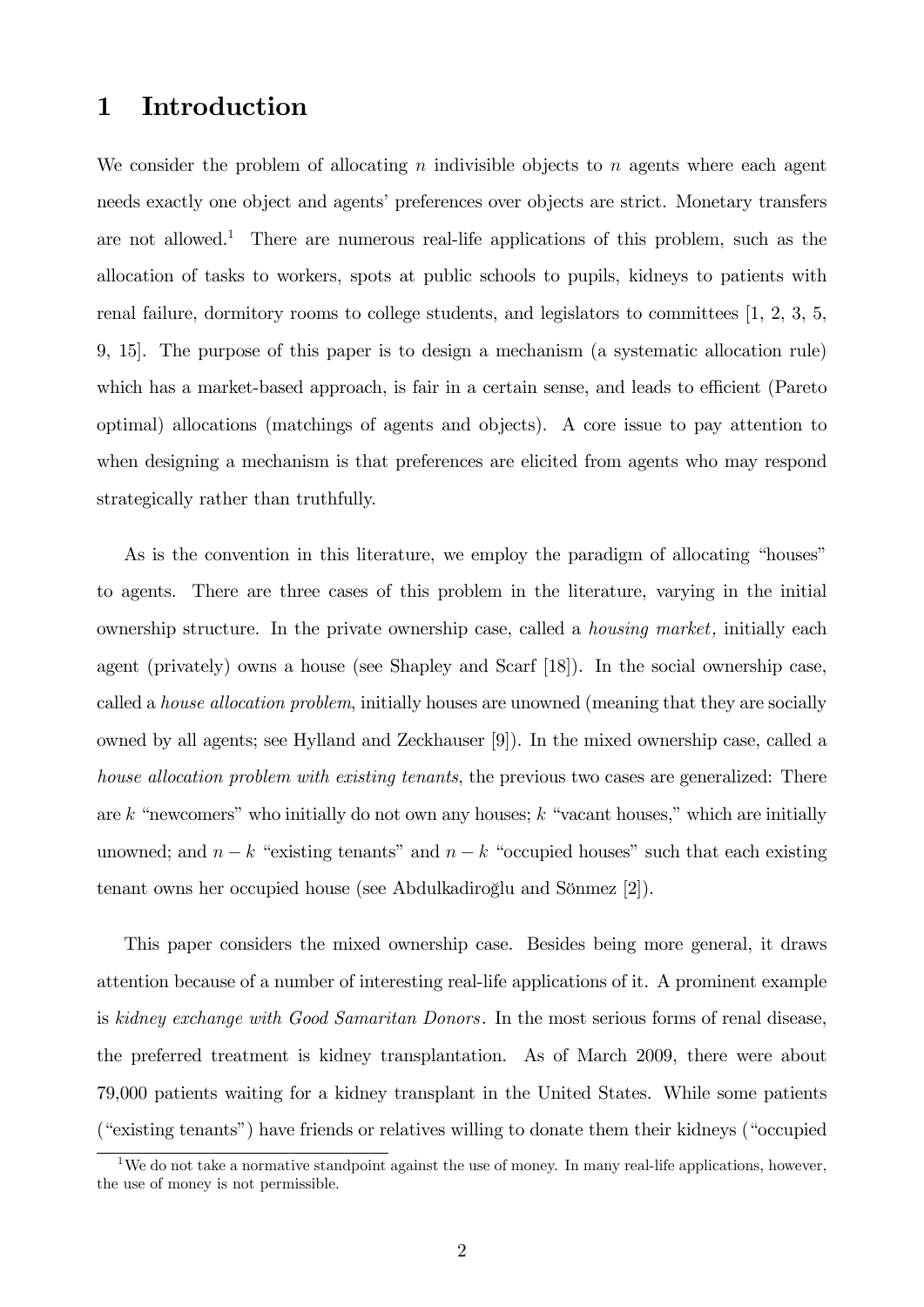houses"), there are also patients ("newcomers") who do not have donors. There are also kidneys obtained from Good Samaritan Donors and cadavers ("vacant houses") which are donated to patients collectively. In many cases a patient cannot be transplanted the kidney of her donor due to medical incompatibilities. A common practice is then kidney exchange in which patients are transplanted the kidneys of one another's donors. A kidney exchange may also involve patients without donors and kidneys obtained from Good Samaritan Donors and cadavers [15, 17, 22]. Another real-life application of the mixed ownership case is allocation of on-campus housing units at college campuses. Each returning student ("existing tenant") occupies a room from the previous year. There are also incoming freshmen  $("newcomes"),$ who initially do not occupy any rooms, and vacant rooms, vacated by the graduated class [2, 7].

The mechanism that we will introduce is inspired from the "Walrasian Mechanism from equal-division," which is arguably the most widely advocated mechanism to allocate a socially owned bundle of (infinitely) divisible goods to a set of agents fairly and efficiently. This mechanism proceeds in a simple manner. First, the bundle is equally divided among agents. If agents also have private endowments, the natural idea is to add agents' equal-division shares of the bundle to their private endowments. This results in a private ownership exchange market, in which the Walrasian Mechanism is operated, producing a Walrasian allocation, which is Pareto-efficient under standard assumptions on preferences.<sup>2</sup> This mechanism has been shown to be compatible with many equity criteria that has been proposed in the literature (see Thomson [21]).

Clearly, "indivisible" objects cannot be equally "divided." A *probabilistic* equal-division idea can still be employed, however, using random distribution. In an indivisible object allocation problem, the Örst mechanism that involves random distribution has been introduced by Abdulkadiroglu and Sönmez [1]. In the context of a house allocation problem, they proposed the *core from random endowments* mechanism (in short, CFRE), which proceeds as follows:

Distribute  $n$  houses to  $n$  agents uniformly at random such that each agent receives

<sup>2</sup>A Walrasian allocation is an allocation that can be attained in a Walrasian equilibrium. The Walrasian mechanism is the rule that maps a private ownership exchange economy to a Walrasian allocation.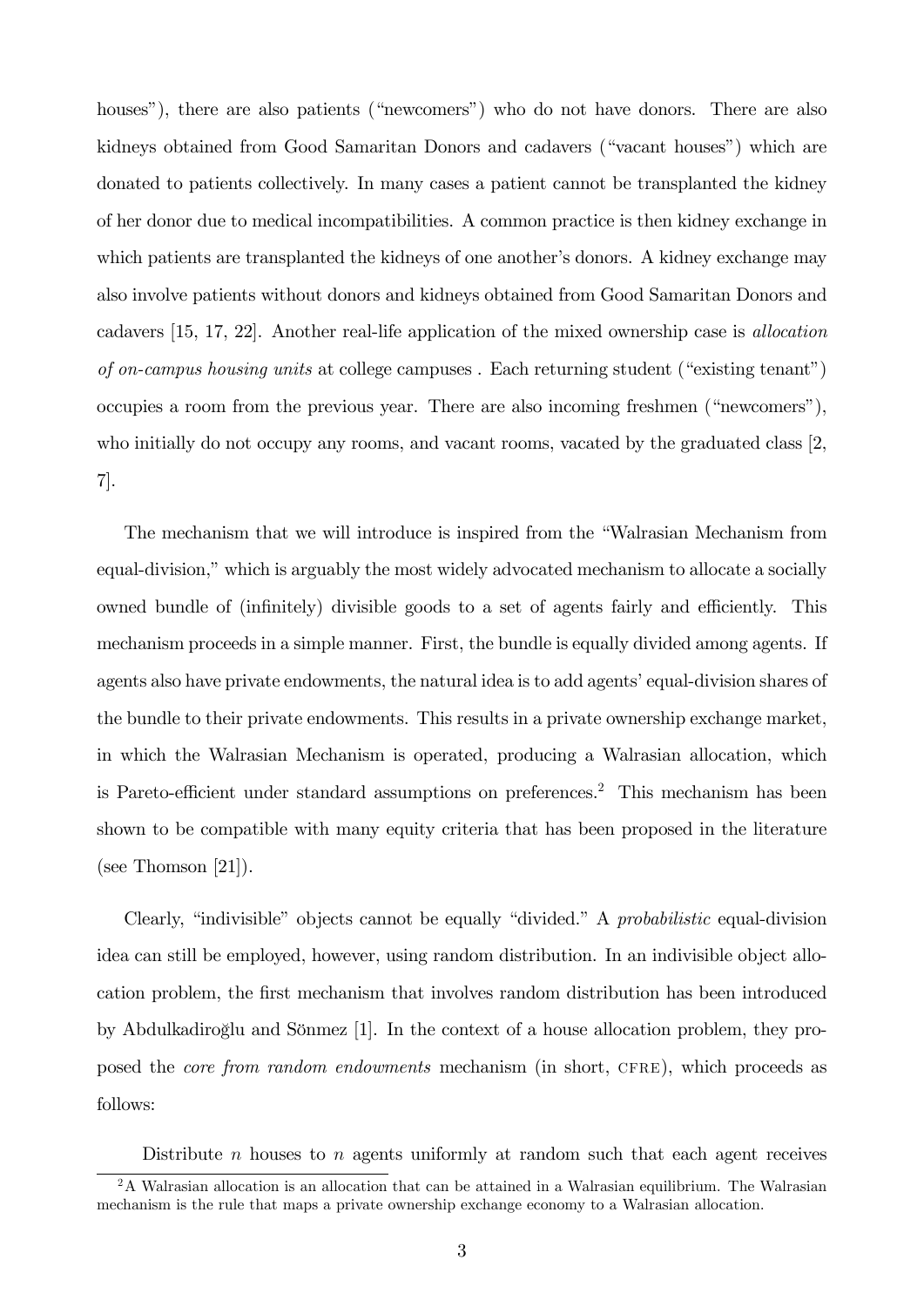exactly one house. In the induced exchange market, reallocate houses to agents by executing the *top trading cycles* mechanism<sup>3</sup> (in short,  $TTC$ ), as described below:

Step 1: Let each agent "point" to her most preferred house and let each house "point" to its owner. There exists at least one "cycle," characterized by a list  $a^1, a^2, \cdots, a^j$  of agents where  $a^1$  points to  $a^2$ 's house which points to  $a^2$ ;  $a^2$  points to  $a^3$ 's house which points to  $a^3$ ;  $\cdots$ ;  $a^{j-1}$  points to  $a^j$ 's house which points to  $a^j$ ; and  $a^j$  points to  $a^1$ 's house which points to  $a^{1,4}$  Assign the agents in cycles the houses they point to and then remove these agents and houses from the market.

Step  $t > 1$ : Let each remaining agent point to her most preferred house among remaining ones and let each remaining house point to its owner. There exists at least one cycle. Assign the agents in cycles the houses they point to and then remove these agents and houses from the market.

Roth [13] showed that TTC is strategy-proof (truthful preference revelation is a dominant strategy), from which it immediately follows that CFRE is also strategy-proof.

There are interesting procedural and theoretical parallels between the Walrasian Mechanism from equal-division and CFRE. For both mechanisms, first a private ownership exchange market is generated by distributing the socially owned resources to agents employing an equal-division idea. In the former, equal-division is in the physical sense; in the latter, in a probabilistic sense, as each socially owned vacant house is given to each agent with exactly the same probability,  $1/n$ . For both mechanisms, market outcomes are calculated in the induced exchange markets. In the former, the Walrasian Mechanism is operated producing a Walrasian allocation, which is Pareto-efficient. In the latter,  $TTC$  is executed, which is the exact counterpart of the Walrasian Mechanism in this context, as it produces the unique Walrasian allocation, which is again Pareto-efficient (see Shapley and Scarf [18]). In the former, under certain assumptions that guarantee core convergence (see Aumann [4]) and the uniqueness of a Walrasian allocation (see Mas-Colell [11]), the Walrasian Mechanism produces the exchange market's unique core allocation. In the latter, similarly, TTC produces

<sup>3</sup>This mechanism is credited to David Gale in Shapley and Scarf [18].

<sup>&</sup>lt;sup>4</sup>The existence of a cycle arises from the fact that the number of agents and houses is finite.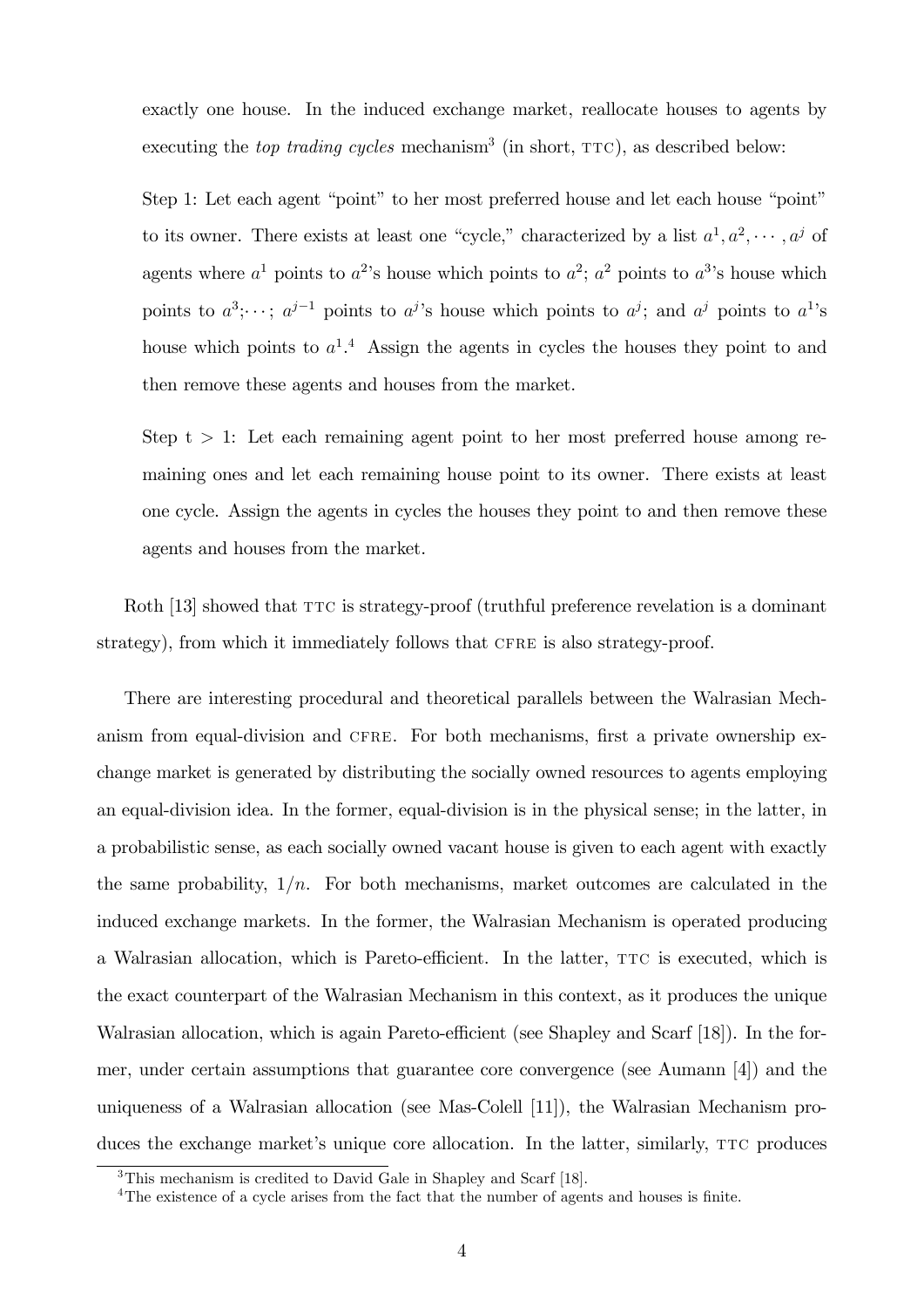the exchange market's unique core allocation (see Shapley and Scarf [18]).

We want to employ a similar approach in the mixed ownership case. The random distribution in the mixed ownership context is a more delicate issue, however. To highlight the key challenges, consider the following two mechanisms, the first of which is due to Sönmez and  $\text{Unver } [19]:$ 

- (1) Distribute k vacant houses to k newcomers uniformly at random such that each newcomer receives exactly one vacant house. Then reallocate houses to agents by executing TTC.
- (2) Distribute k vacant houses to n agents uniformly at random such that out of n agents  $k$  of them receive a vacant house. Then reallocate houses to agents by executing TTC.

In  $(1)$ , random distribution results in a housing market and TTC produces its unique core allocation. There is no probabilistic equal-division, however, as a vacant house, which is socially owned, is given to a newcomer with  $1/k$  probability but to an existing tenant with zero probability. To emphasize the fairness shortcoming of this mechanism, consider an existing tenant whose occupied house is the least desired house of every agent. Then in (1) she will be assigned her least desired house. In a sense, she is punished for owning a house, which is not what we desire. Arguably, this feature of the mechanism may also cause an incentive shortcoming. The agent who owns the least desired house may respond strategically by first giving up her house and then participating in the mechanism as a newcomer.

In (2), there is a probabilistic equal-division, as each vacant house is given to each agent with exactly  $1/n$  probability. There is an efficiency shortcoming of this mechanism, however. After vacant houses have been distributed, if an existing tenant e receives a vacant house and a newcomer a does not, then, in the induced exchange market, e owns two houses (a vacant house besides her occupied house) while  $a$  owns none. When  $TTC$  is executed,  $a$  cannot join a cycle and remains unassigned, and when e departs from the market by joining a cycle, one of her two houses remains, which becomes "wasted."

We introduce a mechanism that resolves the fairness and efficiency tension in  $(1)$  and  $(2)$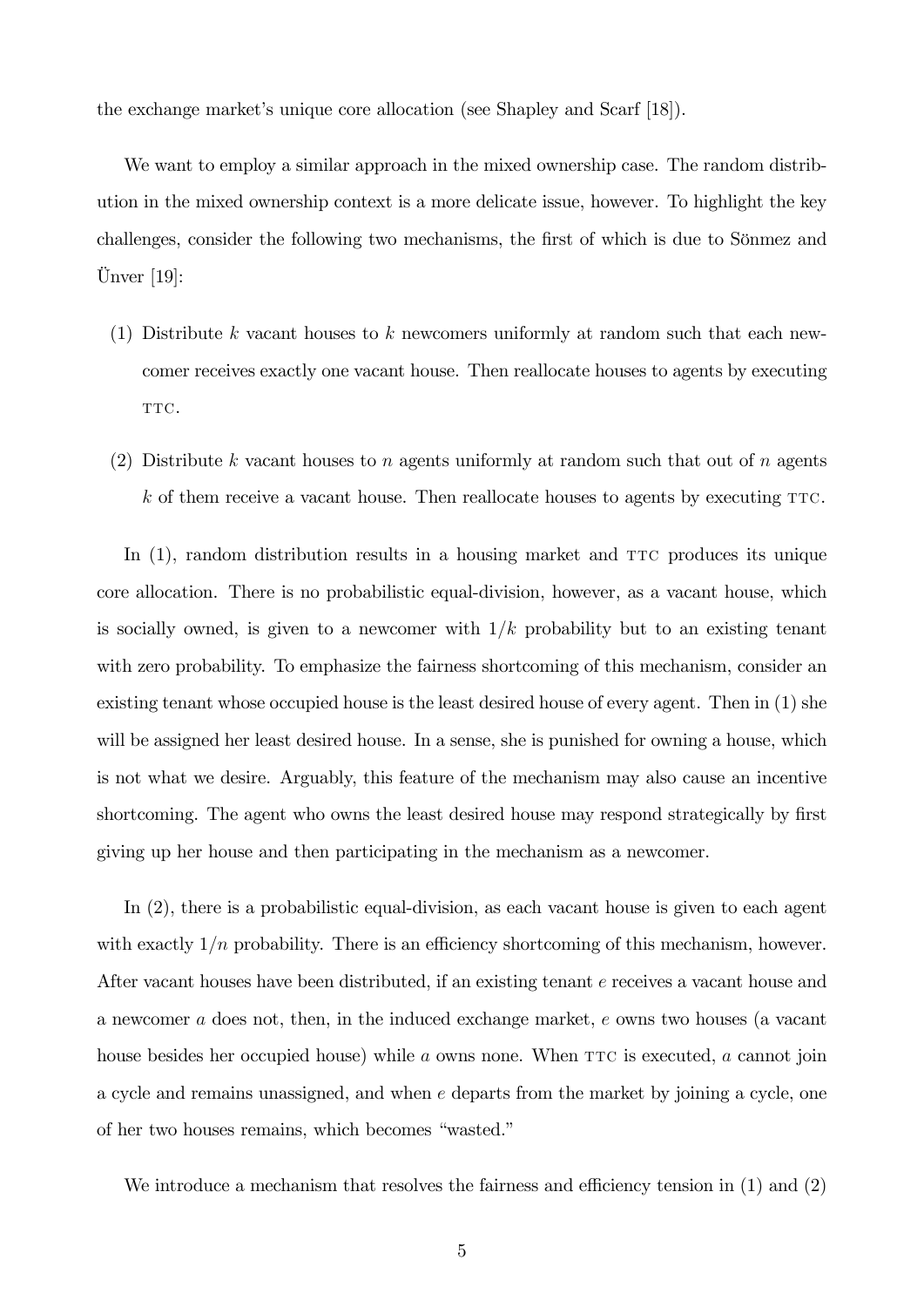in an intuitive way. The *core from random distribution* mechanism (in short, CFRD) proceeds as follows:

Besides the k vacant houses, introduce  $n-k$  "inheritance rights" associated with  $n-k$ existing tenants. Distribute k vacant houses and  $n - k$  inheritance rights to n agents uniformly at random such that each agent receives exactly one vacant house or one inheritance right. If an agent receives an inheritance right, she becomes the "inheritor" of the associated existing tenant; if she receives a vacant house, she then owns that vacant house. Therefore, in the induced exchange market, a newcomer owns a house or an inheritance right, and an existing tenant owns two houses (a vacant house besides her occupied house) or an inheritance right and a house. We call this an inheritors augmented housing market. In this market reallocate houses to agents by executing the following *inheritors augmented top trading cycles* mechanism (in short,  $IATTC$ ):

Step 1: Let each agent point to her most preferred house and let each house point to its owner. There exists at least one cycle. Assign the agents in cycles the houses they point to and then remove these agents and houses from the market. If an existing tenant in a cycle owns two houses, one of her two houses remains. Then let her remaining house be owned by her inheritor. If her inheritor is an existing tenant who has already been assigned a house, let her remaining house be owned by the inheritor of her inheritor, and so on.

Step  $t > 1$ : Let each remaining agent point to her most preferred house among remaining ones and let each remaining house point to its owner. There exists at least one cycle. Assign the agents in cycles the houses they point to and then remove these agents and houses from the market. If an existing tenant in a cycle owns two houses, one of her two houses remains. Then let her remaining house be owned by her inheritor. If her inheritor is an existing tenant who has already been assigned a house, let her remaining house be owned by the inheritor of her inheritor, and so on.

The innovation in CFRD is the role played by inheritance rights in the execution of IATTC. When an existing tenant who owns two houses is removed after joining a cycle, her remaining house is not wasted; rather, it is given to her inheritor (or to the inheritor of her inheritor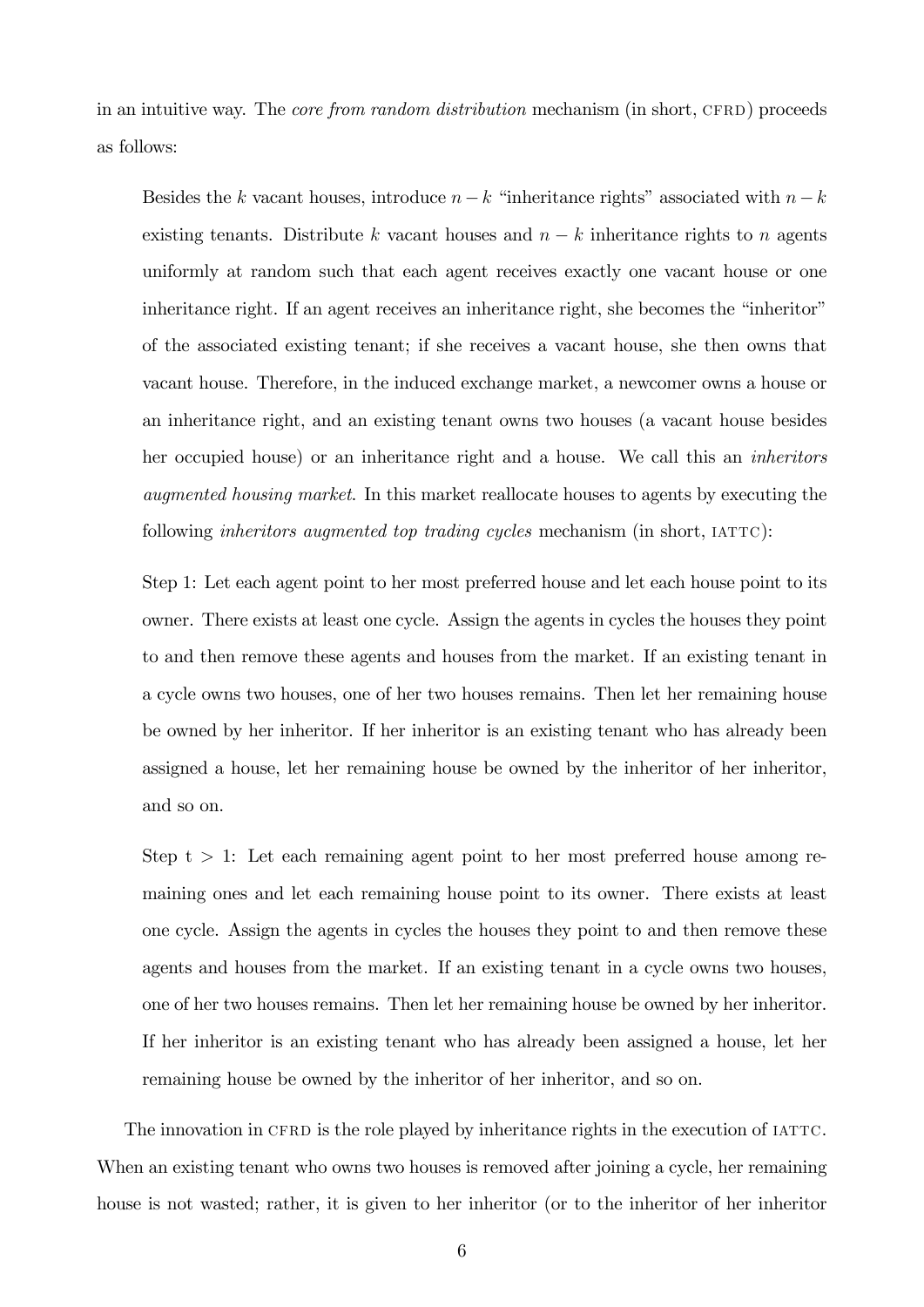and so on). Note that this has no negative welfare implications for her. She can trade any of her two houses to join a cycle and be assigned the best house that she can. Her remaining house is given to another agent only after she departs from the market. It can be shown that IATTC is strategy-proof.<sup>5</sup> Then it immediately follows that CFRD is also strategy-proof.

Observe that there is a probabilistic equal-division in CFRD; each vacant house is given to each agent with exactly  $1/n$  probability. Further, IATTC is the counterpart of the Walrasian Mechanism in this context, as it produces a Walrasian allocation.<sup>6</sup> In Theorem 1 we show that, as TTC produces the unique core allocation in a housing market, IATTC produces the unique core allocation in an inheritors augmented housing market. The core allocation notion in this context is more subtle, however. The definition should incorporate the rights of inheritors (see Definition 2). Also, observe that in an inheritors augmented housing market where each agent owns exactly one house, IATTC proceeds just like TTC; in this sense, an inheritors augmented housing market and  $IATTC$  can be seen as generalizations of a housing market and TTC.

Our main theoretical contribution is a surprising equivalence result, similar to the one in Abdulkadiroğlu and Sönmez [1]. In a house allocation problem, they showed that CFRE is equivalent to *random-priority* (also known as "random serial dictatorship"),<sup>7</sup> which proceeds as follows: (If two mechanisms are equivalent, it means, given any preference profile, any given allocation is produced by the two mechanisms with exactly the same probability.)

Choose a priority-order (an ordering of agents) uniformly at random. Then execute the associated *priority-rule* as follows: Assign the first agent her most preferred house, the second agent her most preferred house among remaining ones, and so on.

In Theorem 2 we show that CFRD is equivalent to *random You request my house*  $- I get$ your turn (in short, random Y-I), a mechanism due to Abdulkadiroglu and Sönmez  $[2]$  and which proceeds as follows:

<sup>5</sup>We do not include a proof for this, as it follows as a corollary of Theorem 2.

 $6$ This is due to Theorem 2 and the fact that a Y-I mechanism produces a Walrasian allocation (Ekici [8]). <sup>7</sup>Knuth [10] also proved this equivalence result in an independent study.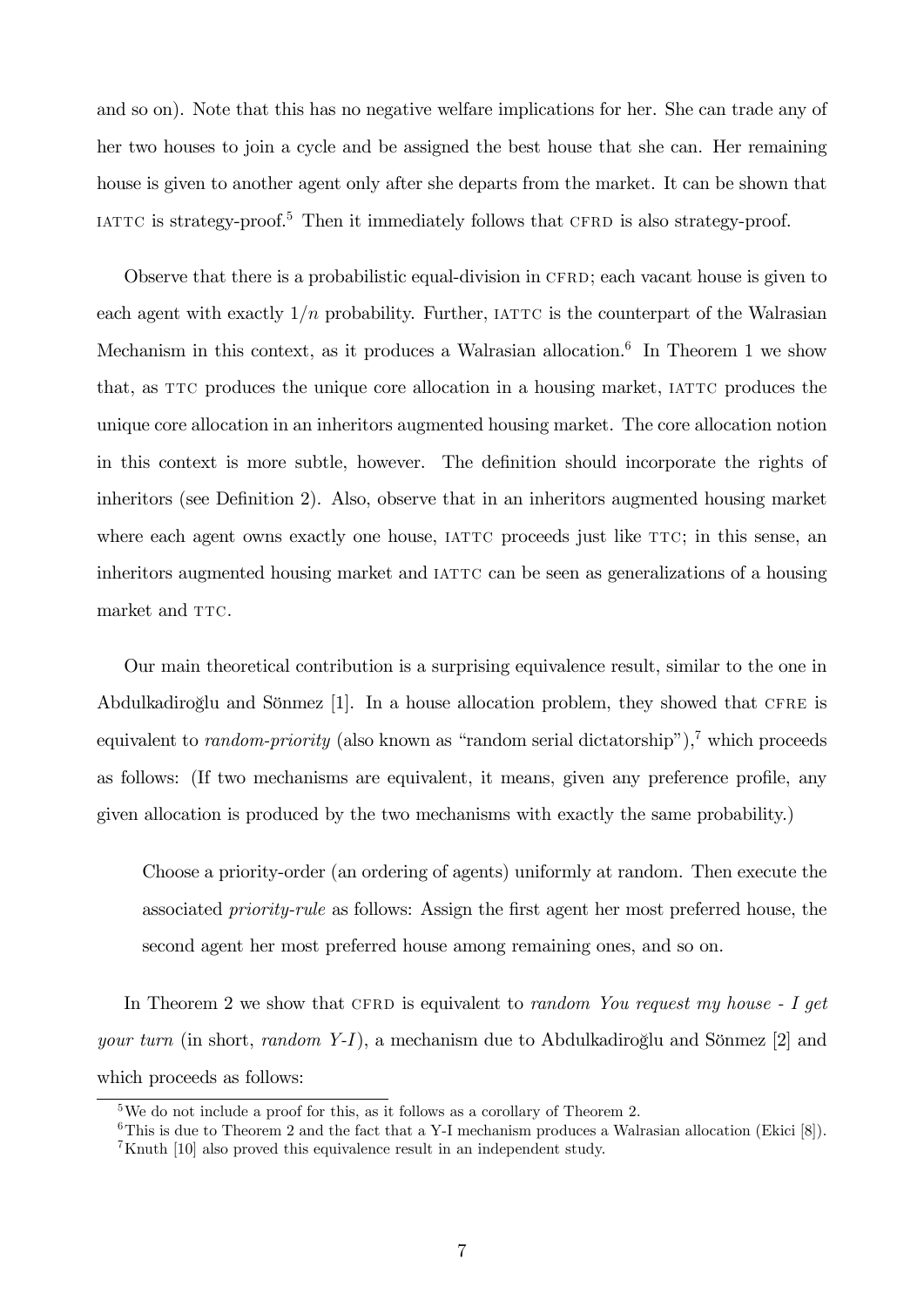Choose a priority-order uniformly at random. Then execute the associated You request my house - I get your turn mechanism (in short, Y-I) as follows:<sup>8</sup> Assign the first agent her most preferred house, the second agent her most preferred house among remaining ones, and so on, until an agent requests the occupied house of an existing tenant. If at that point that existing tenant has already been assigned a house, do not disturb the procedure. Otherwise, update the remainder of the order by inserting that existing tenant to the top and proceed. If at any point a loop forms, it is formed exclusively by a subset of existing tenants who request the occupied houses of one another. In such cases remove the existing tenants in the loop by assigning them the houses they request and proceed.

In a house allocation problem, random Y-I reduces to random-priority and CFRD reduces to CFRE. Therefore, the equivalence result in Abdulkadiroglu and Sönmez [1] is a corollary of our more general equivalence result.

Our equivalence result contributes to our understanding of the links between popular mechanisms in divisible and indivisible resource allocation problems. In allocating indivisible resources, priority-order based mechanisms—random Y-I and random-priority, are popular, perhaps owing to their simplicity in formulation. Procedurally, however, they cannot be given interpretations from a market point of view. On the other hand, CFRE and CFRD have explicit market interpretations by formulation: First, they induce private ownership exchange markets via probabilistic equal-division, and then they produce Walrasian allocations in the resulting exchange markets. The way they proceed is analogous to the Walrasian Mechanism from equal-division, the popular mechanism in allocating divisible resources. Thus the equivalence results in our paper and in [1] expose that, although this is not explicit by formulation, the popular divisible and indivisible resource allocation mechanisms in the literature are indeed analogous.

The rest of the paper is organized as follows. The next subsection briefly mentions the related literature. Section 2 introduces the model, describes random Y-I and CFRD, and presents our equivalence result. The proof is bijective and fairly involved, which we cover

 $8$ See Sönmez and Ünver [20] for a characterization of this mechanism.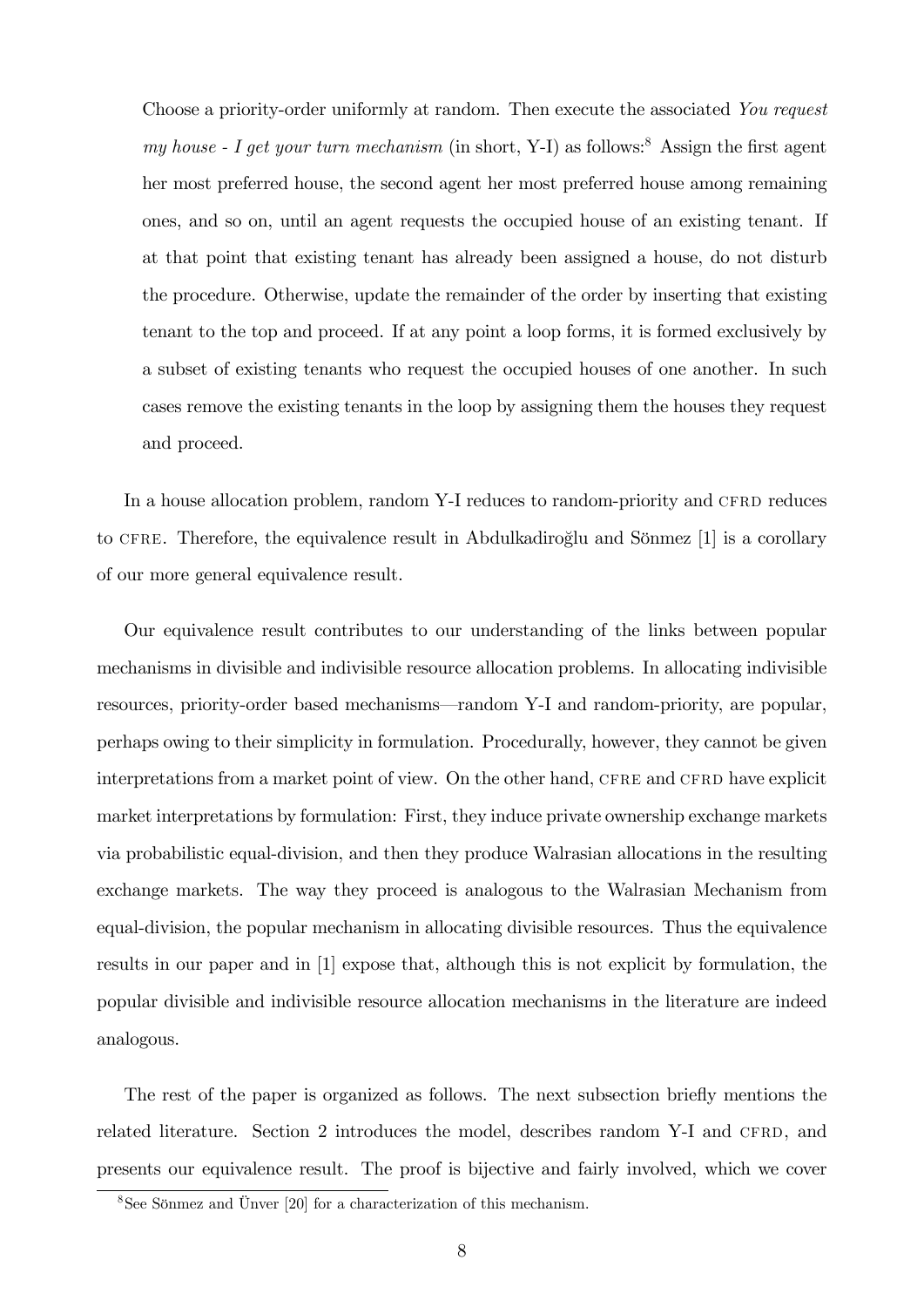exclusively in Section 3 (where we present an alternative specification of IATTC and explore its properties). Section 4 concludes the paper. We present the proof of Theorem 1 in the Appendix.

### Related Literature

In addition to [1], there are several other papers with equivalence results in the literature:

Sönmez and Unver [19] showed that the  $TTC$  based mechanism in (1) in Section 1 is equivalent to the following priority-order based mechanism: Choose a priority-order by ordering  $k$ newcomers at the top uniformly at random and placing  $n - k$  existing tenants at the bottom (in any order); then execute the Y-I mechanism defined by that priority-order.

In two recent papers random-priority has been shown to be equivalent to certain mechanisms that execute TTC based upon "inheritance tables." An inheritance table is a collection of orderings of agents. Each ordering relates to a house. While  $TTC$  is executed, an agent points to her most preferred house in the market (as usual) and a house points to the agent in the market who is ordered highest in its ordering. Pathak and Sethuraman [12] show that, if TTC is executed based upon a randomly generated inheritance table where every agent is included in every ordering, the resulting mechanism is equivalent to random-priority. They also extend this equivalence to the houses-with-quotas case (e.g., a public school with a quota of q can be assigned to q students). Also, they show that, in the houses-with-quotas case, if TTC is executed based upon a randomly generated inheritance table where the ordering for a house with quota q includes only q agents and each agent is included in the ordering of only one house, the resulting mechanism is again equivalent to random-priority. Carroll [6] later showed a general equivalence result that implies and extends the preceding ones.

There is a conceptual difference between IATTC based CFRD and the above-mentioned TTC based mechanisms. The execution of TTC in these mechanisms is based upon a randomly generated inheritance table, while the execution of IATTC is based upon randomly generated "inheritor relationships between agents." This innovation in CFRD promises a new line of research. Future research papers may study how to execute  $IATTC$  in the houses-with-quotas case, or when an existing tenant may initially own multiple houses, which may potentially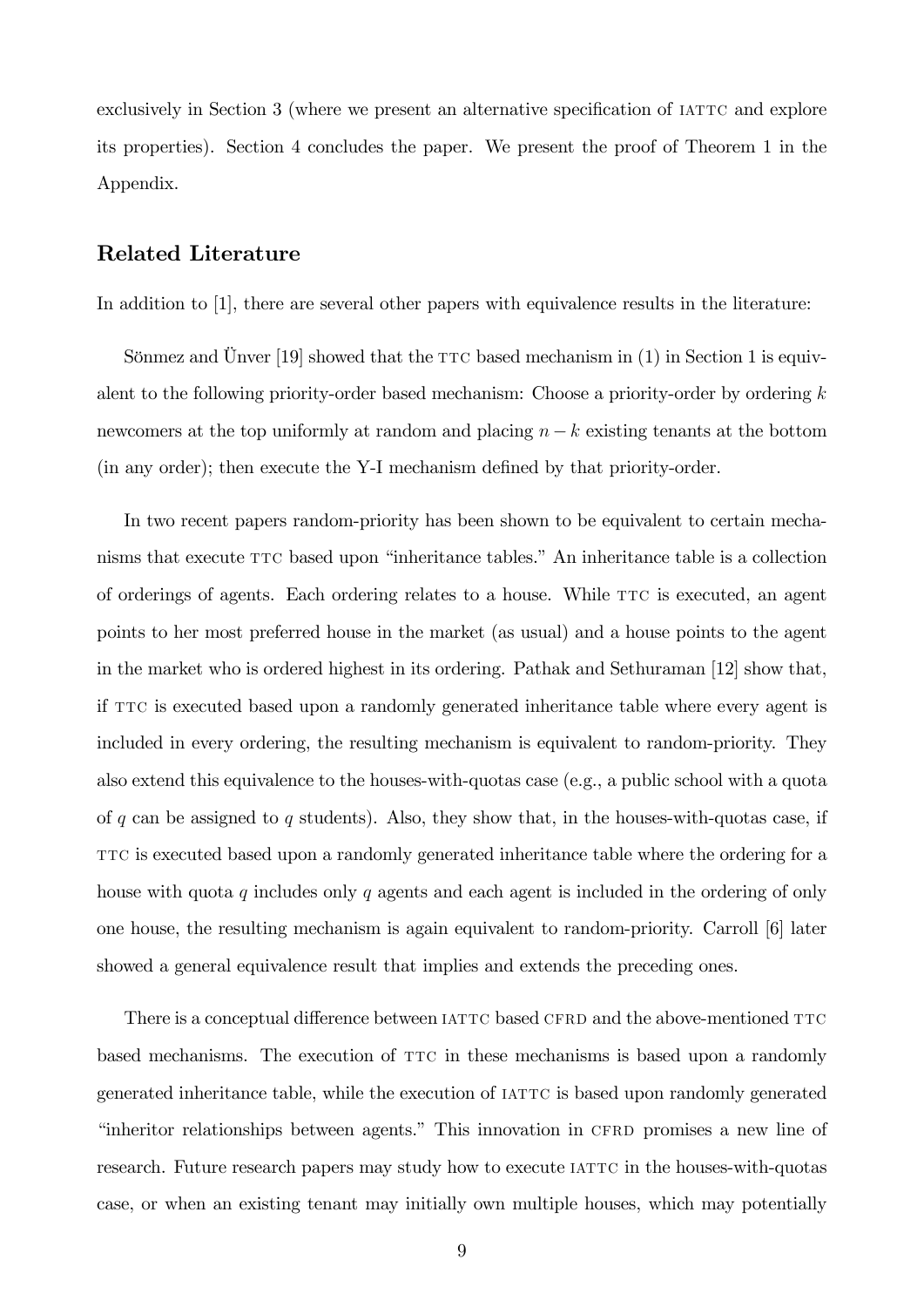lead to the design of other IATTC based mechanisms that are equivalent to variants of random Y-I. The tools that we introduce in Section 3 may become useful in these efforts.

## 2 House Allocation with Existing Tenants

### 2.1 Preliminaries

A house allocation problem with existing tenants is a five-tuple  $\langle A_N, H_V, A_E, H_O, P \rangle$  where

- $A_N$ : { $a_1, a_2, ..., a_k$ } is a finite set of "newcomers";
- $H_V: \{h_1, h_2, \ldots, h_k\}$  is a finite set of "vacant houses";
- $A_E$ : { $e_{k+1}, e_{k+2}, ..., e_n$ } is a finite set of "existing tenants";
- $H_0$ : { $o_{k+1}, o_{k+2}, ..., o_n$ } is a finite set of "occupied houses" such that existing tenant  $e_s$ owns (or, equivalently, occupies)  $o_s$  for  $s = k + 1, \dots, n;$
- $P = P : (P_a)_{a \in A_N \cup A_E}$  is the profile of agents' *strict* preference relations over the set of houses.<sup>9</sup>

A house allocation problem with existing tenants is a housing market if every agent is an existing tenant (i.e.,  $k = 0$ ), and it is a *house allocation problem* if every agent is a newcomer  $(i.e., k = n).$ 

We fix  $A_N$ ,  $H_V$ ,  $A_E$ ,  $H_O$  throughout the paper, and we denote  $A_N \cup A_E$  and  $H_V \cup H_O$ respectively by  $A$  and  $H$ .

We assume that every agent prefers being assigned *any* house to not being assigned a house. For  $a \in A$  and  $h, h' \in H$  we write  $h P_a h'$  if a prefers h to h'. We denote the domain of admissible preference relations by  $P$  (so,  $P \in \mathcal{P}^n$ ). We use  $R_a$  to represent the "at least as good as" relation for  $a \in A$  derived from  $P_a$  (i.e.,  $h R_a h'$  means  $h P_a h'$  or  $h = h'$ ).

An *allocation*  $\mu : A \to H$  is a bijection from the set of agents to the set of houses. We denote the set of admissible allocations by M.

Given  $P \in \mathcal{P}^n$ , an allocation  $\mu \in \mathcal{M}$  is:

 $9$ i.e., no agent is indifferent between two distinct houses.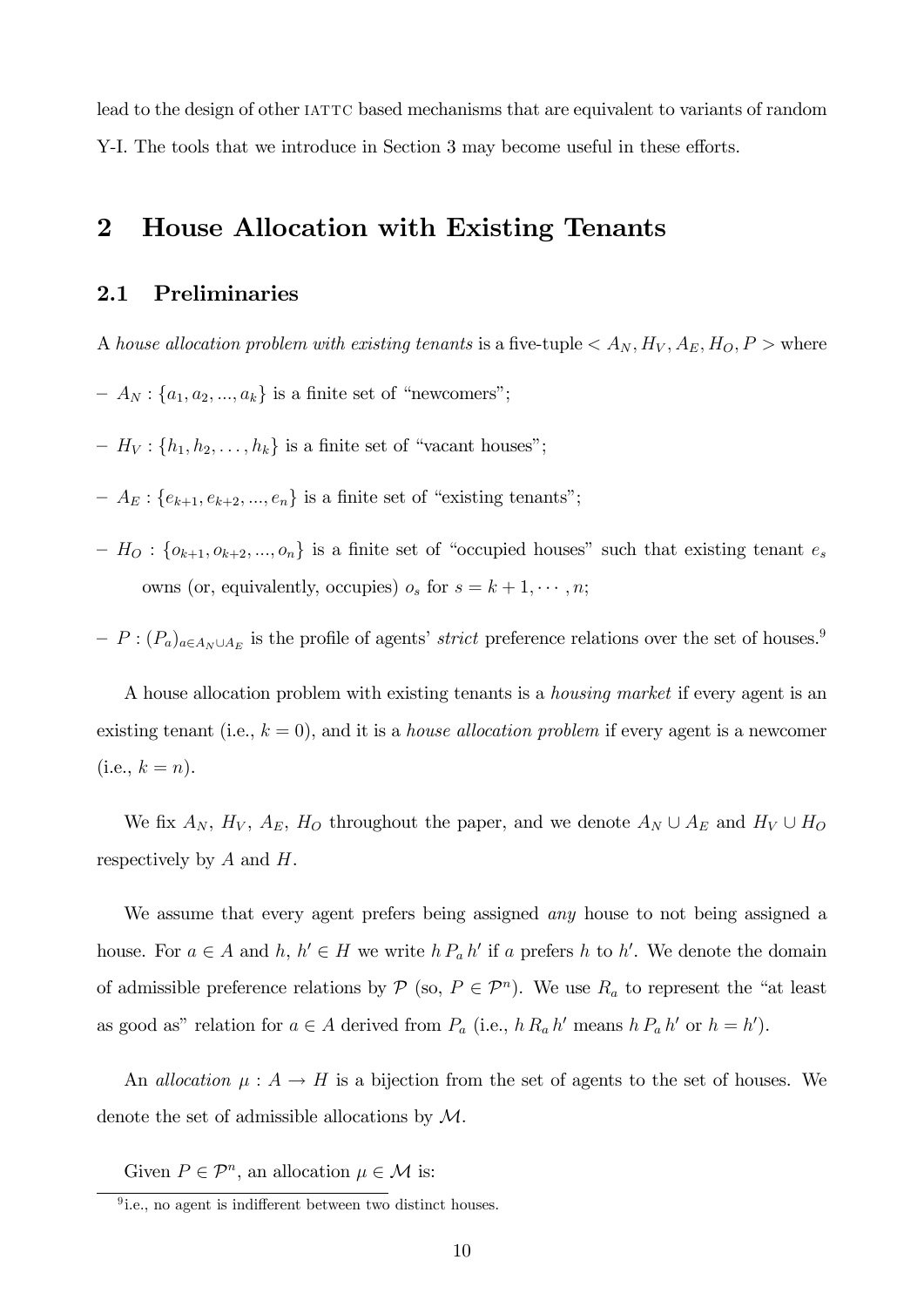- Pareto-efficient if there exists no  $\mu' \in \mathcal{M}$  such that  $\mu'(a) R_a \mu(a)$  for every  $a \in A$  and  $\mu'(a) P_a \mu(a)$  for an agent  $a \in A$ .
- *individually-rational* if  $\mu(e_s)$   $R_{e_s}$   $o_s$  for  $s = k + 1, \dots, n$ .
- group-rational if there exists no triplet  $\langle C, H^C, \theta \rangle$  where  $C \subseteq A_E$ ;  $H^C \subseteq H$  is the set of houses owned by agents in C; and  $\theta : C \to H^C$  is a bijection such that  $\theta(a) R_a \mu(a)$ for every  $a \in C$  and  $\theta(a) P_a \mu(a)$  for an agent  $a \in C$ . If there exists such a triplet then C is called a "blocking coalition" and we say that  $\mu$  is "blocked" by C.

In the context of a housing market a group-rational allocation is also called a *core allo*cation.

An allocation  $\mu \in \mathcal{M}$  is a *Walrasian allocation* (with transfers) if there exists a nonnegative price function  $p: H \to \mathbb{R}^+ \cup \{0\}$  and a non-negative transfer function  $tr: A \to$  $\mathbb{R}^+ \cup \{0\}$  such that

- 1. the budget function  $w : A \to \mathbb{R}^+ \cup \{0\}$  is given by  $w(a) = tr(a)$  for  $a \in A_N$  and  $w(e_s) = tr(e_s) + p(o_s)$  for  $s = k + 1, \dots, n;$
- 2.  $p(\mu(a)) \leq w(a)$  for every  $a \in A$ ;
- $3. \sum$  $a \in A$  $tr(a) \leq \sum$  $h\in H_V$  $p(h);$
- 4. if  $h P_a \mu(a)$  for any  $a \in A$  and  $h \in H$ , then  $w(a) < p(h)$ .

In words, at a Walrasian allocation, vacant houses are sold in the market and the raised revenue is distributed to agents, existing tenants raise additional revenue by selling their occupied houses, and then agents buy in the market their most preferred affordable houses. Ekici [8] shows that the inequalities in (2) and (3) are binding.

A random assignment  $\lambda : \mathcal{M} \to \mathbb{R}$  is a probability distribution over allocations. We denote the domain of admissible random assignments by  $\Lambda$ . Note that for every  $\lambda \in \Lambda$ ,

$$
\lambda(\mu) \ge 0
$$
 for every  $\mu \in \mathcal{M}$ , and  $\sum_{\mu \in \mathcal{M}} \lambda(\mu) = 1$ .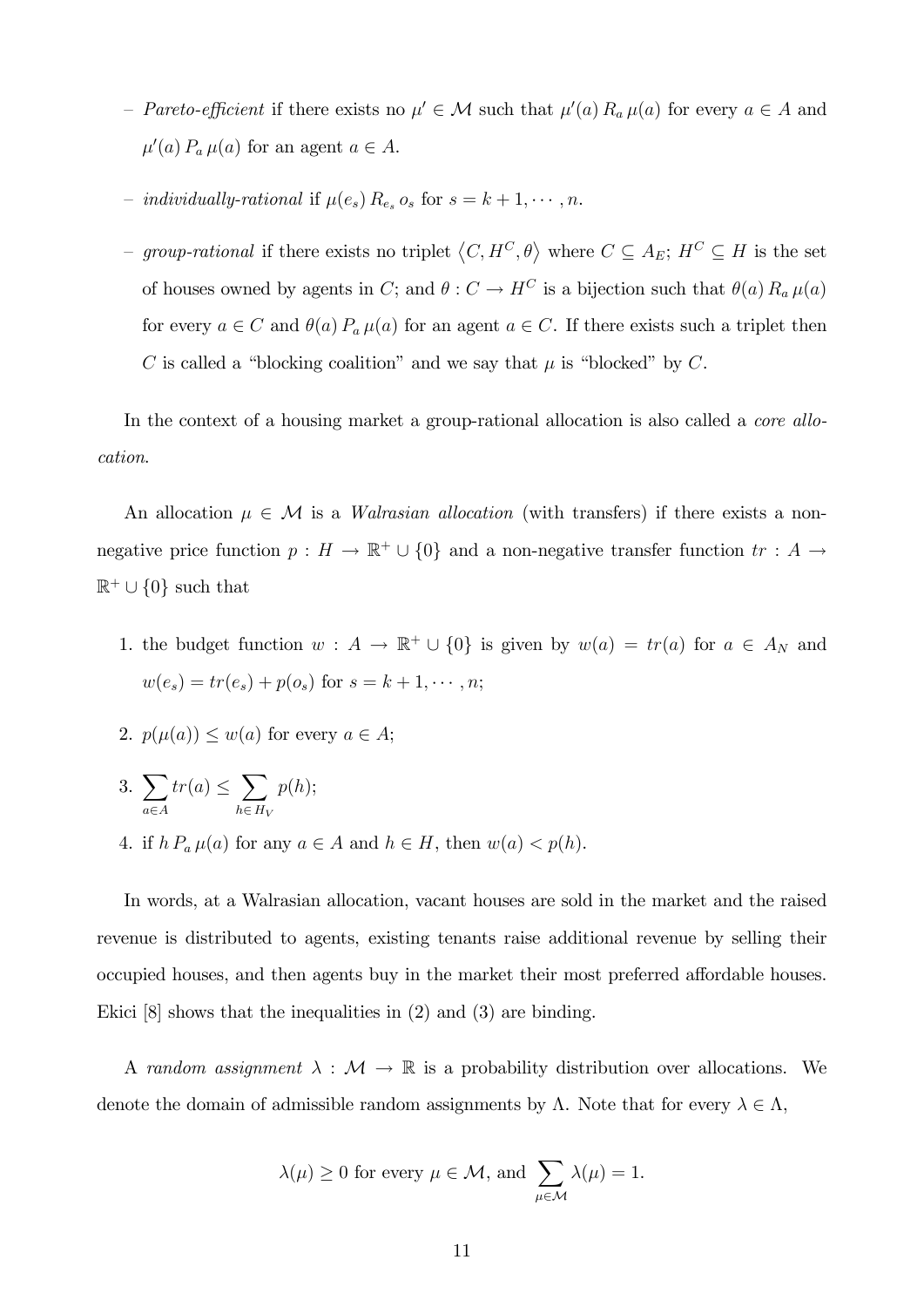A mechanism (or, an allocation rule) is a systematic way to choose an allocation at any given preference profile. Formally, a "deterministic" mechanism  $\varphi^D : \mathcal{P}^n \to \mathcal{M}$  is a function that maps the domain of admissible preference profiles to the codomain of allocations (so at  $P \in \mathcal{P}^n$  its allocation choice is certain), and a "lottery" mechanism  $\varphi^L : \mathcal{P}^n \to \Lambda$  is a function that maps the domain of admissible preference profiles to the codomain of random assignments (so, at  $P \in \mathcal{P}^n$  it chooses an allocation randomly based upon  $\varphi^L(P)$ ). We have given these definitions in the context of a house allocation problem with existing tenants, but we will also talk about mechanisms in more restricted domains, such as a housing market or a house allocation problem. Therefore, in what follows, a "mechanism" should be understood as a systematic way to choose an allocation in the context of a well-specified class of problems.

A lottery mechanism is ex-post (Pareto) efficient if it maps every preference profile to a random assignment at which positive probability weights are given to only Pareto-efficient allocations. For a lottery mechanism, the properties of ex-post individually-rationality and ex-post group-rationality are defined accordingly.

In the remainder of the paper we will consider a representative problem  $\Pi : < A_N, H_V, A_E, H_O, P >$ which stands for the class of house allocation problems with existing tenants.

### 2.2 Random You request my house - I get your turn

In this subsection we present a lottery mechanism in the context of a house allocation problem with existing tenants. It is derived from the class of "You request my house - I get your turn"  $(Y-I)$  mechanisms, introduced by Abdulkadiroglu and Sönmez [2].

A priority-order is a bijection from the set of agents A to the set of numbers  $\{1, 2, ..., n\}$ . We denote a generic priority-order by f, and the domain of admissible priority-orders by  $\mathcal F$ . For instance, if  $f(a) = 4$  for  $a \in A$  and  $f \in \mathcal{F}$ , it means that agent a is ordered fourth in the priority-order f.

Each priority-order  $f \in \mathcal{F}$  defines a separate Y-I mechanism, which allocates houses to agents at a given preference profile as described below.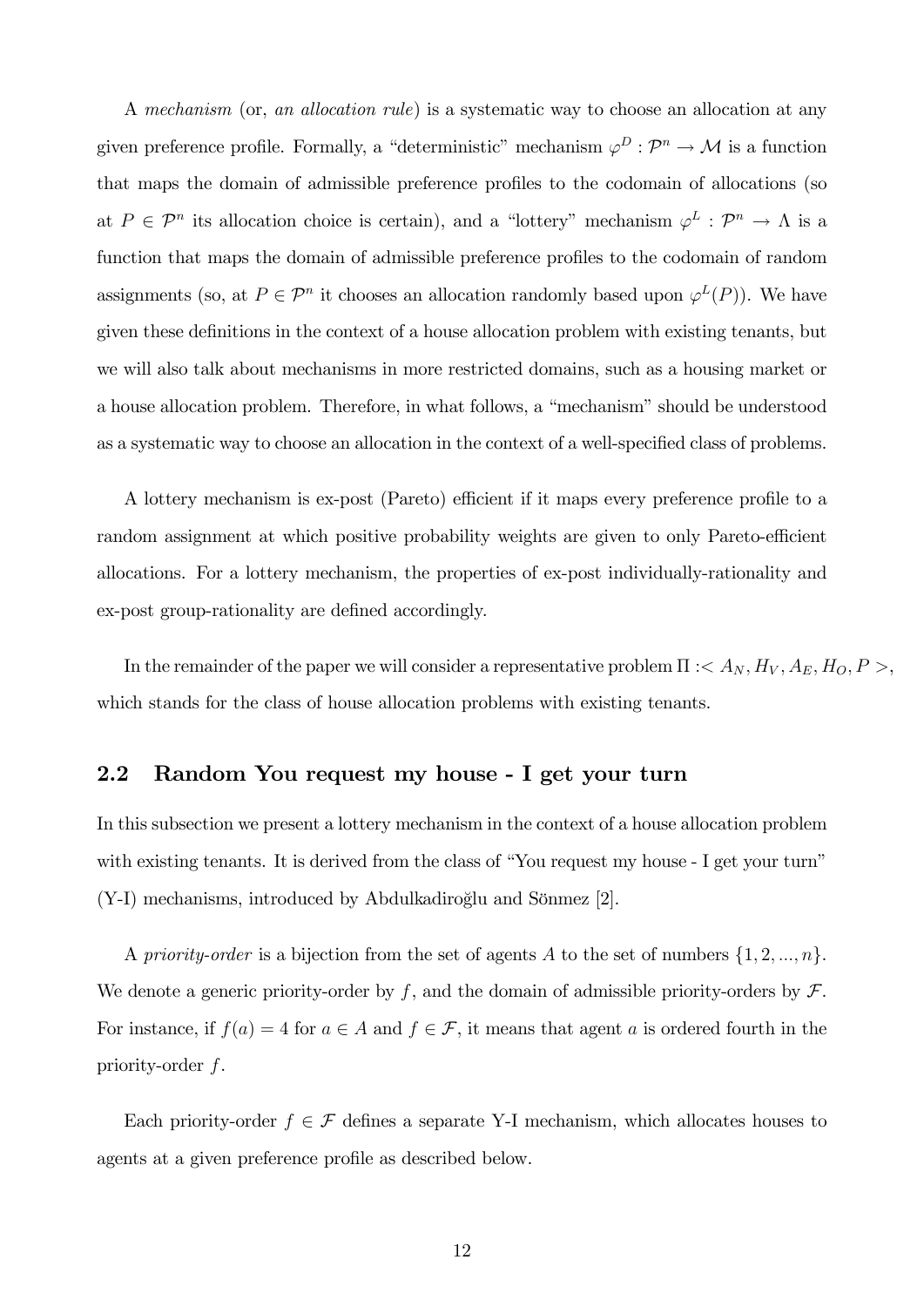The Y-I mechanism defined by  $f \in \mathcal{F}$ : Assign the agent ordered first in f to her most preferred house; assign the agent ordered second in f to her most preferred house among remaining ones; and so on, until an agent requests the occupied house of an existing tenant. If at that point the existing tenant whose occupied house is requested has already been assigned a house, do not disturb the procedure. Otherwise, update the remainder of the priority-order by inserting that existing tenant to the top and proceed. If at any point a loop forms, it is formed exclusively by a subset of existing tenants who request the occupied houses of one another. In such cases remove all agents in the loop by assigning them the houses they request and proceed.

There are appealing properties of the class of Y-I mechanisms. They are strategy-proof  $(\text{truthful preference revelation is a dominant strategy})$  (Abdulkadiroglu and Sönmez [2]); for any given preference profile, they lead to Pareto-efficient and individually-rational allocations [2], and the set of allocation induced by them coincides with the set of Walrasian allocations (Ekici [8]). The following example demonstrates the workings of a Y-I mechanism.

EXAMPLE 1 Consider a house allocation problem with existing tenants in which the preference profile of agents is as in the following table:

|  | $a_1$ $a_2$ $a_3$ $a_4$ $a_5$ $a_6$ $a_7$ $e_8$ $e_9$ $e_{10}$ $e_{11}$ $e_{12}$                      |  |                       |       |  |  |  |
|--|-------------------------------------------------------------------------------------------------------|--|-----------------------|-------|--|--|--|
|  | $h_3$ $h_1$ $h_3$ $h_6$ $h_4$ $o_{11}$ $o_8$ $o_9$ $h_2$ $h_1$ $o_{10}$ $h_5$                         |  |                       |       |  |  |  |
|  | $\vdots$ $\vdots$ $o_{10}$ $\vdots$ $\vdots$ $o_8$ $h_1$ $\vdots$ $\vdots$ $o_{11}$ $\vdots$ $\vdots$ |  |                       |       |  |  |  |
|  |                                                                                                       |  | $o_{12}$ : $o_{10}$ : |       |  |  |  |
|  | $\mathcal{L}$                                                                                         |  |                       | $h_7$ |  |  |  |
|  |                                                                                                       |  |                       |       |  |  |  |

Let the priority order f order agents as  $a_1, a_2, e_8, e_{11}, a_4, a_5, e_{10}, e_9, a_3, a_6, e_{12}, a_7$  (so  $f(a_1) =$  $1, \cdots, f(a_7) = 12$ ). The following figure illustrates how the Y-I mechanism specified by f pro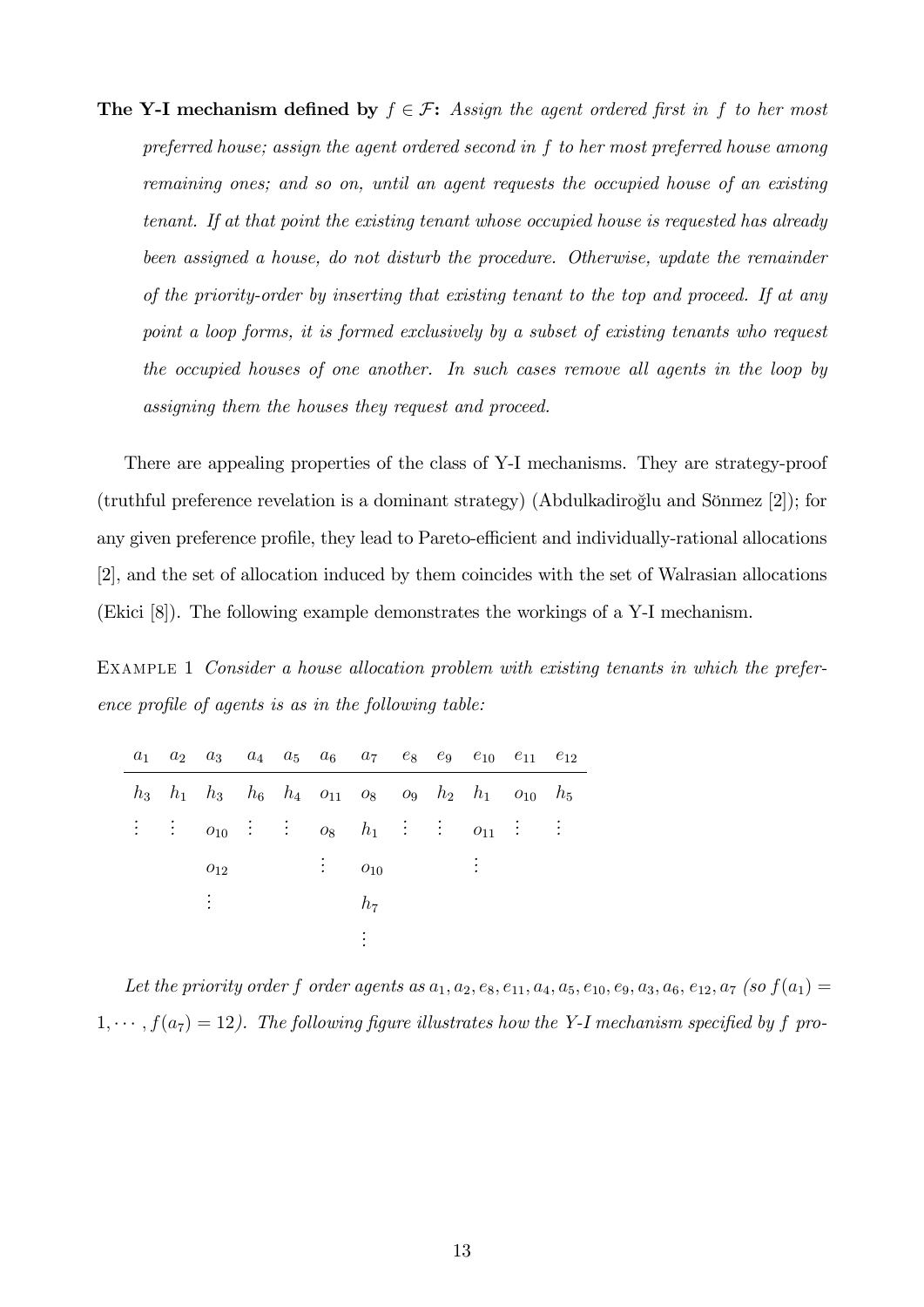ceeds.

**Step 1:** No cycles **Step 2:**  $a_1 \longrightarrow b_3$  (assigned) THEN  $a_2 \longrightarrow b_1$  (assigned) Step 3:  $\sqrt{\frac{e_{10}}{A}}$  $o_{10}$  e<sub>11</sub>  $\mathsf{Step\ 4:}\qquad \qquad e_8 \longrightarrow o_9\qquad \text{owned by } e_9;$   $e_9$  becomes the agent with THEN  $e_9 \longrightarrow h_2$  (assigned) THEN  $e_8 \longrightarrow o_9$  (assigned) THEN  $a_4 \longrightarrow h_6$  (assigned) THEN  $a_5 \longrightarrow h_4$  (assigned) THEN  ${\sf a}_{\scriptscriptstyle 3} \longrightarrow {\sf o}_{\scriptscriptstyle 12} \;$  owned by e $_{\scriptscriptstyle 12}$ ; e $_{\scriptscriptstyle 12}$  becomes the agent with **THFN**  $e_{12} \longrightarrow h_5$  (assigned) THEN  $a_3 \longrightarrow a_{12}$  (assigned) THEN  $a_6 \longrightarrow a_8$  (assigned) THEN  $a_7 \longrightarrow h_7$  (assigned) each agent in the cycle is assigned the house she points to highest priority among remaining ones highest priority among remaining ones

The allocation induced is as follows: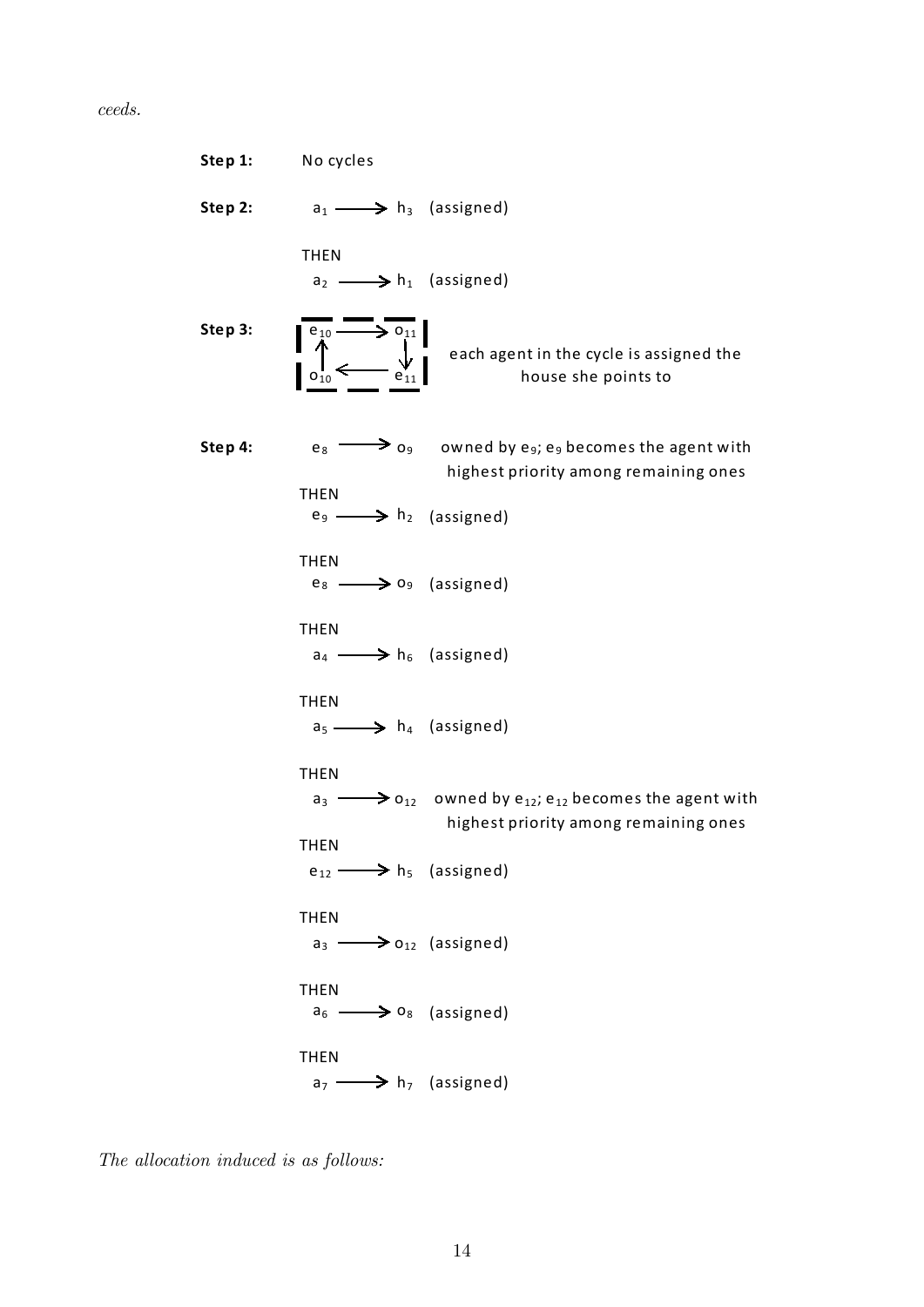|  |  |  |  |  | $a_1$ $a_2$ $a_3$ $a_4$ $a_5$ $a_6$ $a_7$ $e_8$ $e_9$ $e_{10}$ $e_{11}$ $e_{12}$ |  |
|--|--|--|--|--|----------------------------------------------------------------------------------|--|
|  |  |  |  |  | $h_3$ $h_1$ $o_{12}$ $h_6$ $h_4$ $o_8$ $h_7$ $o_9$ $h_2$ $o_{11}$ $o_{10}$ $h_5$ |  |

In our representative problem  $\Pi$ , let  $\mu^{Y-I,f}$  denote the allocation chosen by the Y-I mechanism defined by  $f \in \mathcal{F}$ , and let  $\mathcal{F}^{\mu} \subseteq \mathcal{F}$  be the subset of priority-orders for which the resulting Y-I mechanisms choose  $\mu \in \mathcal{M}$  (i.e.,  $\mathcal{F}^{\mu} = \{f \in \mathcal{F} | \mu^{Y-I,f} = \mu \}).$ 

Despite its other appealing properties, a Y-I mechanism suffers on grounds of fairness. If in a priority-order  $f \in \mathcal{F}$  we have  $f(a) < f(a')$  for two agents  $a, a' \in A$ , then the Y-I mechanism defined by  $f$  clearly favors  $a$  over  $a'$ . A natural way to introduce fairness is randomization. That is, one may first choose a priority-order uniformly at random and then execute the Y-I mechanism defined by the chosen priority-order. This is what we call the random You request my house - I get your turn mechanism (in short, random Y-I).

**Random Y-I:** Choose a priority-order of agents  $f \in \mathcal{F}$  uniformly at random, and then allocate houses to agents by executing the Y-I mechanism defined by  $f$ .

Having been derived from the class of Y-I mechanisms, random Y-I is strategy-proof, ex-post efficient, and ex-post group-rational.

In our representative problem  $\Pi$ , let  $\lambda^{rY-I}$  denote the random assignment induced by random Y-I. Then,

$$
\lambda^{rY-I}(\mu) = \frac{|\mathcal{F}^{\mu}|}{n!}.
$$

### 2.3 Core from Random Distribution

In this subsection we introduce an alternative lottery mechanism in the context of a house allocation problem with existing tenants. For this purpose we first recall Gale's reputable top trading cycles mechanism (in short,  $TTC$ ), an allocation rule defined in the context of a housing market that proceeds as follows.

**TTC:** Step 1: Let each agent "point" to her most preferred house, and each house "point" to its owner. There exists at least one "cycle," characterized by a list  $a^1, a^2, \cdots, a^j$  of agents where  $a^1$  points to  $a^2$ 's house which points to  $a^2$ ;  $a^2$  points to  $a^3$ 's house which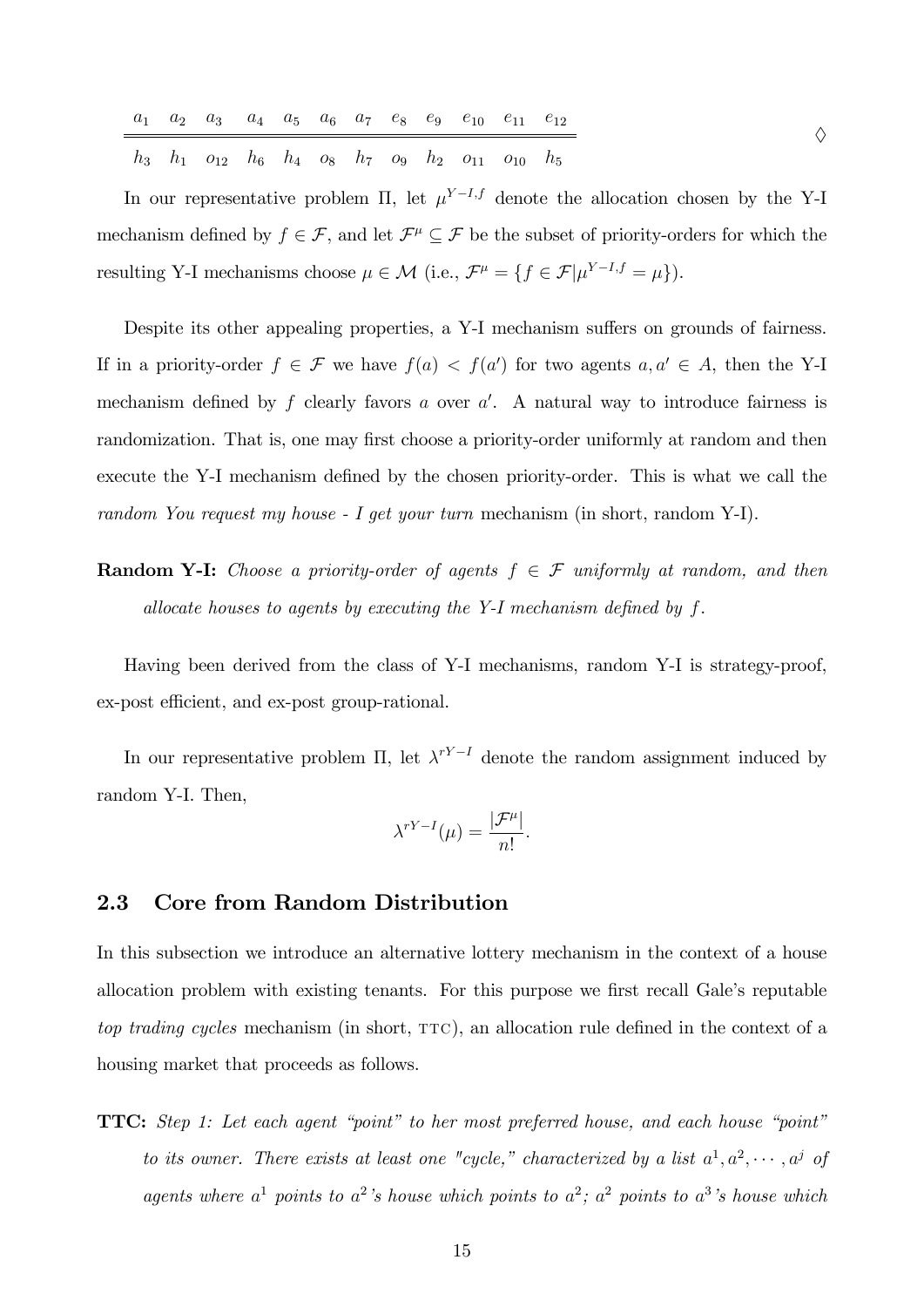points to  $a^3$ ;  $\cdots$ ;  $a^{j-1}$  points to  $a^j$ 's house which points to  $a^j$ ; and  $a^j$  points to  $a^1$ 's house which points to  $a^1$ . Assign the agents in cycles the houses they point to and then remove these agents and houses from the market.

Step  $t > 1$ : Let each remaining agent point to her most preferred house among remaining ones and let each remaining house point to its owner. There exists at least one cycle. Assign the agents in cycles the houses they point to and then remove these agents and houses from the market.

TTC is strategy-proof  $(Roth [13])$ , and in a housing market it chooses the unique core allocation, which is also the unique Walrasian allocation (Roth and Postlewaite [14]).

We also need to introduce what we call an "inheritors augmented housing market," which is generated from our representative problem  $\Pi$ .

DEFINITION 1 From  $\Pi$  : <  $A_N$ ,  $H_V$ ,  $A_E$ ,  $H_O$ ,  $P$  > an **inheritors augmented housing market**  $\Pi^v$  :  $\langle A_N, H_V, A_E, H_O, P, v \rangle$  is generated by specifying a bijection  $v : A_N \cup A_E \rightarrow$  $H_V \cup I$  such that:

- $I = I : \{i_{k+1}, \dots, i_n\}$  is the set of "inheritance rights," where  $i_s$  is the inheritance right associated with existing tenant  $e_s$ ;
- $a \in A_N \cup A_E$  owns  $v(a)$  (which is a vacant house or an inheritance right).

In words, an inheritors augmented housing market is generated from a house allocation problem with existing tenants by distributing to agents vacant houses and inheritance rights associated with existing tenants. Note that in an inheritors augmented housing market it is possible that an existing tenant owns two houses (a vacant house besides her occupied house) and a newcomer owns none (she then owns only an inheritance right).

For  $a \in A$  if  $v(a) = i_s$ , then we call a the "inheritor" of  $e_s$  and  $e_s$  the "bequeather" of a. If we talk of "bequeathers" of a, the agents we mean by it are a's bequeather, a's bequeather's bequeather, and so on. We denote by V the domain of admissible bijections from  $A_N \cup A_E$  to  $H_V \cup I$ . Note that  $|V| = n!$ , and by separately augmenting n! bijections to our representative problem  $\Pi$  we can generate n! distinct inheritors augmented housing markets. If we talk of an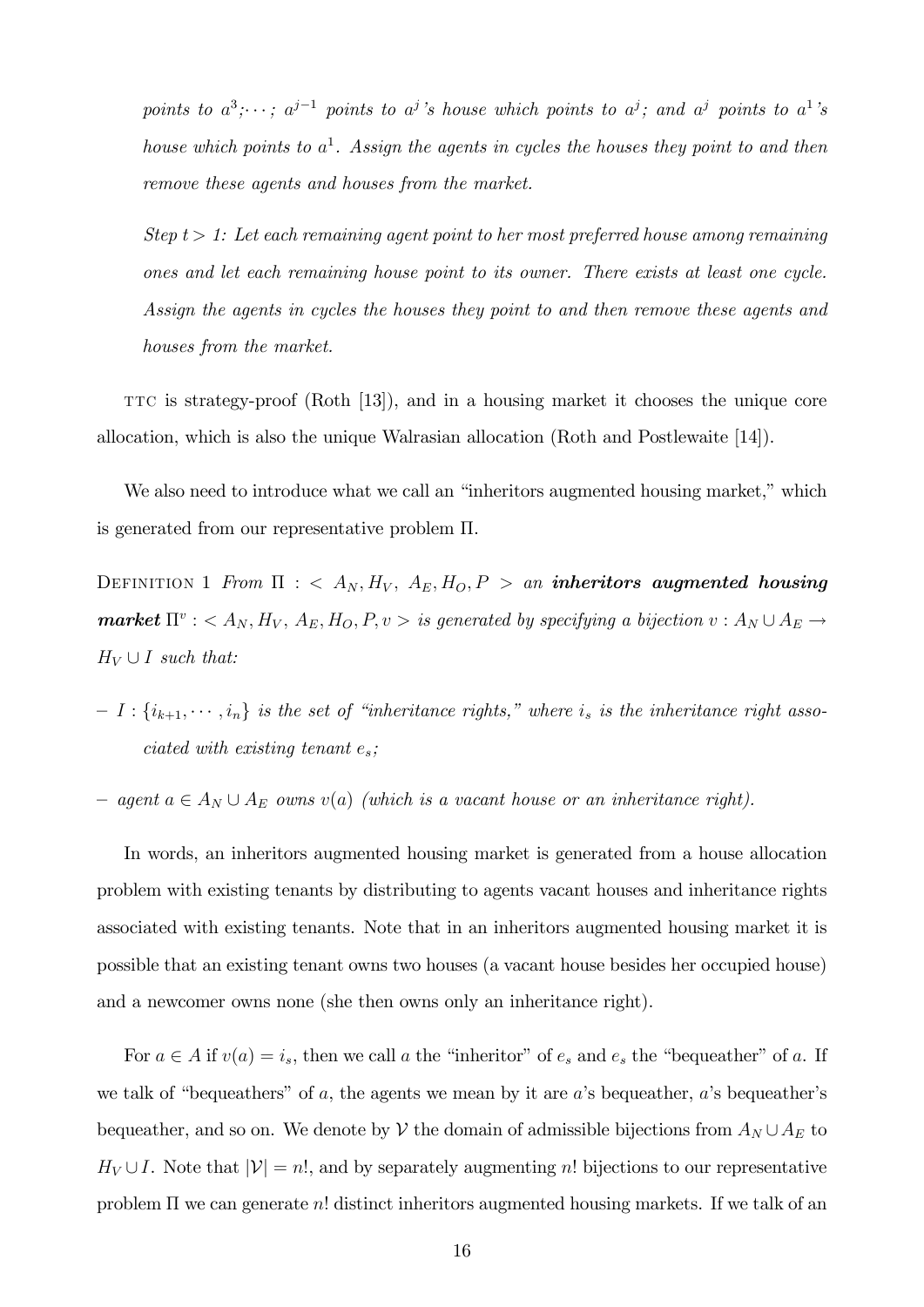"allocation" in an inheritors augmented housing market, we mean by it, as usual, a bijection from A to H.

The essential component of our alternative lottery mechanism is the "inheritors augmented top trading cycles" (in short, IATTC), a mechanism that operates on an inheritors augmented housing market; as described below, IATTC resembles TTC.

**IATTC:** Step 1: Let each agent point to her most preferred house, and each house point to its owner. There exists at least one cycle. Assign the agents in cycles the houses they point to, and then remove these agents and houses from the market. If an existing tenant in a cycle owns two houses, one of her two houses remains. Then let her remaining house be owned by her inheritor. If her inheritor is an existing tenant who has already been assigned a house, let her remaining house be owned by the inheritor of her inheritor, and so on.

Step  $t > 1$ : Let each remaining agent point to her most preferred house among remaining ones, and each remaining house point to its owner. There exists at least one cycle. Assign the agents in cycles the houses they point to, and then remove these agents and houses from the market. If an existing tenant in a cycle owns two houses, one of her two houses remains. Then let her remaining house be owned by her inheritor. If her inheritor is an existing tenant who has already been assigned a house, let her remaining house be owned by the inheritor of her inheritor, and so on.

It is simple to verify that IATTC is well-defined. The key observation is that while IATTC operates on an inheritors augmented housing market, any newcomer who does not own a house eventually inherits a house from one of her bequeathers, and so she joins a cycle in which she trades that house. Let  $a^1$  be a newcomer who does not own a house and let  $a^2$ be the existing tenant who is her bequeather. There are two possibilities: either  $a^2$  owns two houses or  $a^2$  has a bequeather—say,  $a^3$ . If the former is true,  $a^2$  joins a cycle in which she trades one of her two houses; when she departs,  $a<sup>1</sup>$  inherits the house that remains. If the latter is true, there are again two possibilities: either  $a<sup>3</sup>$  owns two houses or she has a bequeather—say,  $a^4$ . If the former is true,  $a^3$  joins a cycle in which she trades one of her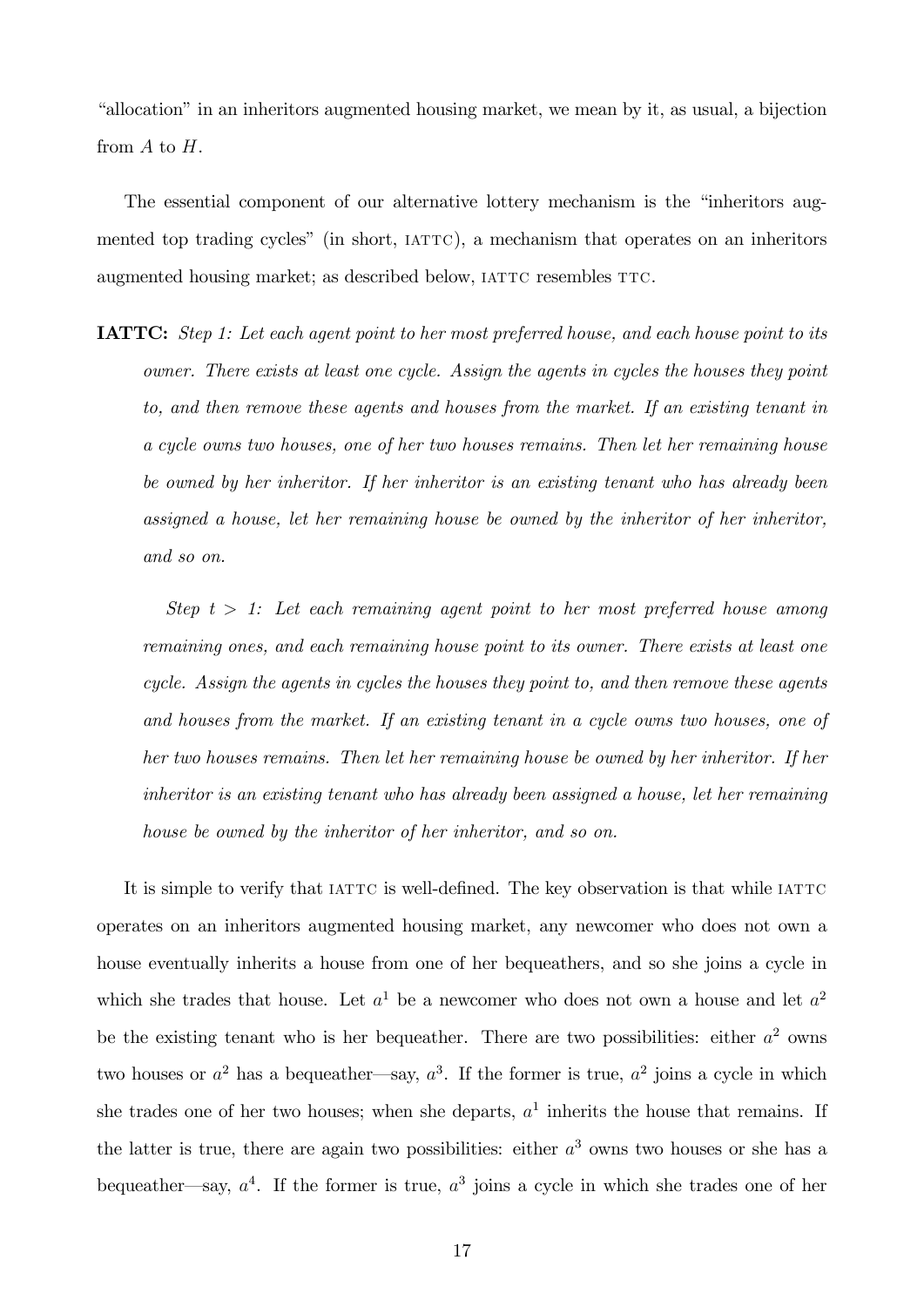two houses; when she departs,  $a^1$  inherits the house that remains if  $a^2$  has departed earlier; if  $a^2$  has not departed yet,  $a^2$  inherits the remaining house ending up owning two houses (her occupied house and the house she inherited), and after she departs by joining a cycle one of these two houses will again be inherited by  $a^1$ . By iterating similarly, we conclude that  $a^1$ always inherits a house and hence joins a cycle.

The following example demonstrates the workings of IATTC.

EXAMPLE 2 Consider an inheritors augmented housing market generated from the house allocation problem with existing tenants in Example 1 by distributing to agents vacant houses and inheritance rights as in the following table:

|  |  |  |  | $a_1$ $a_2$ $a_3$ $a_4$ $a_5$ $a_6$ $a_7$ $e_8$ $e_9$ $e_{10}$ $e_{11}$ $e_{12}$ |  |
|--|--|--|--|----------------------------------------------------------------------------------|--|
|  |  |  |  | $h_1$ $h_2$ $i_{10}$ $h_4$ $h_5$ $i_{11}$ $i_{12}$ $h_3$ $i_9$ $i_8$ $h_6$ $h_7$ |  |

Thus, the distribution of houses and inheritance rights to agents in this inheritors augmented housing market is as in the following table:

|  |  |  |  |  | $a_1$ $a_2$ $a_3$ $a_4$ $a_5$ $a_6$ $a_7$ $e_8$ $e_9$ $e_{10}$ $e_{11}$ $e_{12}$                                   |  |
|--|--|--|--|--|--------------------------------------------------------------------------------------------------------------------|--|
|  |  |  |  |  | $h_1$ $h_2$ $i_{10}$ $h_4$ $h_5$ $i_{11}$ $i_{12}$ $h_3, o_8$ $i_9, o_9$ $i_8, o_{10}$ $h_6, o_{11}$ $h_7, o_{12}$ |  |

We will illustrate how IATTC proceeds in a series of figures. For visual ease we indicate cycles in the figures in dashed rectangles.

When each house points to its owner and each agent points to her most preferred house,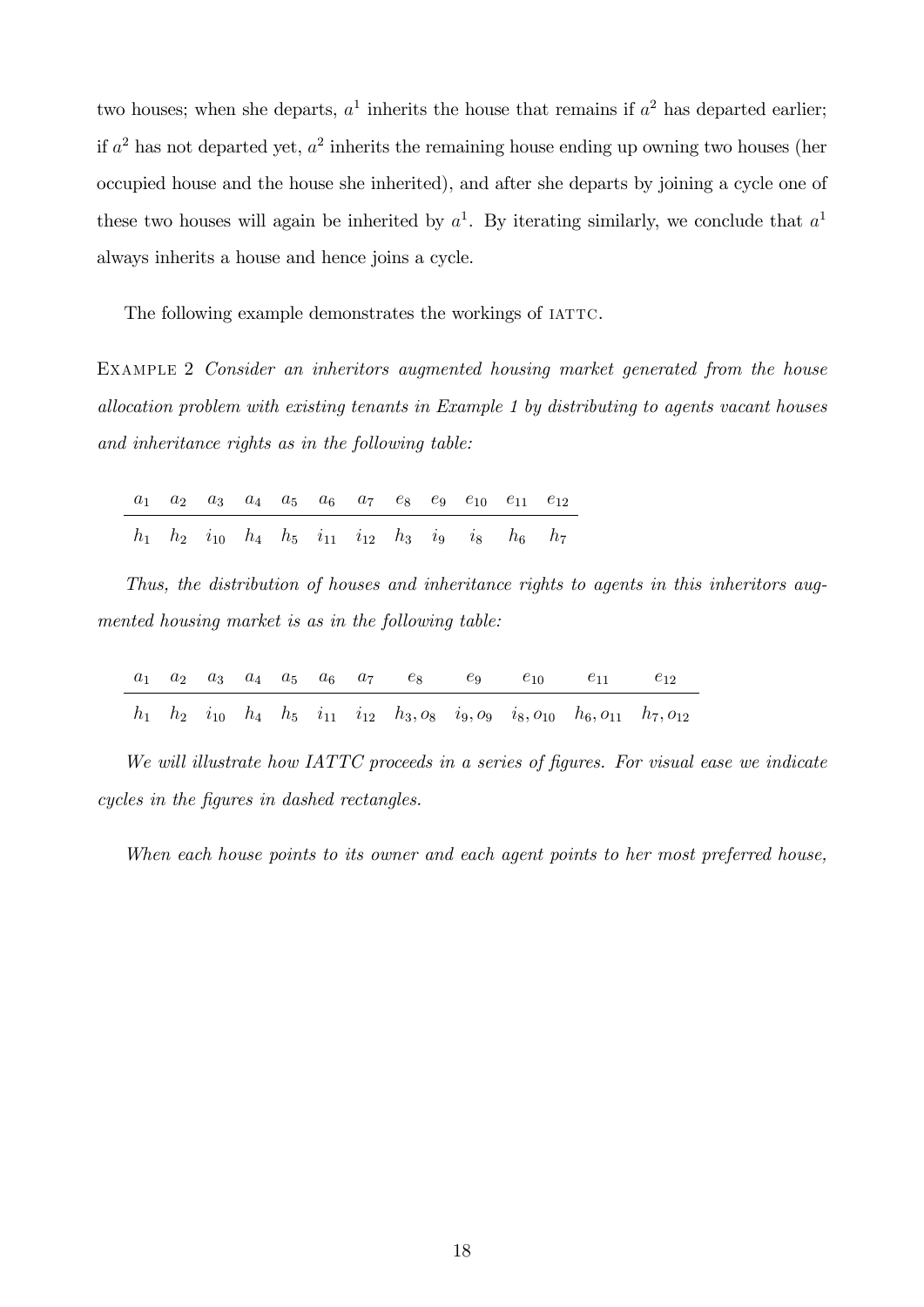the resulting figure is as follows:

### **Step 1:** No cycles

#### **Step 2:**



As prescribed by the cycle in the figure,  $a_1, e_8, e_9, a_2$  are assigned  $h_3, o_9, h_2, h_1$ , respectively. The house  $o_8$  of  $e_8$  remains, which is received by her inheritor  $e_{10}$ .

When each remaining house points to its owner and each remaining agent points to her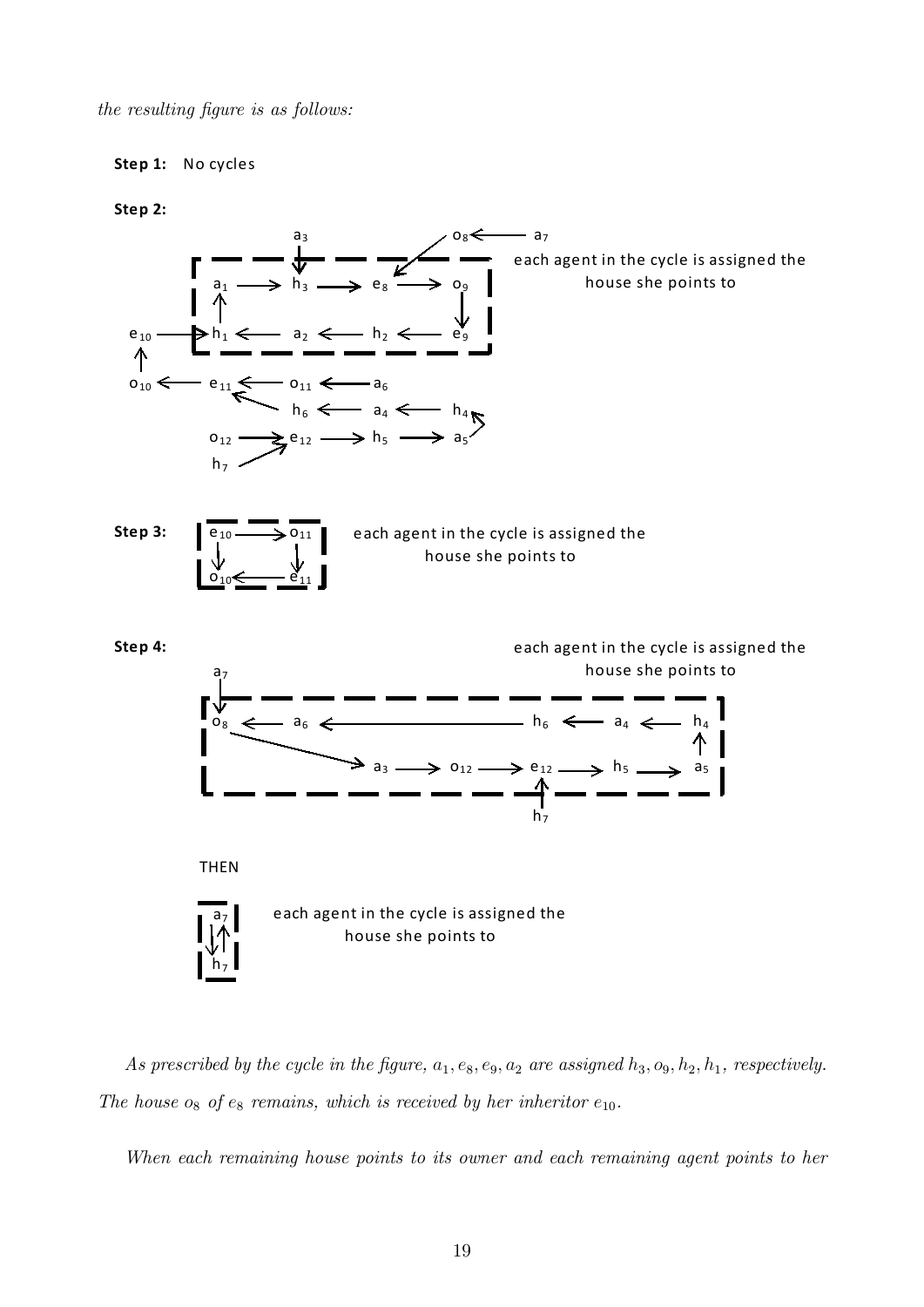most preferred house among remaining ones, the resulting figure is as follows:

As prescribed by the cycle in the figure,  $e_{10}$  and  $e_{11}$  are assigned  $o_{11}$  and  $o_{10}$ , respectively. The houses  $h_6$  of  $e_{11}$  and  $o_8$  of  $e_{10}$  remain, which are received by their inheritors  $a_6$  and  $a_3$ , respectively.

When each remaining house points to its owner and each remaining agent points to her most preferred house among remaining ones, the resulting figure is as follows:

As prescribed by the cycle in the figure,  $e_{12}$ ,  $a_5$ ,  $a_4$ ,  $a_6$ ,  $a_3$  are assigned  $h_5$ ,  $h_4$ ,  $h_6$ ,  $o_8$ ,  $o_{12}$ , respectively. The house  $h_7$  of  $e_{12}$  remains, which is received by her inheritor  $a_7$ .

The last cycle is formed by  $a_7$  and  $h_7$ ; thus,  $a_7$  is assigned  $h_7$ :

The allocation chosen by IATTC is the same as the one we obtained in Example 1.  $\diamond$ 

In our representative problem  $\Pi$ , let  $\mu^{iattice,v}$  denote the allocation chosen by IATTC in  $\Pi^v$ , and let  $\mathcal{V}^\mu \subseteq \mathcal{V}$  be the set of bijections from  $A_N \cup A_E$  to  $H_V \cup I$  such that, in the inheritors augmented housing markets generated by augmenting them to  $\Pi$ , the allocation chosen by IATTC is  $\mu$  (i.e.,  $\mathcal{V}^{\mu} = \{v \in \mathcal{V} | \mu^{iattc,v} = \mu \}).$ 

We should point out that, in essence, an inheritors augmented housing market generalizes a housing market, and IATTC generalizes TTC. If  $\Pi$  is a housing market (i.e.,  $k = 0$ ) and  $\Pi^v$  is an inheritors augmented housing market generated from  $\Pi$ , in  $\Pi^v$  every agent owns exactly one house. Then no house ever remains from an agent who departs from the market, rendering the distribution  $v$  without significance, and hence  $IATTC$  proceeds just the same as TTC. As it turns out, in this generalization the desirable theoretical properties of TTC are retained by IATTC: It can be shown that IATTC is strategy-proof; also, the allocation it chooses in an inheritors augmented housing market is the unique core allocation if the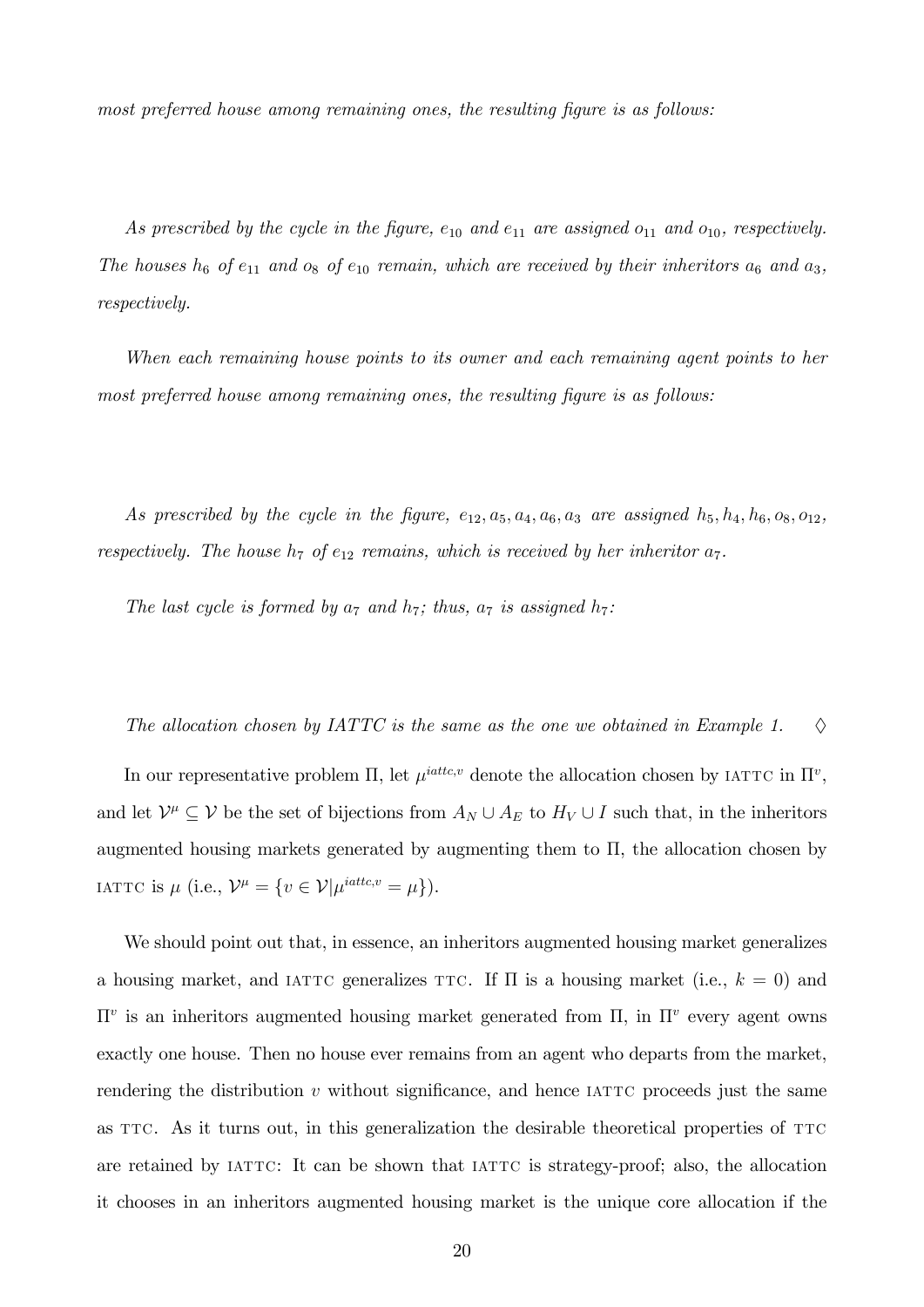"core allocation" notion is properly redefined taking account of the rights of inheritors to the houses of their bequeathers.

DEFINITION 2 An allocation  $\mu : A \to H$  is a **core allocation** in  $\Pi^v : \langle A_N, H_V, A_E, H_O, P, v \rangle$  $(v \in V)$  if there exists no four-tuple  $\langle C, H^C, \theta, Claim \rangle$  where  $C \subseteq A$ ,  $H^C \subseteq H$ , and  $\theta: C \to H^C$  and  $Claim: C \to H^C$  are bijections such that:

- (i)  $\theta(a)$   $R_a \mu(a)$  for every  $a \in C$  and  $\theta(a)$   $P_a \mu(a)$  for an agent  $a \in C$ ;
- (ii) for any  $a \in C$ , a owns  $Claim(a)$ ; or a is the inheritor of an agent  $a' \in C$  who owns  $Claim(a)$ ; or a is the inheritor of an agent  $a' \in C$  who is the inheritor of another agent  $a'' \in C$  who owns  $Claim(a);$  or so on.

If there exists such a four-tuple we say that  $\mu$  is "blocked" by  $\langle C, H^C, \theta, Claim \rangle$  and we call  $C$  a "blocking coalition."

The subtle part in the above definition is the  $Claim$  function. It states that in a blocking coalition every agent needs to claim (bring into the coalition) a distinct house, which should be a house that she or one of her bequeathers owns. In case an agent, say a, claims a house owned by one of her bequeathers, say  $a''$ , inheritors of  $a''$  that are more closely related to her than a should also be in the blocking coalition. That is, if  $a''$  is the bequeather of  $a'$  and  $a'$  is the bequeather of a, then  $a'$  should also be in the blocking coalition. This requirement ensures that the allocation is not blocked to benefit the distant inheritor  $a$  at the expense of the more immediate inheritor  $a'$ . If every agent owns precisely one house, Definition 2 reduces to the familiar core allocation notion in a housing market.

THEOREM 1 For  $v \in V$  the allocation  $\mu^{iattice,v}$  is the unique core allocation in the inheritors augmented housing market  $\Pi^v$ .

#### **Proof.** See Appendix. ■

We are now ready to introduce our alternative lottery mechanism in the context of a house allocation problem with existing tenants.

Core from Random Distribution: Distribute n "items"— $k$  vacant houses and  $n - k$  inheritance rights associated with  $n-k$  existing tenants, to n agents uniformly at random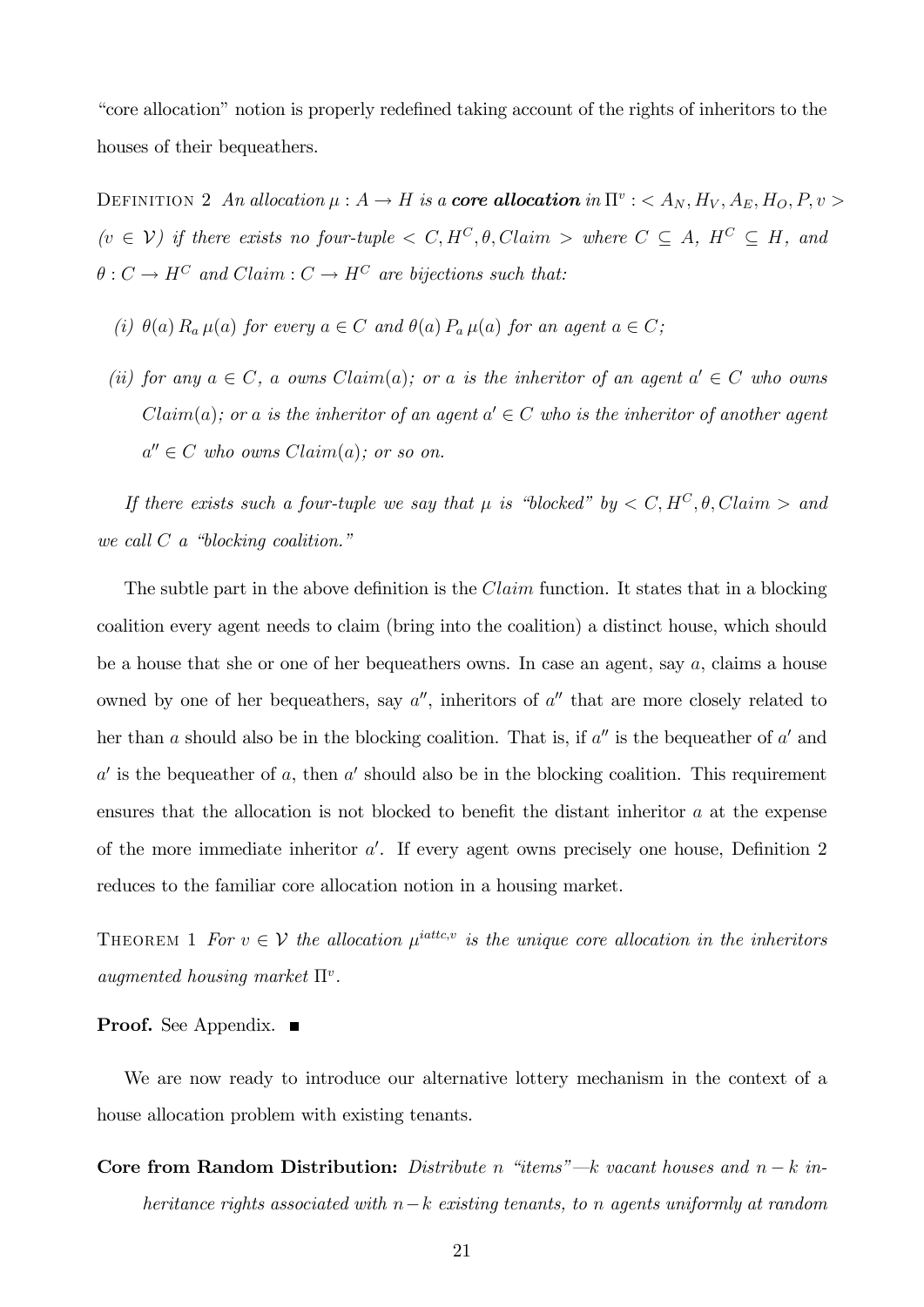(each agent receives exactly one vacant house or one inheritance right). In the generated inheritors augmented housing market, reallocate houses to agents by executing IATTC.

We shortly call this mechanism CFRD. From the theoretical properties of its main component, IATTC, it is not difficult to show that CFRD is strategy-proof, ex-post efficient, and ex-post group-rational.

In our representative problem  $\Pi$ , let  $\lambda^{cfrd}$  denote the random assignment induced by cfrd. Then,

$$
\lambda^{cfrd}(\mu) = \frac{|\mathcal{V}^{\mu}|}{n!}.
$$

Theorem 2 presents the main result of our paper. Its proof is bijective and fairly involved, which we cover exclusively in Section 3.

THEOREM 2 Random Y-I and CFRD are equivalent. That is, for any  $\mu \in \mathcal{M}$ ,

$$
\lambda^{rY-I}(\mu) = \lambda^{cfrd}(\mu).
$$

# 3 The Proof of Theorem 2

In this section we provide an alternative specification of IATTC. As we proceed, we introduce some tools, make certain observations about this alternative specification, and present four lemmas, which help us prove Theorem 2. The proof involves the construction of a bijection as in Abdulkadiroglu and Sönmez  $[1]$ , but our construction is fairly more involved due to the presence of existing tenants.

Recall that, in CFRD, first n items (k vacant houses and  $n - k$  inheritance rights) are distributed to *n* agents uniformly at random, and then, in the generated inheritors augmented housing market, houses are reallocated to agents by executing IATTC. In the execution of iattc an existing tenant is assigned a house by joining a cycle, in which the house that she trades comes from one of two resources. It is either her occupied house, or a house that she receives due to the item that she received in the random distribution (i.e., a vacant house that she received in the random distribution, or a house that is accrued to her because of an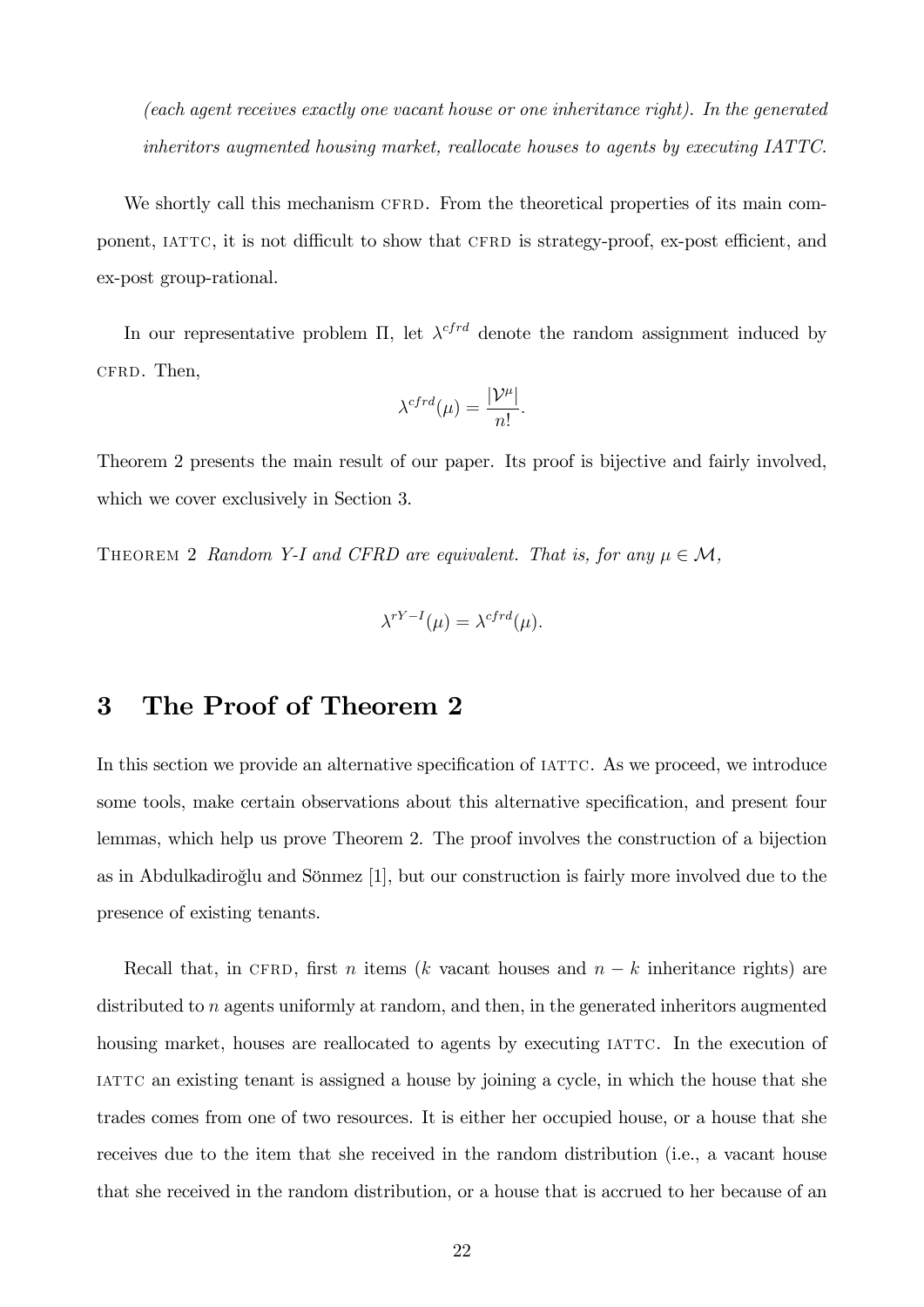inheritance right that she received in the random distribution). The distinguishing feature of our alternative specification of IATTC is that, it "monitors" the potential benefits to an existing tenant from these two resources by representing her in the exchange market with two copies of her, one of them owning her occupied house, and the other owning the item that she received in the random distribution. This separation allows us to construct a priority-order of agents from the distribution of items to agents. Our construction turns out to be a bijective mapping and leads to the proof of Theorem 2.

From a given inheritors augmented housing market  $\Pi^v$  : <  $A_N$ ,  $H_V$ ,  $A_E$ ,  $H_O$ ,  $P$ ,  $v >$ , we construct its "ab-representation"  $\Pi^{v,ab}$ : <  $A_N$ ,  $H_V$ ,  $A_E^a$ ,  $A_E^b$ ,  $H_O$ ,  $P$ ,  $v >$  in the following manner:

- We preserve the set of newcomers  $A_N$ :  $a \in A_N$  owns  $v(a)$ .
- $-$  We replace the set of existing tenants  $A_E$  by two disjoint sets,  $A_E^a$  and  $A_E^b$ : Each existing tenant  $e_s \in A_E$  in  $\Pi^v$  is now "represented" in  $\Pi^{v,ab}$  by two distinct agents,  $a_s \in A_E^a$  who owns  $v(e_s)$ , and  $b_s \in A_E^b$  who owns  $o_s$ . The preferences of  $a_s$  and  $b_s$  are the same as the preferences of  $e_s$ . Although technically  $a_s$  and  $b_s$  are two separate agents, they are both to serve the interests of  $e_s$ , and hence we call them the "sisters" of one another.

In the ab-representation, we refer to the agents in  $A_N \cup A_E^a$  as "a-type" agents, and to the agents in  $A_E^b$  as "b-type" agents. As an illustration, we present below how inheritance rights and houses are distributed to agents in the inheritors augmented housing market in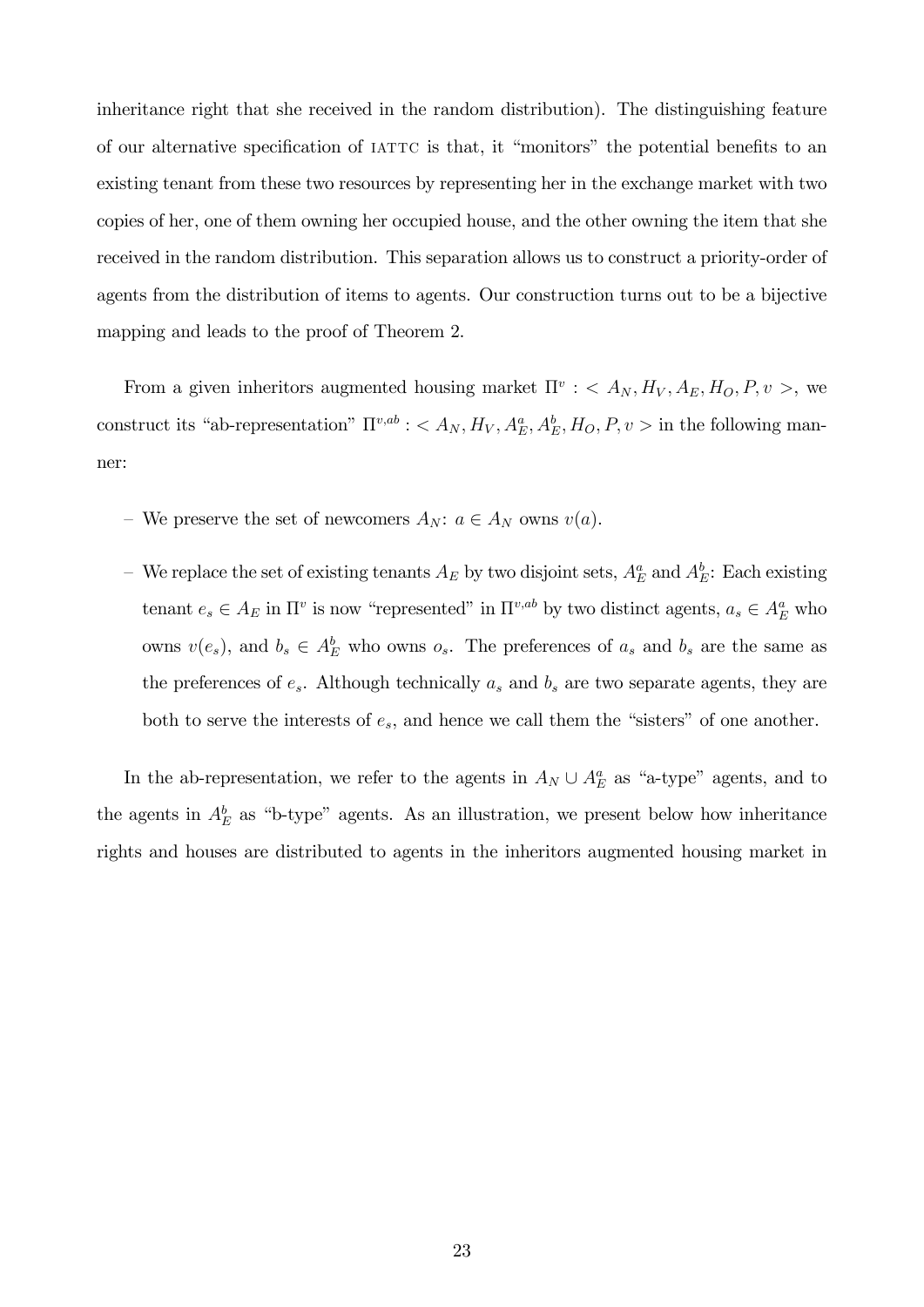Example 2 and in its ab-representation:

|                                                                                                                                      | inheritors augmented housing market in Example 2 |                                                         |       |  |  |  |       |       |          |          |          |  |  |  |  |
|--------------------------------------------------------------------------------------------------------------------------------------|--------------------------------------------------|---------------------------------------------------------|-------|--|--|--|-------|-------|----------|----------|----------|--|--|--|--|
|                                                                                                                                      |                                                  |                                                         | $A_N$ |  |  |  | $A_E$ |       |          |          |          |  |  |  |  |
| $a_1$                                                                                                                                | a <sub>2</sub>                                   | $a_3 \quad a_4 \quad a_5 \quad a_6 \quad a_7 \quad e_8$ |       |  |  |  |       | $e_9$ | $e_{10}$ | $e_{11}$ | $e_{12}$ |  |  |  |  |
| $h_2$ $i_{10}$ $h_4$ $h_5$ $i_{11}$ $i_{12}$ $o_8$ , $h_3$ $o_9$ , $i_9$ $o_{10}$ , $i_8$ $o_{11}$ , $h_6$ $o_{12}$ , $h_7$<br>$h_1$ |                                                  |                                                         |       |  |  |  |       |       |          |          |          |  |  |  |  |

| ×  | ۰. |
|----|----|
| ٦  | ٧  |
| f  | I  |
| ×. | ٦  |
|    |    |

|                      | ab-representation |          |       |       |          |          |       |         |          |          |          |                  |       |          |          |          |  |  |
|----------------------|-------------------|----------|-------|-------|----------|----------|-------|---------|----------|----------|----------|------------------|-------|----------|----------|----------|--|--|
| <i>a-type agents</i> |                   |          |       |       |          |          |       |         |          |          |          | $b$ -type agents |       |          |          |          |  |  |
| $A_N$                |                   |          |       |       |          |          |       | $A_E$   |          |          |          |                  |       | $B_E\,$  |          |          |  |  |
| $a_1$                | a <sub>2</sub>    | $a_3$    | $a_4$ | $a_5$ | $a_6$    | $a_7$    | $a_8$ | $a_9$   | $a_{10}$ | $a_{11}$ | $a_{12}$ | $b_8$            | $b_9$ | $b_{10}$ | $b_{11}$ | $b_{12}$ |  |  |
| $h_1$                | $h_2$             | $i_{10}$ | $h_4$ | $h_5$ | $i_{11}$ | $i_{12}$ | $h_3$ | $i_{9}$ | $i_8$    | $h_6$    | $h_7$    | $O_8$            | $O_9$ | $O_{10}$ | $O_{11}$ | $O_{12}$ |  |  |

We are now ready to introduce the "ab-representation specification" of IATTC, or, shortly,  $IATTC^{ab}.$ 

 $\mathbf{IATTC^{ab}}\text{:}~~Given~an~inheritors~augmented~housing~market~\Pi^v,~construct~its~ab-representation$  $\Pi^{v,ab}$ . In  $\Pi^{v,ab}$ , reallocate houses and inheritance rights to a-type and b-type agents by the following iterative procedure:

Step 0,1: (b-step) Let every remaining house and inheritance right point to its owner. Among remaining agents, let only b-type agents point. A b-type agent  $b_s \in A_E^b$ points to her most preferred house among remaining ones if  $a_s \in A_E^a$  has not been assigned a house yet, and she points to  $i_s$  if  $a_s$  has already been assigned a house. If there exists one or more cycles, remove the agents in cycles by assigning them the houses and inheritance rights they point to.

Step  $0, r$ : (b-step) Same as Step  $0, 1$ . (Continue until there exists no cycles)

Step 1,0: (a-step) Let every remaining house and inheritance right point to its owner. Now, let every remaining agent (both a-type and b-type) point. A newcomer  $a \in A_N$ points to her most preferred house among remaining ones. Of two sister agents  $a_s \in A_E^a$ and  $b_s \in A_E^b$ , if neither has been assigned a house yet, let them both point to their most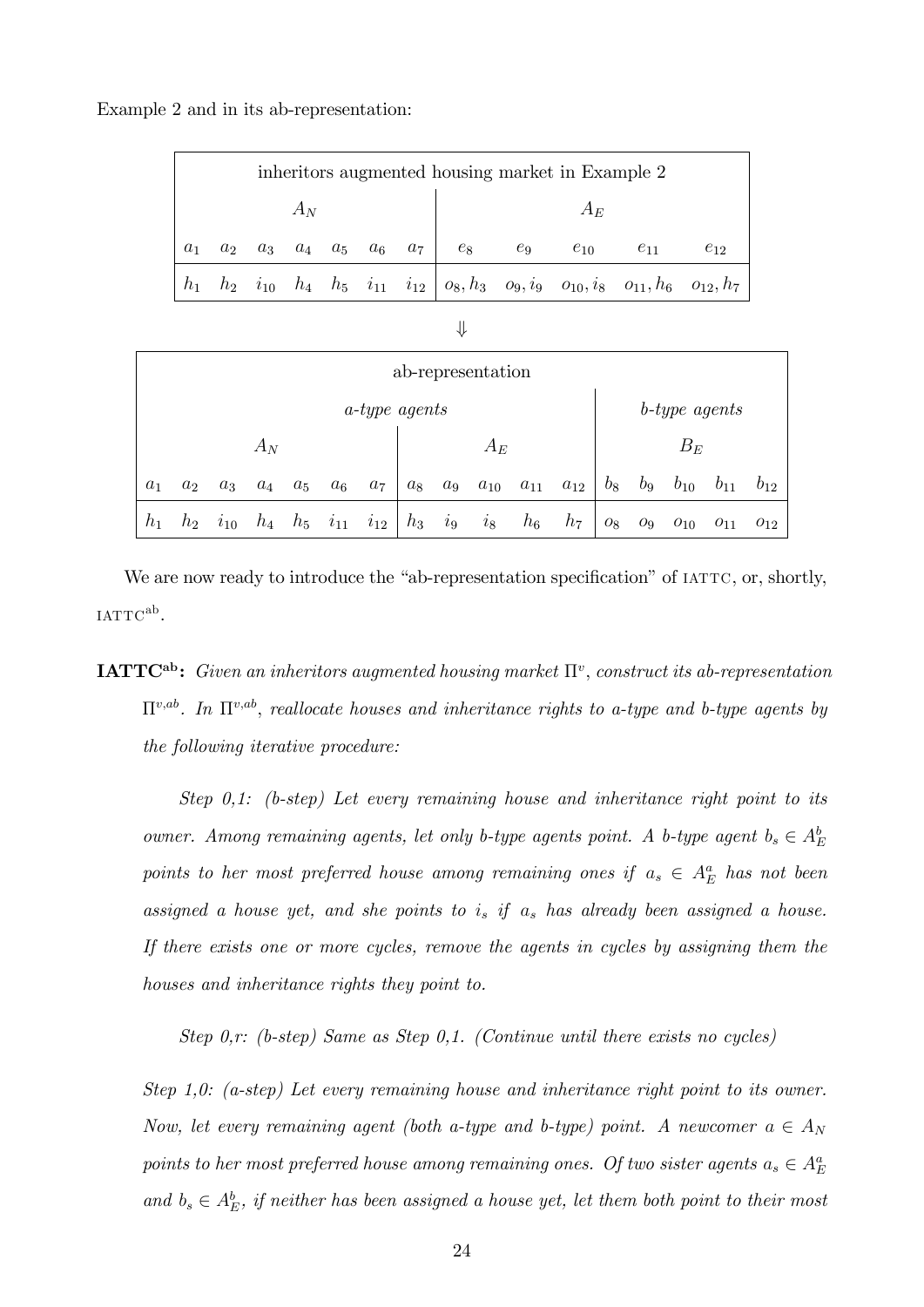preferred house among remaining ones; if one of them has been assigned a house before, let the remaining one point to  $i_s$ . There exists at least one cycle. Remove the agents in cycles by assigning them the houses and inheritance rights they point to.

Step 1,1: (b-step) Same as Step 0,1.

Step 1,r: (b-step) Same as Step 0,1. (Continue until there exists no cycles)

Step t,0: (a-step) Same as Step 1,0.

Step t,1: (b-step) Same as Step 0,1.

Step t,r: (b-step) Same as Step 0,1. (Continue until there exists no cycles)

Stop when the procedure assigns every a-type and b-type agent a house or an inheritance right. Then, in  $\Pi^v$ , let the houses assigned to agents be as follows: For a newcomer  $a \in A_N$ , the house assigned to her is the house the above procedure assigns  $a \in A_N$  in  $\Pi^{v,ab}$ ; and for an existing tenant  $e_s \in A_E$ , the house assigned to her is the house the above procedure assigns  $a_s \in A_E^a$  or  $b_s \in A_E^b$  (the procedure assigns a house to only one of them, the other is assigned  $i_s$ ).

Notice that  $IATTC^{ab}$  proceeds just like  $TTC$ , by identifying cycles and then carrying out the trades in cycles, but it gives precedence to the trades in cycles that involve only b-type agents. At prior b-steps, trades are carried out in cycles that involve only b-type agents, and when no such cycle remains,  $IATTC<sup>ab</sup>$  moves to an a-step at which it carries out the trades in cycles that involve both a-type and b-type agents.

Two observations are useful to better understand the design of  $IATTC<sup>ab</sup>$ .

<sup> $\dagger$ </sup> Observation 1: Suppose for an existing tenant  $e_s \in A_E$  in  $\Pi^v$  ( $v \in V$ ) it happens that  $v(e_s) \in H_V$  (so,  $e_s$  owns two houses,  $v(e_s)$  and  $o_s$ ). Notice how IATTC and IATTC <sup>ab</sup> proceed analogously:

When IATTC is executed in  $\Pi^v$ , at initial steps  $v(e_s)$  and  $o_s$  point to  $e_s$  and  $e_s$  points to her most preferred house among remaining ones; when IATTC<sup>ab</sup> is executed in  $\Pi^{v,ab}$ , at initial steps  $v(e_s)$  and  $o_s$  respectively point to  $a_s$  and  $b_s$  (the agents that represent  $e_s$ ), and  $a_s$  and  $b_s$  point to  $e_s$ 's most preferred house among remaining ones.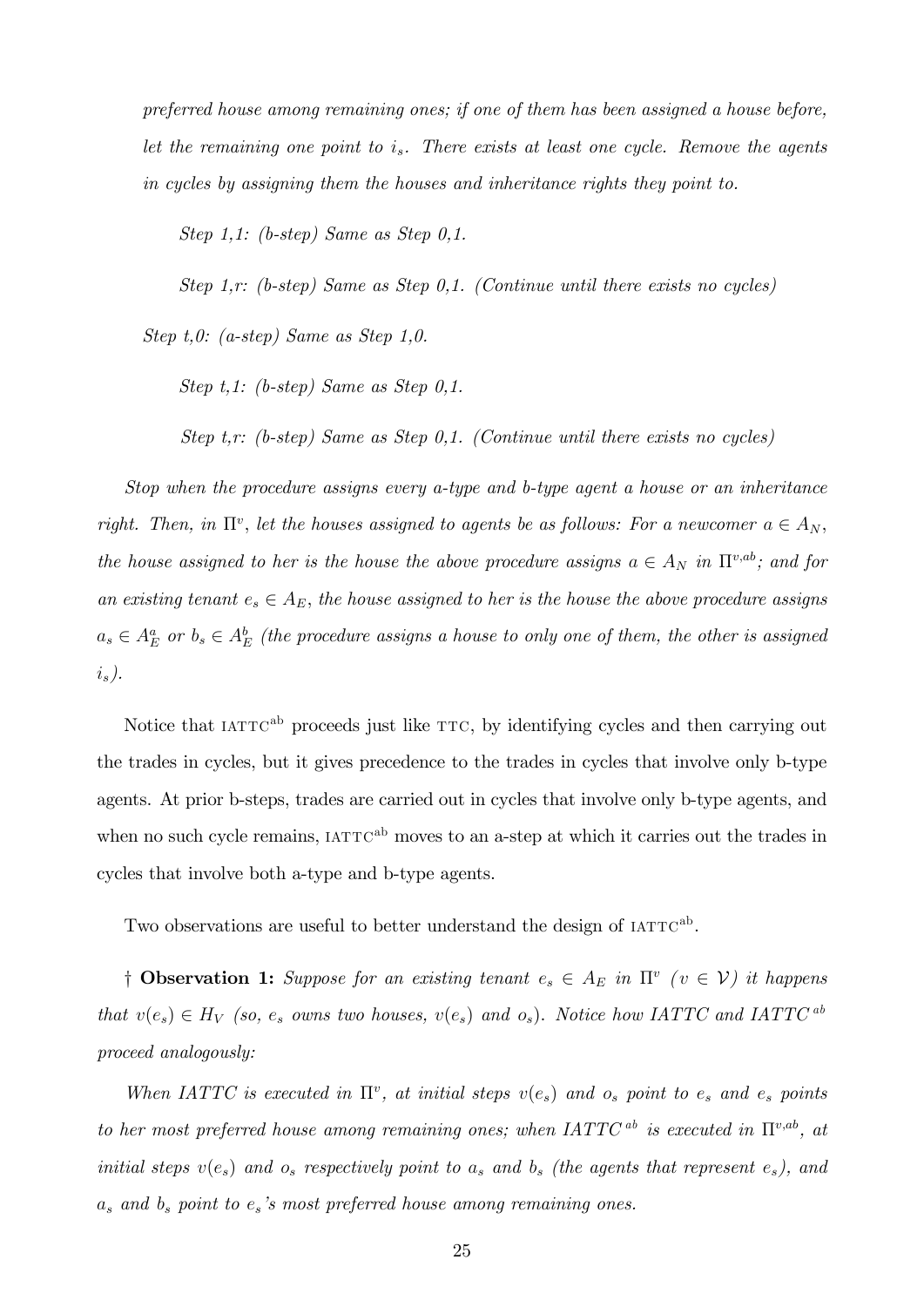In IATTC's execution in  $\Pi^v$ , when  $e_s$  joins a cycle in which she exchanges  $v(e_s)$  or  $o_s$ , in parallel to that, in IATTC<sup>ab</sup>'s execution in  $\Pi^{v,ab}$ ,  $a_s$  or  $b_s$  joins the analogous cycle in which she exchanges  $v(e_s)$  or  $o_s$ .

In IATTC's execution in  $\Pi^v$ , the house that remains from  $e_s$  is given to her inheritor; in IATTC<sup>ab</sup>'s execution in  $\Pi^{v,ab}$ , the analogous thing happens: The remaining house ( $v(e_s)$ ) or  $o_s$ ) points to the remaining sister agent ( $a_s$  or  $b_s$ ); the remaining sister agent points to  $i_s$ ;  $i_s$ points to the a-type or b-type agent that represents the inheritor of  $e_s$ ; and hence, in essence, the remaining house is transferred to the inheritor of  $e_s$ .

For  $v \in V$  let  $\mu^{ab,v}$  denote the allocation chosen by IATTC<sup>ab</sup> in  $\Pi^v$ . Given Observation 1 the following lemma is evident.

LEMMA 1 IATTC and IATTC<sup>ab</sup> are equivalent. That is, for any  $v \in V$ ,

$$
\mu^{iatic,v} = \mu^{ab,v}.
$$

<sup> $\dagger$ </sup> Observation 2: In IATTC<sup>ab</sup>, at a b-step only b-type agents point (to houses or inheritance rights), and thus:

(i) a cycle at a b-step consists of only b-type agents and occupied houses;

(ii) a-type agents, vacant houses, and inheritance rights are part of the cycles at a-steps, but a cycle at an a-step may also include b-type agents and occupied houses.

The separation of the steps in  $IATTC<sup>ab</sup>$  as a-steps and b-steps is fundamental to our proof of Theorem 2. In the following example we demonstrate the workings of  $IATTC<sup>ab</sup>$ .

EXAMPLE 3 Consider the ab-representation of the inheritors augmented housing market in Example 2. The table below presents the distribution of houses and inheritance rights to a-type and b-type agents:

| <i>a-type agents</i> |       |          |       |       |                      |                      |  |  |                      |       |                         | b-type agents |       |          |                   |  |  |
|----------------------|-------|----------|-------|-------|----------------------|----------------------|--|--|----------------------|-------|-------------------------|---------------|-------|----------|-------------------|--|--|
| $a_1$                | $a_2$ | $a_3$    | $a_4$ | $a_5$ | $a_6$                | $a_7$                |  |  | $a_8$ $a_9$ $a_{10}$ |       | $a_{11}$ $a_{12}$ $b_8$ |               | $b_9$ | $b_{10}$ | $b_{11}$ $b_{12}$ |  |  |
|                      | $h_2$ | $i_{10}$ |       |       | $h_4$ $h_5$ $i_{11}$ | $i_{12}$ $h_3$ $i_9$ |  |  | $i_8$                | $h_6$ | $h_7 \mid o_8$          |               | $O_9$ | $O_{10}$ | $o_{11}$ $o_{12}$ |  |  |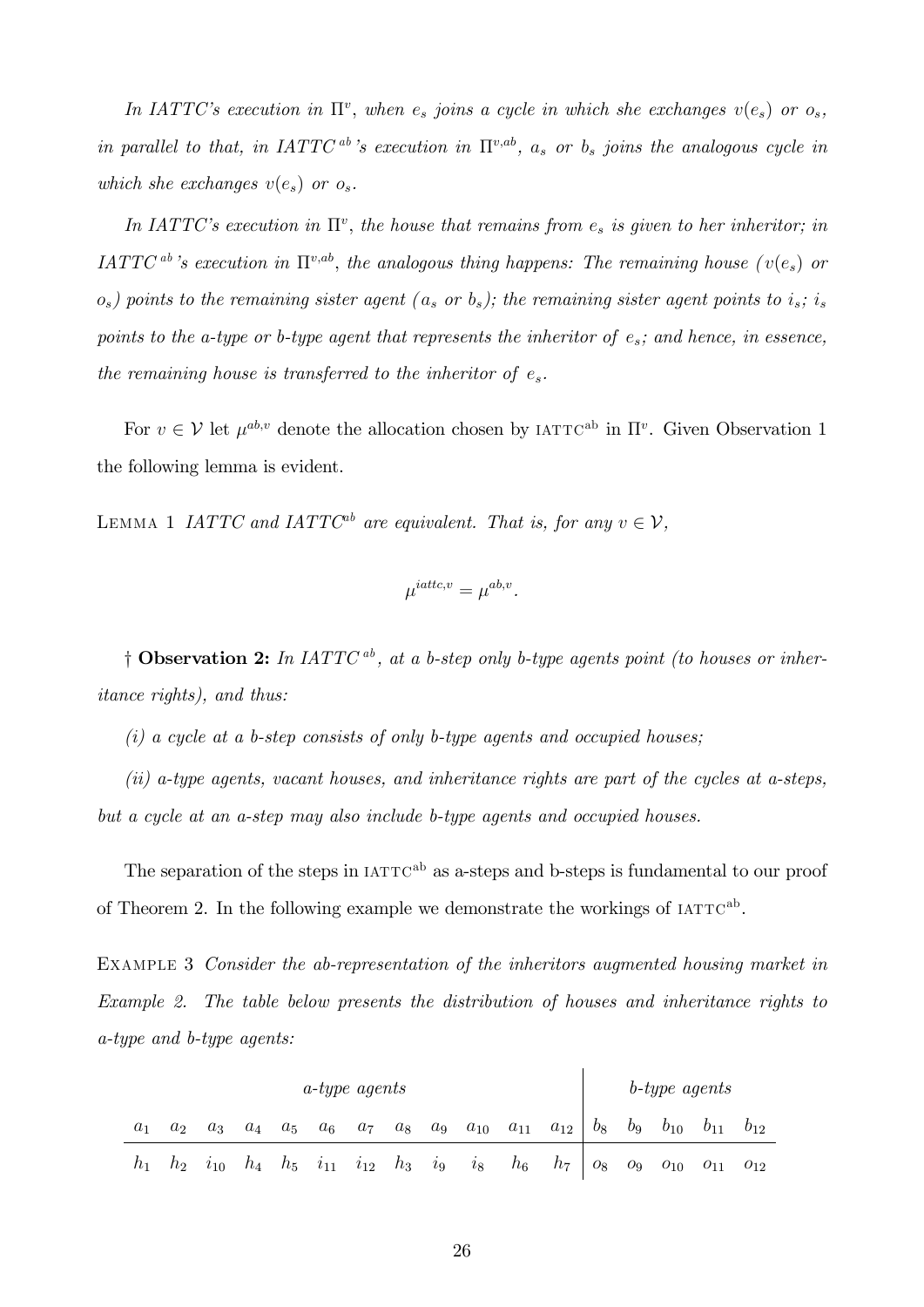We illustrate in a series of figures below how  $IATTC^{ab}$  proceeds. While looking into the Ögures, recall that remaining houses and inheritance rights point (to their owners) at both a-steps and b-steps; remaining b-type agents also point (to houses and inheritance rights) at both a-steps and b-steps; but remaining a-type agents point (to houses and inheritance rights) only at a-steps. For visual ease we indicate cycles in the figures in dashed rectangles.

#### **Step 1:** No cycles

**Step 2:**



THEN



each agent in the cycle is assigned the item she points to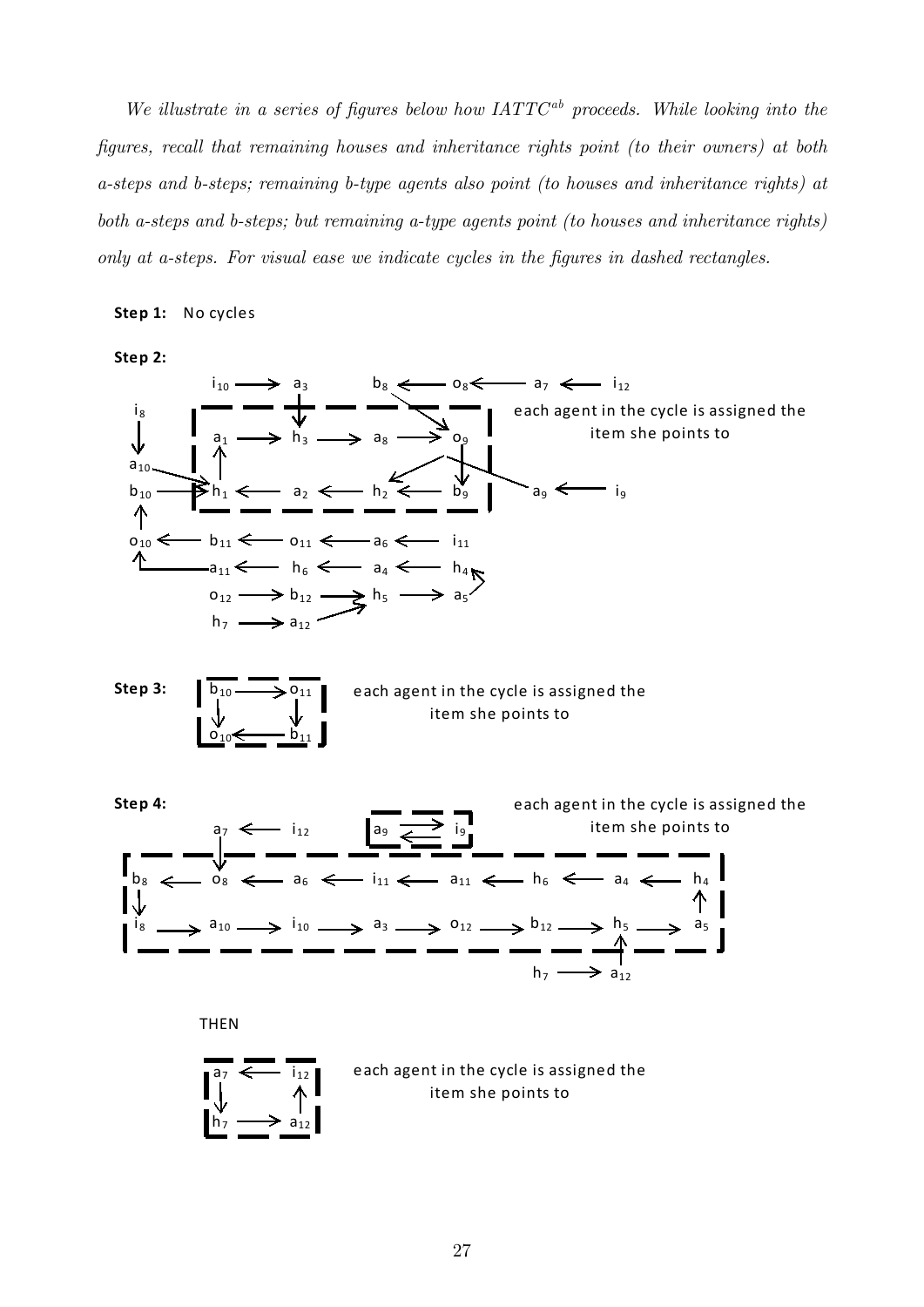There are no cycles at Step 0,1. IATTC<sup>ab</sup> proceeds to Step 1,0.

There is one cycle at Step 1,0. As prescribed by the cycle,  $a_1, a_8, b_9, a_2$  are assigned  $h_3, o_9, h_2, h_1$ , respectively. IATTC<sup>ab</sup> proceeds to Step 1,1.

There is one cycle at Step 1,1. As prescribed by the cycle,  $b_{10}$  and  $b_{11}$  are assigned  $o_{11}$ and  $o_{10}$ , respectively. IATTC<sup>ab</sup> proceeds to Step 1,2.

At Step 1,2 there are two remaining b-type agents,  $b_8$  and  $b_{12}$ , who respectively point to  $i_8$ and  $h_5$ . The resulting figure would be the same as the preceding figure except that the cycle in the figure is removed. There are no cycles and thus  $IATTC^{ab}$  proceeds to Step 2,0.

There are two cycles at Step 2,0. As prescribed by the cycles,  $a_3$ ,  $b_{12}$ ,  $a_5$ ,  $a_4$ ,  $a_{11}$ ,  $a_6$ ,  $b_8$ ,  $a_{10}$ ,  $a_9$ are assigned  $o_{12}$ ,  $h_5$ ,  $h_4$ ,  $h_6$ ,  $i_{11}$ ,  $o_8$ ,  $i_8$ ,  $i_{10}$ ,  $i_9$ , respectively. IATTC<sup>ab</sup> proceeds to Step 2,1.

Since there is no remaining b-type agent, there are no cycles at Step 2,1, and the mechanism proceeds to Step 3,0.

There is one cycle at Step 3,0. As prescribed by the cycle,  $a_7$  and  $a_{12}$  are assigned  $h_6$  and  $i_{12}$ , respectively, and the procedure terminates.

The houses the procedure assigns to a-type and b-type agents, and the implied assignments to agents made by  $IATTC^{ab}$  in the inheritors augmented housing market, are as follows: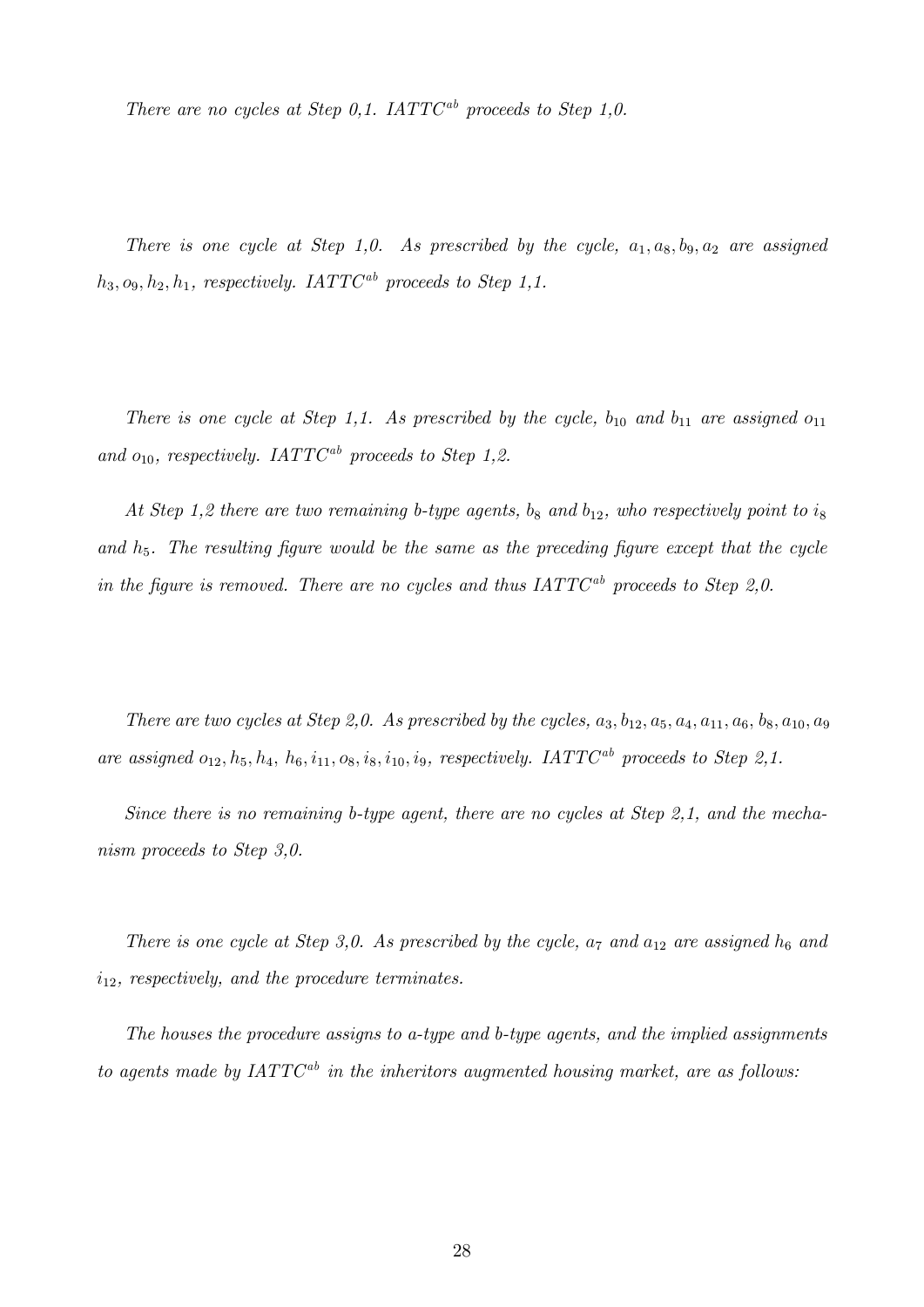| Assignments of a-type agents |                                                                                                                                                                       |  |  |  |  |  |  |  |  |  |                                                                                                             | Assignments of b-type agents |  |  |  |          |  |
|------------------------------|-----------------------------------------------------------------------------------------------------------------------------------------------------------------------|--|--|--|--|--|--|--|--|--|-------------------------------------------------------------------------------------------------------------|------------------------------|--|--|--|----------|--|
| $a_1$                        | $a_5 \quad a_6 \quad a_7 \quad a_8 \quad a_9 \quad a_{10} \quad a_{11} \quad a_{12} \mid b_8 \quad b_9 \quad b_{10} \quad b_{11}$<br>$a_4$<br>a <sub>2</sub><br>$a_3$ |  |  |  |  |  |  |  |  |  |                                                                                                             |                              |  |  |  | $v_{12}$ |  |
| $h_{3}$                      |                                                                                                                                                                       |  |  |  |  |  |  |  |  |  | $h_1$ $o_{12}$ $h_6$ $h_4$ $o_8$ $h_7$ $o_9$ $i_9$ $i_{10}$ $i_{11}$ $i_{12}$ $i_8$ $h_2$ $o_{11}$ $o_{10}$ |                              |  |  |  | $h_5$    |  |
|                              |                                                                                                                                                                       |  |  |  |  |  |  |  |  |  |                                                                                                             |                              |  |  |  |          |  |

Assignments of newcomers and existing tenants  $a_1$   $a_2$   $a_3$   $a_4$   $a_5$   $a_6$   $a_7$   $e_8$   $e_9$   $e_{10}$   $e_{11}$   $e_{12}$  $h_3$   $h_1$   $o_{12}$   $h_6$   $h_4$   $o_8$   $h_7$   $o_9$   $h_2$   $o_{11}$   $o_{10}$   $h_5$ 

♦

In what follows we introduce some tools about  $IATTC<sup>ab</sup>$ , and based upon these tools we make certain observations.

 $\ddagger$  TOOL 1, sets defined by the order of cycle groups: In the execution of IATTC<sup>ab</sup> in  $\Pi^{v,ab}$   $(v \in V)$ , houses and inheritance rights are assigned to a-type and b-type agents in a well-defined order of cycle groups. Based upon this order of cycle groups, we define below certain sets of agents, houses, and inheritance rights:

- $A_{t,r}^v$ : the set of a-type and b-type agents that are assigned a house or an inheritance right in a cycle at Step t,r.
- $A_0^v = A_{0,1}^v \cup A_{0,2}^v \cup \cdots$  and  $A_t^v = A_{t,0}^v \cup A_{t,1}^v \cup \cdots$  for  $t \ge 1$ .
- $-H_{t,r}^v$ : the set of houses assigned to agents in  $A_{t,r}^v$ .
- $H_0^v = H_{0,1}^v \cup H_{0,2}^v \cup \cdots$  and  $H_t^v = H_{t,0}^v \cup H_{t,1}^v \cup \cdots$  for  $t \ge 1$ .
- $-I_{t,0}^v$ : the set of inheritance rights assigned to agents in  $A_{t,0}^v$  for  $t \geq 1$ . (Recall from Observation 2 (i) that in the cycles at b-steps there are no inheritance rights.)

<sup> $\ddagger$ </sup> **TOOL 2, a-blocks at an a-step:** In the execution of  $IATTC^{ab}$  in  $\Pi^{v,ab}$  ( $v \in V$ ), we define an "a-block" at an a-step Step t,0 ( $t \ge 1$ ) as an ordered list  $bl_t^v(a)$  :  $(a, o_{\pi_1}, b_{\pi_1}, \cdots, o_{\pi_q}, b_{\pi_q}, y)$ (or  $bl_t^v(a)$  :  $(a, y)$ ) where

$$
- a \in A_{t,0}^v \cap (A_N \cup A_E^a); y \in (H_{t,0}^v \cap H_V) \cup I_{t,0}^v;
$$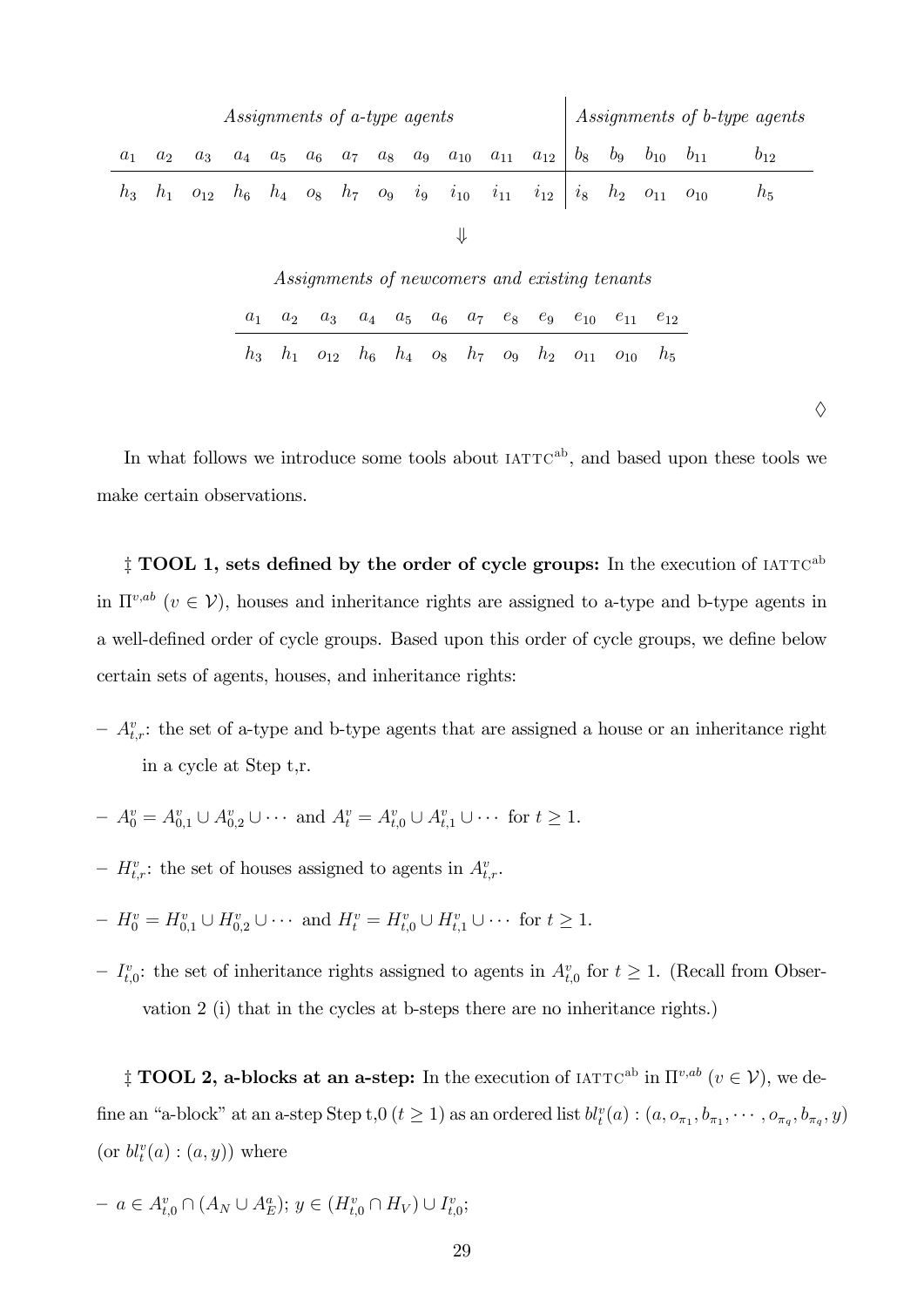- $k + 1 \leq \pi_p \leq n$  for  $p = 1, \dots, q;$
- at Step t,0 *a* points to  $o_{\pi_1}$ ,  $b_{\pi_1}$  points to  $o_{\pi_2}$ ,  $\dots$ , and  $b_{\pi_q}$  points to *y* (if  $bl_t^v(a)$  :  $(a, y)$  then simply a points to  $y$ ).

We call a the "source" and y the "sink" of the a-block  $bl_t^v(a)$ . With some abuse of notation, we denote the set  $\{a, o_{\pi_1}, b_{\pi_1}, \cdots, o_{\pi_q}, b_{\pi_q}, y\}$  (or  $\{a, y\}$ ) also by  $bl_t^v(a)$ .

More simply, an a-block is a segment of a cycle that arises at an a-step in the execution of  $IATTC^{ab}$ . It starts with the only a-type agent of that a-block, and ends with a vacant house or an inheritance right owned by another a-type agent. At an a-step sinks of a-blocks (vacant houses and inheritance rights) point to the sources of a-blocks (a-type agents), and hence the cycles form. As an illustration, in the figure below we indicate in enclosed boxes the a-blocks at Step 2,0 in Example 3.



The following observation summarizes our preceding discussion on a-blocks.

<sup>†</sup> Observation 3: In the execution of IATTC<sup>ab</sup> in  $\Pi^{v,ab}$  ( $v \in V$ ), the cycles that arise at an a-step Step t,  $0$  ( $t \geq 1$ ) consist of a-blocks. The sinks of a-blocks point to the sources of a-blocks, and hence the cycles form. So,

$$
(i) \bigcup_{a \in A_{t,0}^v \cap (A_N \cup A_E^a)} bl_t^v(a) = A_{t,0}^v \cup H_{t,0}^v \cup I_{t,0}^v;
$$
  
(ii) and for  $a, a' \in A_{t,0}^v \cap (A_N \cup A_E^a)$  and  $a \neq a', bl_t^v(a) \cap bl_t^v(a') = \emptyset.$ 

The following is another simple observation pertaining to a-blocks, which later proves useful.

<sup>†</sup> Observation 4: Suppose we are given the list of sets  $(A_{j,0}^v \cap (A_N \cup A_E^a))_{j=1}^t$  but we do not know  $v \in V$ . (That is, we are given the sets of a-type agents that are assigned houses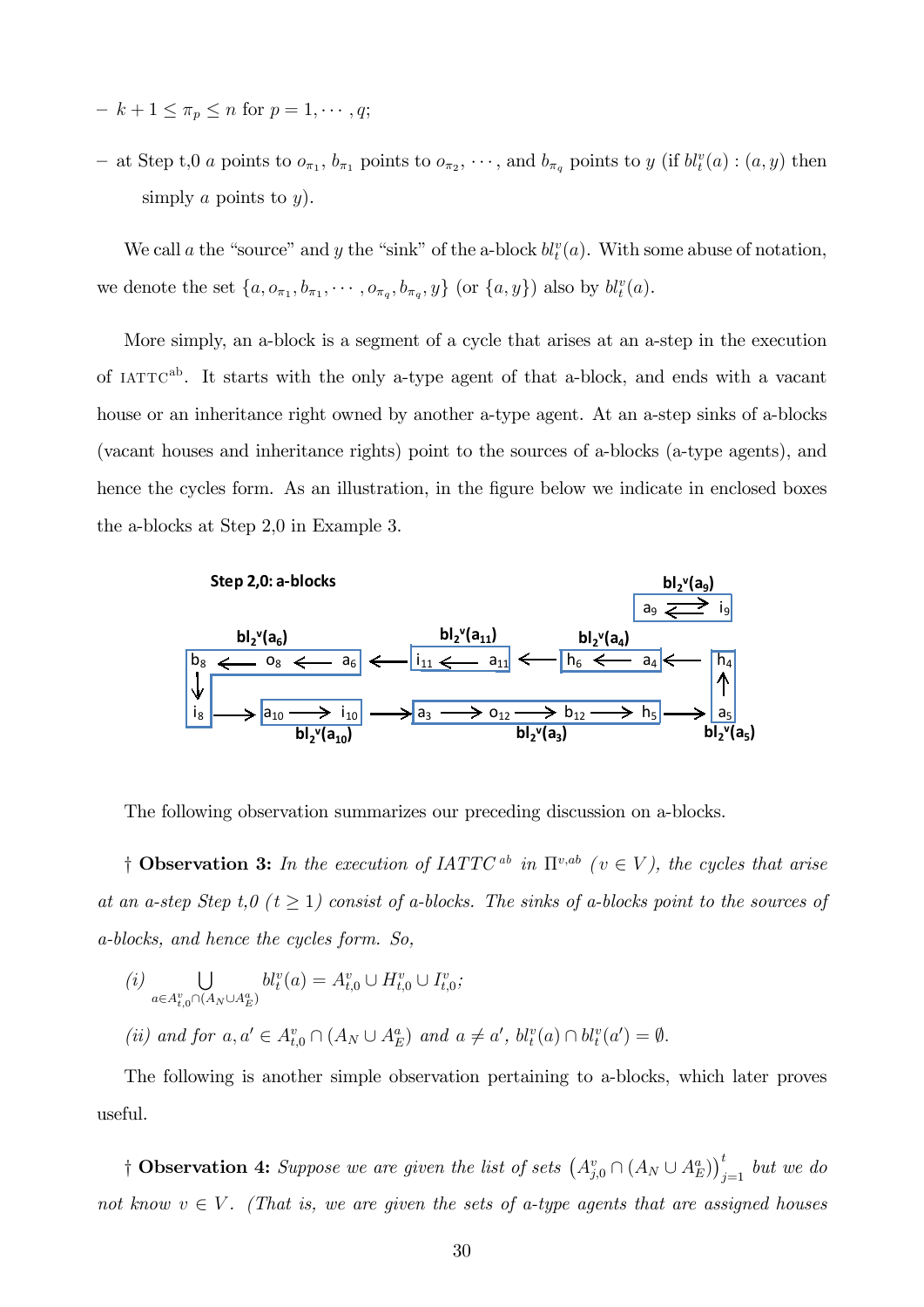at Step 1,0, Step 2,0,  $\cdots$ , Step t,0 when IATTC<sup>ab</sup> is executed in  $\Pi^{v,ab}$ .) Then, we can determine

- (i) to which house or inheritance right a remaining agent points to up to Step  $t+1,0;$
- (ii) the assignments made by IATTC<sup>ab</sup> up to Step  $t+1,0;$
- and we can identify
- (iii) the a-block  $bl_j^v(a)$  for any  $a \in A_{j,0}^v \cap (A_N \cup A_E^a)$  and  $j \in \{1, \cdots, t\}$ .

Explanation: The execution of  $IATTC^{ab}$  in  $\Pi^{v,ab}$  at Step 0,1, Step 0,2, and so on, is independent of v. Then, to which house or inheritance right a remaining agent points to, and the assignments made, can be determined up to Step 1,0. For the subsequent steps, we can iteratively apply the following arguments for  $j=1, \dots, t$ :

Given the assignments made prior to Step  $j, 0$ , we know to which house or inheritance right a remaining agent points to at Step j,0. So, for any  $a \in A_{j,0}^v \cap (A_N \cup A_E^a)$ , we can identify  $bl_j^v(a)$ . But then we can also determine the assignments made at Step j,0: Each agent in an a-block is assigned the house she points to in that a-block.

Given the assignments made at Step j,0 and prior to it, the execution of IATTC<sup>ab</sup> in  $\Pi^{v,ab}$ at Step j,1, Step j,2, and so on, is independent of v. Then, to which house or inheritance right a remaining agent points to, and the assignments made, can be determined for Step  $i, 1$ , Step j,2, and so on.

<sup> $\ddagger$ </sup> **TOOL 3, chains at an a-step:** Consider the execution of IATTC<sup>ab</sup> in  $\Pi^{v,ab}$  ( $v \in V$ ). The elements of  $A_{t+1,0}^v \cup H_{t+1,0}^v \cup I_{t+1,0}^v$  ( $t \ge 1$ ), which form the cycle(s) at Step t+1,0, form at Step  $t,0$  what we call "chains." Formally, a chain at Step  $t,0$  is an ordered list  $ch_t^v(x_1) : (x_1, y_1, \dots, x_q, y_q)$   $(t \ge 1, q \ge 1)$  where

- $x_p \in A_{t+1,0}^v \text{ and } y_p \in H_{t+1,0}^v \cup I_{t+1,0}^v \text{ for } p = 1, \cdots, q;$
- at Step t,0  $x_1$  points to a house or an inheritance right in  $H_t^v \cup I_{t,0}^v$ ;  $y_1$  points to  $x_1$  (i.e.,  $x_1$  owns  $y_1$ );  $x_2$  points to  $y_1$ ;  $\cdots$ ;  $y_q$  points to  $x_q$  (i.e.,  $x_q$  owns  $y_q$ );
- there exists no  $x_{q+1} \in A_{t+1,0}^v$  who points to  $y_q$  at Step t,0.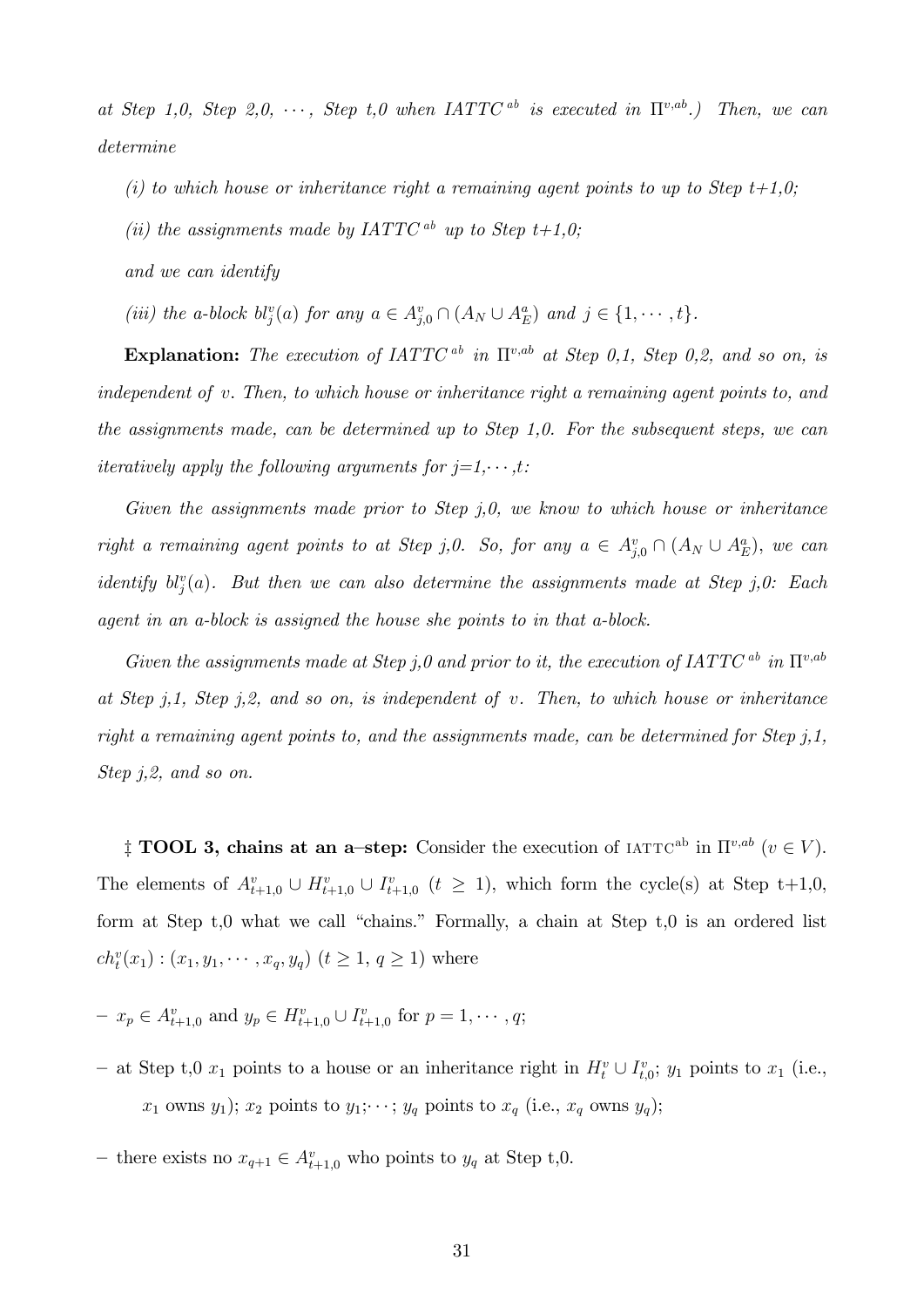We call  $x_1$  the "head" of  $ch_t^v(x_1)$  and  $y_q$  the "tail" of  $ch_t^v(x_1)$ . With some abuse of notation, we denote the set  $\{x_1, y_1, \cdots, x_q, y_q\}$  also by  $ch_t^v(x_1)$ .

More simply, a chain at Step t,0 is a connected (by pointers) elements of  $A_{t+1,0}^v \cup H_{t+1,0}^v \cup$  $I_{t+1,0}^v$ . At Step t+1,0, the heads of chains at Step t,0 point to the tails of chains at Step t,0, hence the cycles form. As an illustration, in the figures below we indicate in enclosed boxes the chains at Step 1,0 in Example 3, and how they form the cycles at Step 2,0.





Notice that at Step t,  $0$  ( $t \ge 1$ ) the head of a chain, which by definition points to a house or an inheritance right, indeed always points to a house: By construction of  $IATTC<sup>ab</sup>$ , an inheritance right  $i_s$  is pointed by only one agent $-a_s$  or  $b_s$ , whoever is assigned later. But if the head of a chain at Step t,0 points to an inheritance right, it means she is not assigned that inheritance right, which would be a contradiction. (As an illustration, notice that in the second preceding figure all heads of chains point to houses.)

The following observation summarizes our preceding discussion on chains.

<sup>†</sup> Observation 5: In the execution of IATTC<sup>ab</sup> in  $\Pi^{v,ab}$  ( $v \in V$ ), let X be the set of heads of chains at Step t,  $0$  ( $t \ge 1$ ). Then,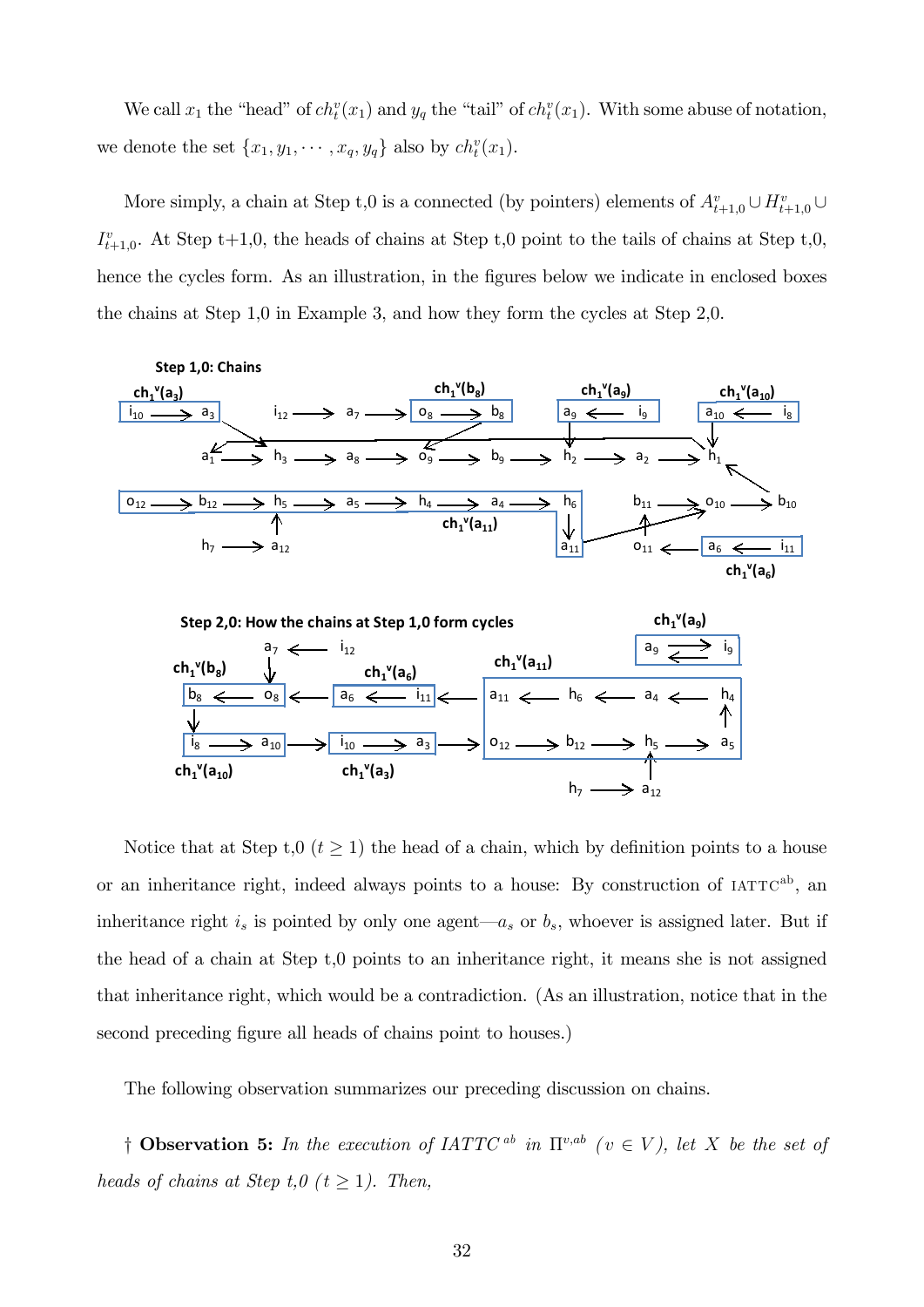(i) a head of a chain  $x \in X$  points to a house in  $H_{t,0}^v$  at Step t,0, and to a house or an inheritance right in  $H_{t+1,0}^v \cup I_{t+1,0}^v$  at Step  $t+1,0;$ 

(ii) an agent  $a \in A_{t+1,0}^v / X$  points to the same house or inheritance right in  $H_{t+1,0}^v \cup I_{t+1,0}^v$ at Step  $t,0$  and Step  $t+1,0$ .

For the chains at Step t,0, at Step  $t+1,0$  their heads point to their tails, and hence the cycles at Step  $t+1,0$  form. Then,

- $(iii)$  $x \in X$  $ch_t^v(x) = A_{t+1,0}^v \cup H_{t+1,0}^v \cup I_{t+1,0}^v;$
- (iv) and for  $x, x' \in X$  and  $x \neq x'$ ,  $ch_t^v(x) \cap ch_t^v(a') = \emptyset$ .

From the head to the tail of a chain, we call the a-type agent ordered first the "a-head" of the chain, and the a-type agent ordered last the "a-tail" of the chain. For instance, looking into the second preceding figure above, the a-head and a-tail of  $ch_1^v(a_{11})$  are respectively  $a_{11}$ and  $a_5$ . Looking into that figure, also note that in a chain (i) the head and a-head can be the same (e.g.,  $ch_1^v(a_{11})$ ); (ii) there may be only one a-type agent and so its a-head and a-tail can be the same  $(e.g., ch_1^v(a_3))$ ; (iii) there may be no a-type agents, in which case we call it an "empty chain" (e.g.,  $ch_1^v(b_8)$ ).

# $\ddagger$  TOOL 4, the chain-order  $o^v_{ch}$  of a-type agents

For  $v \in V$ , the "chain-order"  $o_{ch}^v : A_N \cup A_E^a \to \{1, 2, \dots, n\}$  of a-type agents is a bijection that orders a-type agents according to the following three rules:

**Chain-order Rule 1:** In the chain-order  $o_{ch}^v$ , order a-type agents in  $A_{1,0}^v \cap (A_N \cup A_E^a)$ before a-type agents in  $A_{2,0}^v \cap (A_N \cup A_E^a)$ ; order a-type agents in  $A_{2,0}^v \cap (A_N \cup A_E^a)$  before a-type agents in  $A_{3,0}^v \cap (A_N \cup A_E^a)$ ; and so on.

**Chain-order Rule 2:** In the chain-order  $o_{ch}^v$ , order a-type agents in  $A_{1,0}^v \cap (A_N \cup A_E^a)$ in order of the indices of vacant houses and inheritance rights that they are assigned at  $v$ .

**Chain-order Rule 3:** In the chain-order  $o_{ch}^v$ , order the a-type agents in  $A_{t+1,0}^v \cap (A_N \cup$  $(A_E^a)$ )  $(t \geq 1)$  in the following manner: Consider the chains at Step t,0. Order the a-type agents in a non-empty chain from its a-head to its a-tail, consecutively. Order non-empty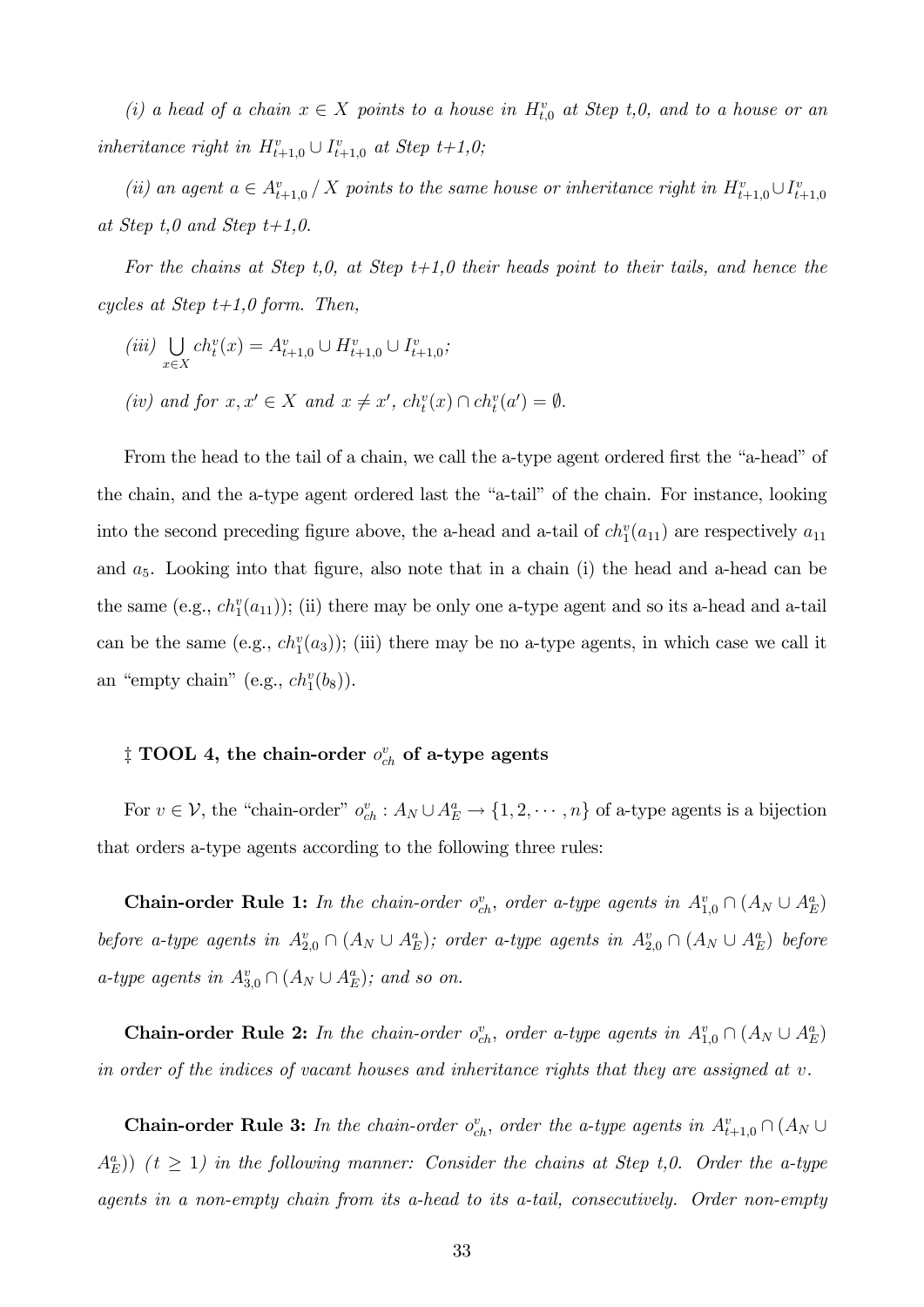chains in order of the indices of vacant houses and inheritance rights that their a-tails are assigned at v.

As an illustration, consider the execution of  $IATTC^{ab}$  in the ab-representation of the inheritors augmented housing market in Example 3:

By Chain-order Rule 1, in  $o_{ch}^v$  the a-type agents assigned at Step 1,0 (i.e.,  $a_1, a_2, a_8$ ) are ordered before the a-type agents assigned at Step 2,0 (i.e.,  $a_{11}, a_4, a_5, a_{10}, a_9, a_3, a_6$ ), who are ordered before the a-type agents assigned at Step 3,0 (i.e.,  $a_{12}, a_7$ ).

By Chain-order Rule 2, in  $o_{ch}^v$  the three a-type agents assigned at Step 1,0 are ordered as  $a_1, a_2, a_8$ . (Note that  $a_1, a_2, a_8$  own respectively  $h_1, h_2, h_3$ , whose indices are respectively  $1, 2, 3.$ 

By Chain-order Rule 3 and looking into the second preceding figure above, the order of non-empty chains at Step 1,0 is  $ch_1^v(a_{11}), ch_1^v(a_{10}), ch_1^v(a_9), ch_1^v(a_3), ch_1^v(a_6)$  (a-tails of these chains own respectively  $h_5$ ,  $i_8$ ,  $i_9$ ,  $i_{10}$ ,  $i_{11}$ ; indices are respectively 5, 8, 9, 10, 11), and hence the chain-order of a-type agents in  $A_{2,0}^v$  is  $a_{11}, a_4, a_5, a_{10}, a_9, a_3, a_6$ .

The figure below shows the chains at Step 2,0 in Example 3, formed by the elements of  $A_{3,0}^v \cup H_{3,0}^v \cup I_{3,0}^v.$ 



By Chain-order Rule 3 and looking into the preceding figure, the order of non-empty chains at Step 2,0 is  $ch_2^v(a_{12}), ch_2^v(a_7)$  (a-tails of these chains respectively own  $h_7, i_{12}$ ; indices are respectively 7 and 12), and hence the chain-order of a-type agents in  $A_{3,0}^v$  is  $a_{12}, a_7$ .

Therefore, the chain-order of a-type agents that we obtain in Example 3 is: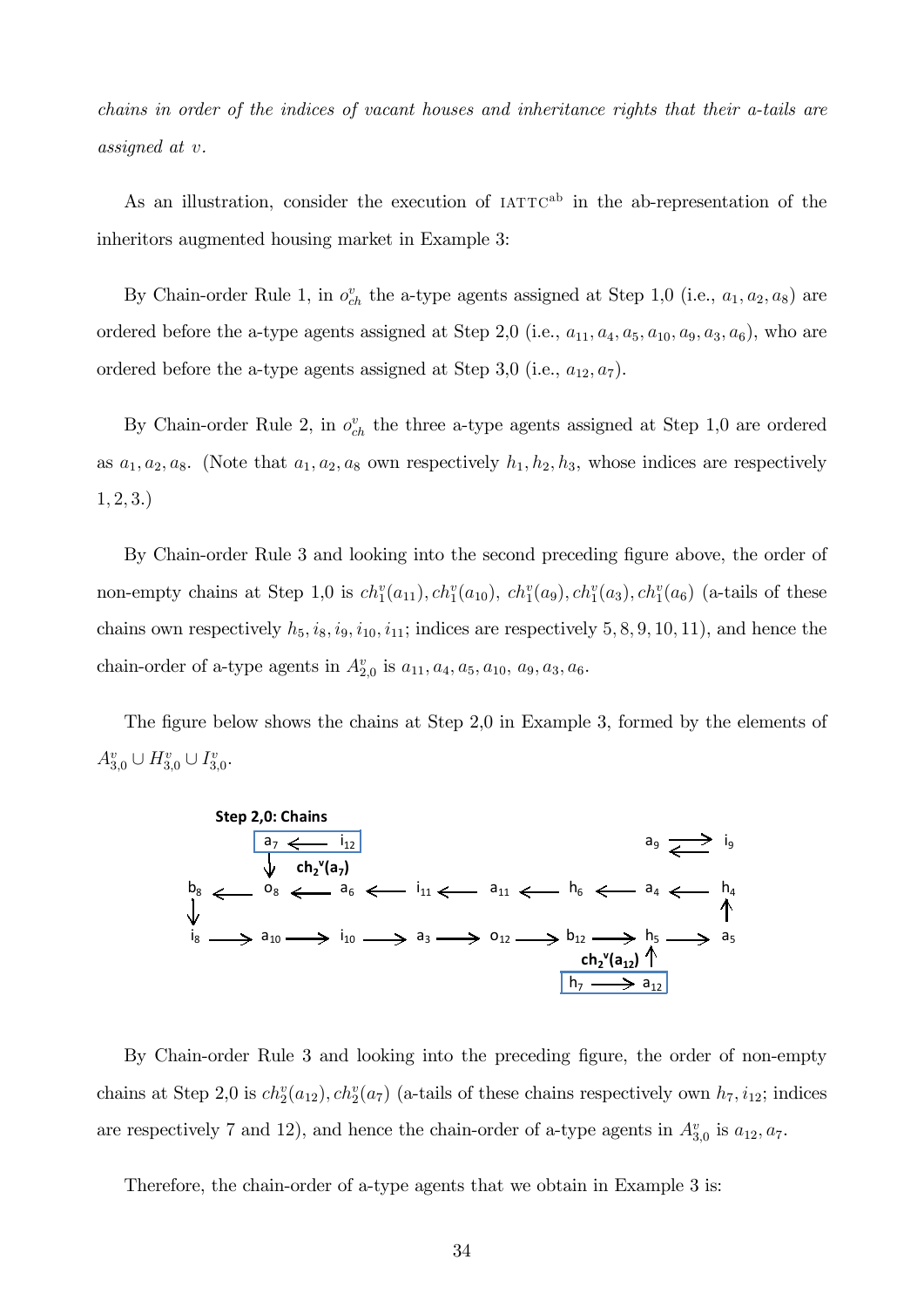$$
o_{ch}^v: \underbrace{a_1, a_2, a_8}_{A_{1,0}^v \cap (A_N \cup A_E^a)} \underbrace{a_{11}, a_4, a_5, a_{10}, a_9, a_3, a_6}_{A_{2,0}^v \cap (A_N \cup A_E^a)} \underbrace{a_{12}, a_7}_{A_{3,0}^v \cap (A_N \cup A_E^a)}
$$

 $\ddagger$  TOOL 5, the chain priority-order  $f^v_{ch}$  of newcomers and existing tenants: For  $v \in V$ , from the chain-order  $o_{ch}^v$  of a-type agents, we derive the "chain priority-order"  $f_{ch}^v \in \mathcal{F}$ of newcomers and existing tenants in a straightforward way. Simply set  $f_{ch}^v(a) = o_{ch}^v(a)$  for  $a \in A_N$ , and  $f_{ch}^v(e_s) = o_{ch}^v(a_s)$  for  $e_s \in A_E$ .

For instance, the chain order given above, and the chain priority-order derived from it, are as follows:

$$
o_{ch}^v : a_1, a_2, a_8, a_{11}, a_4, a_5, a_{10}, a_9, a_3, a_6, a_{12}, a_7
$$
  

$$
f_{ch}^v : a_1, a_2, e_8, e_{11}, a_4, a_5, e_{10}, e_9, a_3, a_6, e_{12}, a_7
$$

Observe that  $f_{ch}^v$  is precisely the same priority-order as the one considered in Example 1. Also, recall that the allocations chosen in Example 3 by  $IATTC<sup>ab</sup>$ , and in Example 1 by the Y-I mechanism defined by  $f_{ch}^v$ , are the same. Lemma 2 states that this holds in general.

LEMMA 2 For any  $v \in \mathcal{V}$ ,

$$
\mu^{ab,v} = \mu^{Y-I, f^v_{ch}}.
$$

**Proof.** It is plain to see that the lemma holds once the following observation is made. Considering the execution of the Y-I mechanism defined by  $f_{ch}^v$  in  $\Pi$ , and the execution of IATTC<sup>ab</sup> in  $\Pi^{v,ab}$ , a loop in the former one corresponds to a cycle at a b-step in the latter one, and an out-of-loop assignment made in the former one corresponds to an a-block at an a-step in the latter one. We elaborate below.

In the execution of the Y-I mechanism defined by  $f_{ch}^v$  in  $\Pi$ , let it be the turn of agent  $a \in A$  to request a house. Also, in the execution of IATTC<sup>ab</sup> in  $\Pi^{v,ab}$ , let Step t,0 be when the a-type agent that represents  $a$  is assigned a house or an inheritance right. When  $a$  requests a house, one of the following five cases occurs:

(1) Agent a requests a house that triggers the formation of one or more loops (if a is an existing tenant, she may also be part of one of these loops). In the execution of  $IATTC<sup>ab</sup>$  in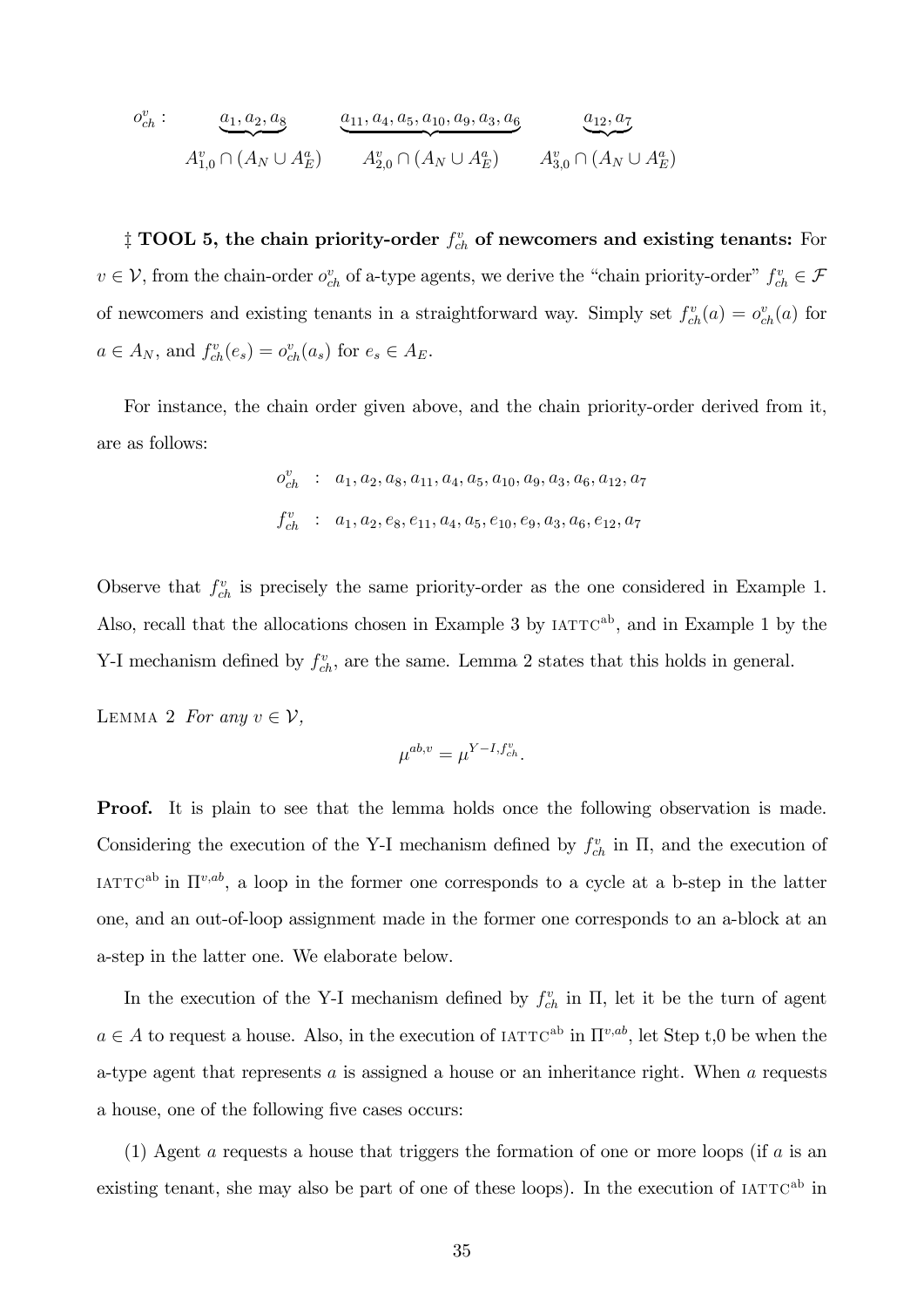$\Pi^{\nu,ab}$ , these loops correspond to certain cycles that arise at b-steps prior to Step t,0: The agents in the cycles are the b-type agents that represent the existing tenants in the loop, and they are assigned the same houses at  $\mu^{ab,v}$  and  $\mu^{Y-I,f^v_{ch}}$ .

(2) Agent a requests a vacant house  $h \in H_V$ . In the execution of IATTC<sup>ab</sup> in  $\Pi^{v,ab}$ , this case corresponds to the a-block  $bl_t^v(a)$ :  $(a, h)$  at Step t,0. Agent a is assigned h at both  $\mu^{ab, v}$ and  $\mu^{Y-I,f^v_{ch}}$ .

(3) Agent a requests the occupied house  $o_s$  of  $e_s \in A_E$ , who has already been assigned a house before. In the execution of  $IATTC^{ab}$ , this case corresponds to the a-block  $bl_t^v(a)$ :  $(a, o_s, b_s, i_s)$  at Step t,0. Agent a is assigned  $o_s$  at both  $\mu^{ab,v}$  and  $\mu^{Y-I, f_{ch}^v}$ .

(4) Agent a requests the occupied house  $o_{\pi_1}$  of  $e_{\pi_1} \in A_E$ ;  $e_{\pi_1}$  moves to the top of the remainder of the priority-order and requests the occupied house  $o_{\pi_2}$  of  $e_{\pi_2} \in A_E$ ;  $\cdots$ ;  $e_{\pi_q}$  moves to the top of the remainder of the priority-order and requests a vacant house  $h \in H_V$ . In the execution of IATTC<sup>ab</sup> in  $\Pi^{v,ab}$ , this case corresponds to the a-block  $bl_t^v(a):(a, o_{\pi_1}, b_{\pi_1}, \cdots, o_{\pi_q}, b_{\pi_q}, h)$  at Step t,0. Agents  $a, e_{\pi_1}, \cdots, e_{\pi_q}$  are assigned the houses  $o_{\pi_1}, \cdots, o_{\pi_q}, h$ , respectively, at both  $\mu^{ab,v}$  and  $\mu^{Y-I, f_{ch}^v}$ .

(5) The same thing happens as in (4) except that  $e_{\pi_q}$  requests the occupied house  $o_s$  of  $e_s \in A_E$ , who has already been assigned a house before. In the execution of IATTC<sup>ab</sup> in  $\Pi^{v,ab}$ , this case corresponds to the a-block  $bl_t^v(a)$ :  $(a, o_{\pi_1}, b_{\pi_1}, \cdots, o_{\pi_q}, b_{\pi_q}, o_s, b_s, i_s)$  at Step t,0. Agents  $a, e_{\pi_1}, \cdots, e_{\pi_q}$  are assigned the occupied houses  $o_{\pi_1}, \cdots, o_{\pi_q}, o_s$ , respectively, at both  $\mu^{ab,v}$  and  $\mu^{Y-I,f^v_{ch}}$ .

The following lemma states that if the executions of  $IATTC<sup>ab</sup>$  in two inheritors augmented housing markets induce the same chain priority-order, then a-type agents join cycles at the same a-steps for the two inheritors augmented housing markets.

LEMMA 3 For  $v_1, v_2 \in V$  if  $f_{ch}^{v_1} = f_{ch}^{v_2}$ , then  $A_{t,0}^{v_1} \cap (A_N \cup A_E^a) = A_{t,0}^{v_2} \cap (A_N \cup A_E^a)$  for every  $t \geq 1$ .

**Proof.** If  $f_{ch}^{v_1} = f_{ch}^{v_2}$ , then  $\mu^{ab,v_1} = \mu^{ab,v_2}$  (by Lemma 1 and Lemma 2). Also,  $o_{ch}^{v_1} = o_{ch}^{v_2}$ (by definition). Let  $\delta: \{1, 2, \dots, n\} \to \{1, 2, \dots, n\}$  be the bijection such that  $o_{ch}^{v_1}(a_{\delta(s)}) =$  $o_{ch}^{v_2}(a_{\delta(s)}) = s$  for  $s = 1, 2, \cdots, n$ . The proof is by induction.

Base Case: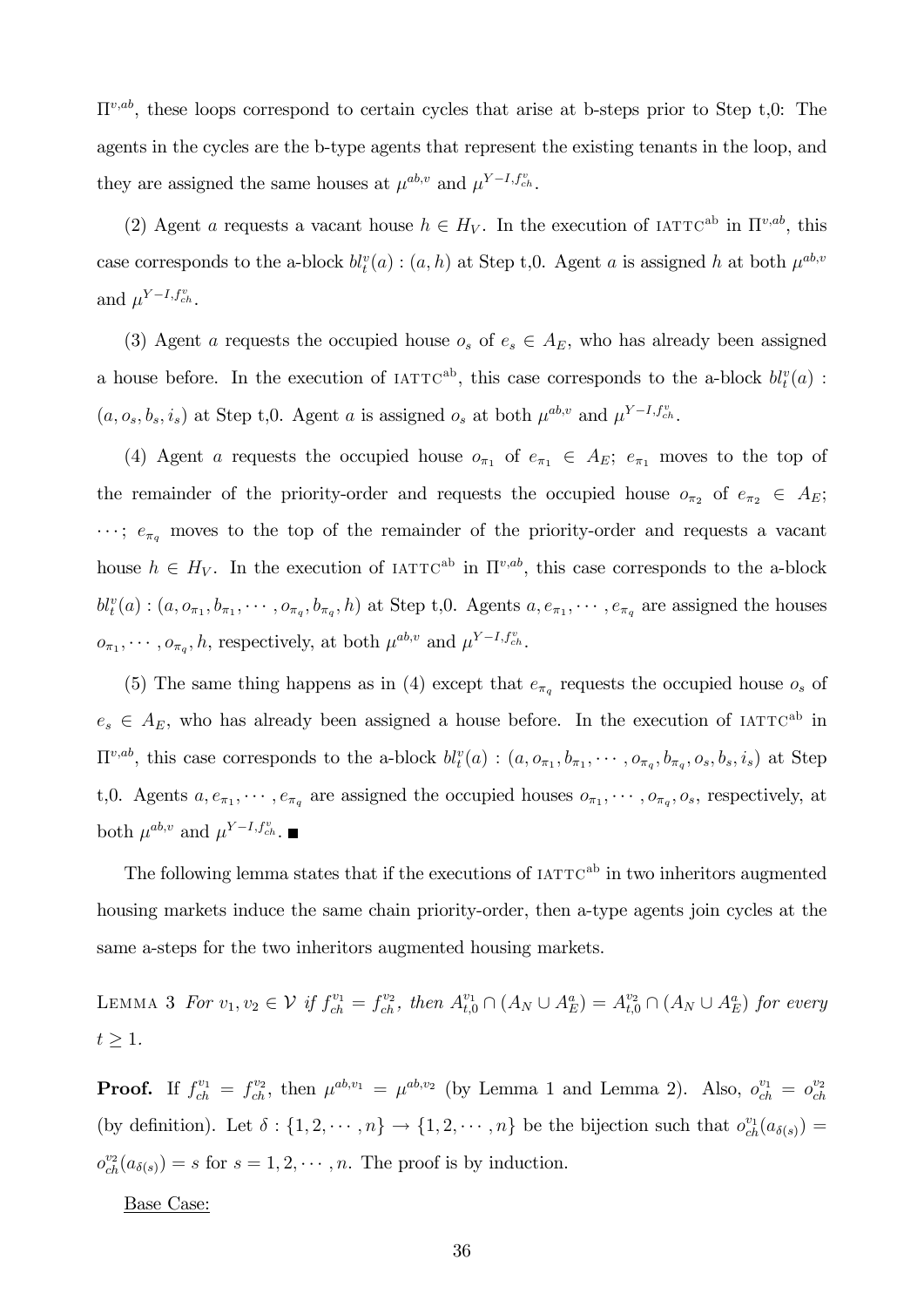Suppose  $A_{1,0}^{v_1} \cap (A_N \cup A_E^a) \neq A_{1,0}^{v_2} \cap (A_N \cup A_E^a)$ . W.l.o.g. let

$$
A_{1,0}^{v_1} \cap (A_N \cup A_E^a) = \{a_{\delta(1)}, a_{\delta(2)}, \cdots, a_{\delta(\alpha)}\},
$$
  
\n
$$
A_{1,0}^{v_2} \cap (A_N \cup A_E^a) = \{a_{\delta(1)}, a_{\delta(2)}, \cdots, a_{\delta(\alpha)}, a_{\delta(\alpha+1)}, \cdots, a_{\delta(\beta)}\} \text{ (i.e., } \beta > \alpha \ge 1\text{).}
$$

We present our arguments in four steps:

(1) Show that  $bl_1^{v_1}(a_{\delta(s)}) = bl_1^{v_2}(a_{\delta(s)})$  for  $s = 1, 2, \cdots, \alpha$ :

The execution of  $IATTC<sup>ab</sup>$  prior to Step 1,0 is independent of  $v_1$  and  $v_2$  (i.e., the same assignments are made prior to Step 1,0). Then, for  $\Pi^{v_1}$  and  $\Pi^{v_2}$  the same a-type agents, b-type agents, houses, and inheritance rights remain at Step 1,0, and remaining a-type and b-type agents point to the same houses and inheritance rights. So,  $bl_1^{v_1}(a_{\delta(s)}) = bl_1^{v_2}(a_{\delta(s)})$  for  $s = 1, 2, \cdots, \alpha.$ 

Let  $bl_1^{v_2}(a_{\delta(\alpha+1)}):(a_{\delta(\alpha+1)},o_{\pi_1},b_{\pi_1},\cdots,o_{\pi_q},b_{\pi_q},y)$  where  $k+1\leq \pi_p\leq n$  for  $p=1,\cdots,q$ and  $y \in H_V \cup I$ . (The arguments are essentially the same if  $bl_1^{v_2}(a_{\delta(\alpha+1)}) : (a_{\delta(\alpha+1)}, y)$ ).

(2) Show that  $y \notin H_1^{v_1} \cup I_{1,0}^{v_1}$ .

Since  $y \in bl_1^{v_2}(a_{\delta(\alpha+1)})$ , we get  $y \notin bl_1^{v_2}(a_{\delta(s)})$  for  $s = 1, \dots, \alpha$  (by Observation 3 (ii)), and hence  $y \notin bl_1^{v_1}(a_{\delta(s)})$  for  $s = 1, \dots, \alpha$ . Then,  $y \notin H_{1,0}^{v_1} \cup I_{1,0}^{v_1}$  (see Observation 3 (i)). Since  $y \in H_V \cup I$ , we get  $y \notin H_{1,r}^{v_1}$  also for  $r \ge 1$  (by Observation 2 (i)). Then,  $y \notin H_1^{v_1} \cup I_{1,0}^{v_1}$ .

(3) Show that  $bl_2^{v_1}(a_{\delta(\alpha+1)}) = bl_1^{v_2}(a_{\delta(\alpha+1)})$ :

From  $bl_1^{v_2}(a_{\delta(\alpha+1)})$  we know that for  $\Pi^{v_2}$  at Step 1,0  $a_{\delta(\alpha+1)}$  points to  $o_{\pi_1}$ ;  $o_{\pi_1}$  points to  $b_{\pi_1}$ ;  $\cdots$ ; and  $b_{\pi_q}$  points to y. Since the execution of IATTC<sup>ab</sup> prior to Step 1,0 is independent of  $v_1$  and  $v_2$ , also for  $\Pi^{v_1}$  at Step 1,0  $a_{\delta(\alpha+1)}$  points to  $o_{\pi_1}$ ;  $o_{\pi_1}$  points to  $b_{\pi_1}$ ;  $\dots$ ; and  $b_{\pi_q}$  points to y. Since  $y \notin H_1^{v_1} \cup I_{1,0}^{v_1}$ , for  $\Pi^{v_1}$  this sequence remains unaffected until Step 2,0. Then,  $bl_2^{v_1}(a_{\delta(\alpha+1)}) = bl_1^{v_2}(a_{\delta(\alpha+1)}).$ 

#### (4) Find a contradiction:

Since in  $A_{2,0}^{v_1} \cap (A_N \cup A_E^a)$  the a-type agent who comes first in  $o_{ch}^{v_1}$  is  $a_{\delta(\alpha+1)}$ , at Step 1,0  $a_{\delta(\alpha+1)}$  should be the a-head of a non-empty chain. In this chain either  $a_{\delta(\alpha+1)}$  is the head, or a b-type agent in  $bl_2^{v_1}(a_{\delta(\alpha+1)})$  is the head, say  $b_{\pi_j}$  for some  $j \in \{1, 2, \cdots, q\}$ .

If  $a_{\delta(\alpha+1)}$  is the head of the chain, then at  $\mu^{ab,v_1}$  she is not assigned her most preferred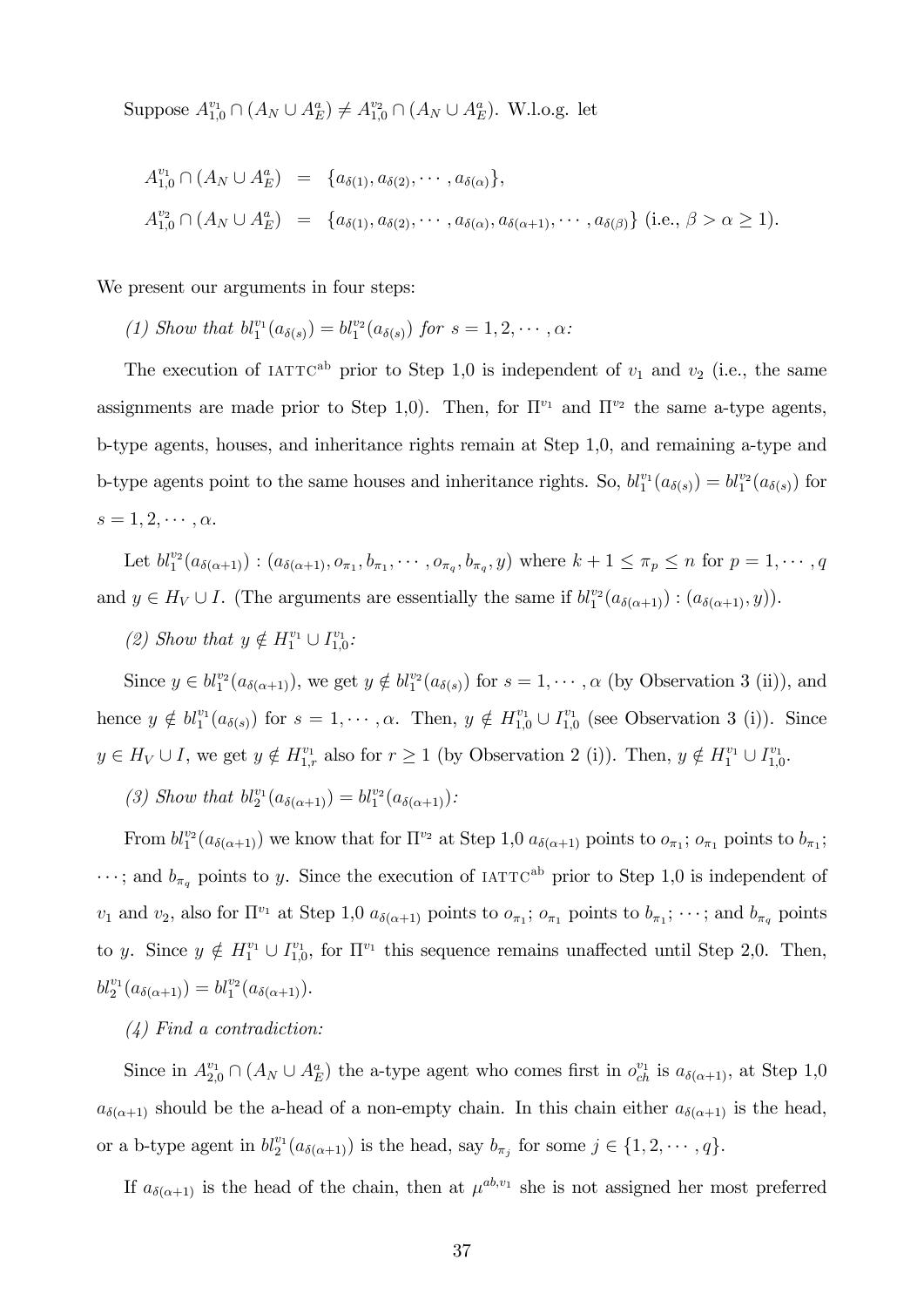house in  $H \setminus H_0^{v_1}$ . But for  $\Pi^{v_2}$  since  $a_{\delta(\alpha+1)}$  is assigned at Step 1,0, at  $\mu^{ab,v_2}$  she is assigned her most preferred house in  $H \setminus H_0^{v_2} (= H \setminus H_0^{v_1})$ , which contradicts that  $\mu^{ab,v_1} = \mu^{ab,v_2}$ .

If  $b_{\pi_j}$  is the head of the chain, then from

$$
bl_1^{v_2}(a_{\delta(\alpha+1)}):(a_{\pi(\alpha+1)},o_{\pi_1},b_{\pi_1},\cdots,o_{\pi_q},b_{\pi_q},y),
$$

in the execution of IATTC<sup>ab</sup> in  $\Pi^{v_2}$ ,  $b_{\pi_j}$  points at Step 1,0 to  $o_{\pi_{j+1}}$  (or y). From the fact that in the execution of  $IATTC^{ab}$  in  $\Pi^{v_1}$  at Step 1,0  $b_{\pi_j}$  is the head of a chain, by Observation 5 (i) she points at Step 1,0 to a house not in  $bl_2^{v_1}(a_{\pi(\alpha+1)}) (= bl_1^{v_2}(a_{\delta(\alpha+1)})$ , which contradicts that for  $\Pi^{v_1}$  and  $\Pi^{v_2}$  at Step 1,0 remaining agents point to same houses an inheritance rights.

Inductive Step: (The arguments are exactly parallel to the base case. For the sake of completeness, we reproduce them below, where changes have been made as necessary).

Suppose  $A^{v_1}_{j,0} \cap (A_N \cup A_E^a) = A^{v_2}_{j,0} \cap (A_N \cup A_E^a)$  for  $j = 1, \dots, t$  but  $A^{v_1}_{t+1,0} \cap (A_N \cup A_E^a) \neq$  $A_{t+1,0}^{v_2} \cap (A_N \cup A_E^a)$ . W.l.o.g. let

$$
A_{t+1,0}^{v_1} \cap (A_N \cup A_E^a) = \{a_{\delta(l)}, a_{\delta(l+1)}, \cdots, a_{\delta(\alpha)}\},
$$
  

$$
A_{t+1,0}^{v_2} \cap (A_N \cup A_E^a) = \{a_{\delta(l)}, a_{\delta(l+1)}, \cdots, a_{\delta(\alpha)}, a_{\delta(\alpha+1)}, \cdots, a_{\delta(\beta)}\} \text{ (i.e., } \beta > \alpha \ge l\text{)}.
$$

We present our arguments in four steps:

(1) Show that 
$$
bl_{t+1}^{v_1}(a_{\delta(s)}) = bl_{t+1}^{v_2}(a_{\delta(s)})
$$
 for  $s = l, l+1, \dots, \alpha$ :

By Observation 4, for  $\Pi^{v_1}$  and  $\Pi^{v_2}$  the same assignments are made by IATTC<sup>ab</sup> prior to Step t+1,0; the same a-type agents, b-type agents, houses, and inheritance rights remain at Step  $t+1,0$ ; remaining a-type and b-type agents point to the same houses and inheritance rights; and  $bl_{t+1}^{v_1}(a_{\delta(s)}) = bl_{t+1}^{v_2}(a_{\delta(s)})$  for  $s = l, l + 1, \cdots, \alpha$ .

Let  $bl_{t+1}^{v_2}(a_{\delta(\alpha+1)}):(a_{\delta(\alpha+1)},o_{\pi_1},b_{\pi_1},\cdots,o_{\pi_q},b_{\pi_q},y)$  where  $k+1 \leq \pi_p \leq n$  for  $p=1,\cdots,q$ and  $y \in H_V \cup I$ . (The arguments are essentially the same if  $bl_{t+1}^{v_2}(a_{\delta(\alpha+1)}) : (a_{\delta(\alpha+1)}, y))$ .

(2) Show that  $y \notin H_{t+1}^{v_1} \cup I_{t+1,0}^{v_1}$ :

Since  $y \in bl_{t+1}^{v_2}(a_{\delta(\alpha+1)})$ , we get  $y \notin bl_{t+1}^{v_2}(a_{\delta(s)})$  for  $s = l, \dots, \alpha$  (by Observation 3 (ii)), and hence  $y \notin bl_{t+1}^{v_1}(a_{\delta(s)})$  for  $s = l, \dots, \alpha$ . Then,  $y \notin H_{t+1,0}^{v_1} \cup I_{t+1,0}^{v_1}$  (see Observation 3 (i)). Since  $y \in H_V \cup I$ , we get  $y \notin H^{v_1}_{t+1,r}$  also for  $r \geq 1$  (by Observation 2 (i)). Then,  $y \notin H_{t+1}^{v_1} \cup I_{t+1,0}^{v_1}.$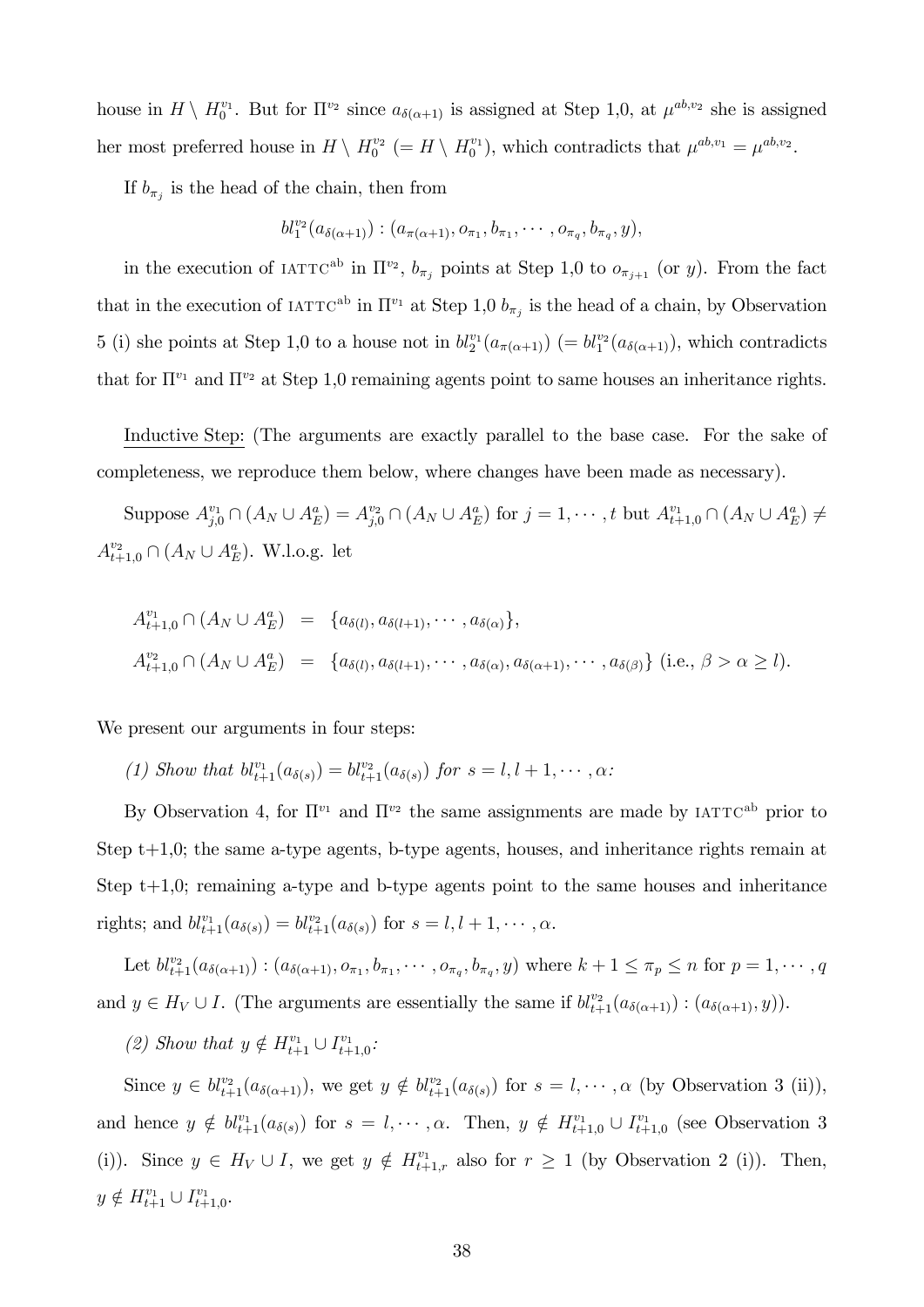(3) Show that  $bl_{t+2}^{v_1}(a_{\delta(\alpha+1)}) = bl_{t+1}^{v_2}(a_{\delta(\alpha+1)})$ :

From  $bl_{t+1}^{v_2}(a_{\delta(\alpha+1)})$  we know that for  $\Pi^{v_2}$  at Step t+1,0  $a_{\delta(\alpha+1)}$  points to  $o_{\pi_1}$ ;  $o_{\pi_1}$  points to  $b_{\pi_1}$ ;  $\cdots$ ; and  $b_{\pi_q}$  points to y. Given that  $A_{j,0}^{v_1} \cap (A_N \cup A_E^a) = A_{j,0}^{v_2} \cap (A_N \cup A_E^a)$  for  $j = 1, \cdots, t$ the execution of  $IATTC^{ab}$  prior to Step t+1,0 is the same for  $\Pi^{v_1}$  and  $\Pi^{v_2}$  (see Observation 4). Then, also for  $\Pi^{v_1}$  at Step t+1,0  $a_{\delta(\alpha+1)}$  points to  $o_{\pi_1}$ ;  $o_{\pi_1}$  points to  $b_{\pi_1}$ ;  $\dots$ ; and  $b_{\pi_q}$  points to y. Since  $y \notin H_{t+1}^{v_1} \cup I_{t+1,0}^{v_1}$ , for  $\Pi^{v_1}$  this sequence remains unaffected until Step t+2,0. Then,  $bl_{t+2}^{v_1}(a_{\delta(\alpha+1)}) = bl_{t+1}^{v_2}(a_{\delta(\alpha+1)}).$ 

### (4) Find a contradiction:

Since in  $A_{t+2,0}^{v_1} \cap (A_N \cup A_E^a)$  the a-type agent who comes first in  $o_{ch}^{v_1}$  is  $a_{\delta(\alpha+1)}$ , at Step t+1,0  $a_{\delta(\alpha+1)}$  should be the a-head of a non-empty chain. In this chain either  $a_{\delta(\alpha+1)}$  is the head, or a b-type agent in  $bl_{t+2}^{v_1}(a_{\delta(\alpha+1)})$  is the head, say  $b_{\pi_j}$  for some  $j \in \{1, 2, \cdots, q\}$ .

If  $a_{\delta(\alpha+1)}$  is the head of the chain, then at  $\mu^{ab,v_1}$  she is not assigned her most preferred house  $\text{in } H \setminus (H_0^{v_1} \cup H_1^{v_1} \cup \cdots \cup H_t^{v_1}).$  But for  $\Pi^{v_2}$  since  $a_{\delta(\alpha+1)}$  is assigned at Step t+1,0, at  $\mu^{ab,v_2}$  she is assigned her most preferred house in  $H \setminus (H_0^{v_2} \cup H_1^{v_2} \cup \cdots \cup H_t^{v_2}) (= H \setminus (H_0^{v_1} \cup H_1^{v_1} \cup \cdots \cup H_t^{v_1})),$ which contradicts that  $\mu^{ab,v_1} = \mu^{ab,v_2}$ .

If  $b_{\pi_j}$  is the head of the chain, then from

$$
bl_{t+1}^{v_2}(a_{\delta(\alpha+1)}):(a_{\pi(\alpha+1)},o_{\pi_1},b_{\pi_1},\cdots,o_{\pi_q},b_{\pi_q},y),
$$

in the execution of IATTC<sup>ab</sup> in  $\Pi^{v_2}$ ,  $b_{\pi_j}$  points at Step t+1,0 to  $o_{\pi_{j+1}}$  (or y). From the fact that in the execution of  $IATTC^{ab}$  in  $\Pi^{v_1}$  at Step t+1,0  $b_{\pi_j}$  is the head of a chain, by Observation 5 (i) she points at Step t+1,0 to a house not in  $bl_{t+2}^{v_1}(a_{\pi(\alpha+1)})$  (=  $bl_{t+1}^{v_2}(a_{\delta(\alpha+1)}),$ which contradicts that for  $\Pi^{v_1}$  and  $\Pi^{v_2}$  at Step t+1,0 remaining agents point to same houses an inheritance rights.  $\blacksquare$ 

LEMMA 4 If 
$$
f_{ch}^{v_1} = f_{ch}^{v_2}
$$
 for  $v_1, v_2 \in V$ , then  $v_1 = v_2$ .

**Proof.** Let  $f_{ch}^{v_1}$  (=  $f_{ch}^{v_2}$ ) be given but not  $v_1$ . By Lemma 3  $f_{ch}^{v_1}$  uniquely identifies the sets  $A_{t,0}^{v_1} \cap (A_N \cup A_E^a)$   $(= A_{t,0}^{v_2} \cap (A_N \cup A_E^a))$  for  $t = 1,2,\cdots$  (i.e., to identify them we do not need  $v_1$  and  $v_2$ ). Also, from  $f_{ch}^{v_1}$  we can derive  $o_{ch}^{v_1} (= o_{ch}^{v_2})$  (by definition). We will show that, from  $A_{t,0}^{v_1} \cap (A_N \cup A_E^a)$  for  $t = 1, 2, \cdots$  and  $o_{ch}^{v_1}$ , we can uniquely identify  $v_1$  (and hence also  $v_2$ ), which proves the lemma.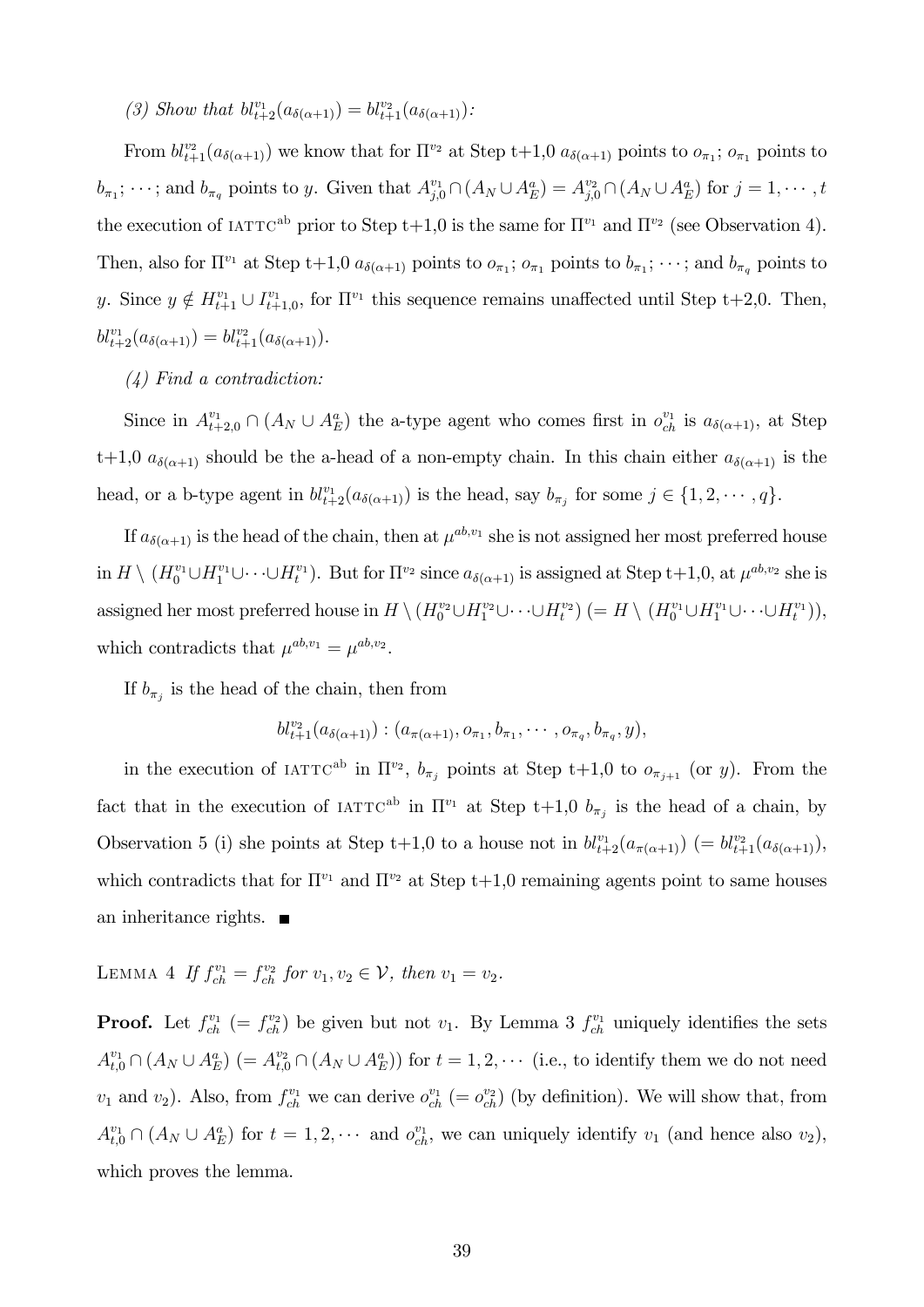Let  $\delta: \{1, 2, \dots, n\} \to \{1, 2, \dots, n\}$  be the bijection such that  $o_{ch}^{v_1}(a_{\delta(s)}) = s$  for  $s =$  $1, 2, \dots, n$ . By Observation 4 (ii), from the sets  $A_{t,0}^{v_1} \cap (A_N \cup A_E^a)$  for  $t = 1, 2, \dots$  we can determine the a-blocks at every a-step. The proof is in two parts.

(I) Let the a-blocks at Step 1,0 be

$$
bl_1^{v_1}(a_{\delta(1)}) \; : \; (a_{\delta(1)}, \cdots, y^1),
$$
  
\n
$$
bl_1^{v_1}(a_{\delta(2)}) \; : \; (a_{\delta(2)}, \cdots, y^2),
$$
  
\n
$$
\vdots
$$
  
\n
$$
bl_1^{v_1}(a_{\delta(\alpha)}) \; : \; (a_{\delta(\alpha)}, \cdots, y^{\alpha}).
$$

By Chain-order Rule 2, at  $v_1$  the a-type agents  $a_{\delta(1)}, \cdots, a_{\delta(\alpha)}$  are assigned the vacant houses and inheritance rights  $y^1, \dots, y^{\alpha}$  in order of the indices of vacant houses and inheritance rights. Since this is well-defined, we can uniquely identify how  $y^1, \dots, y^\alpha$  are assigned to  $a_{\delta(1)}, \cdots, a_{\delta(\alpha)}$  at  $v_1$ .

(II) For  $t \ge 1$  let the a-blocks at Step t+1,0 be

$$
bl_{t+1}^{v_1}(a_{\delta(m_0)}) : (a_{\delta(m_0)}, \cdots, y^{m_0}),
$$
\n
$$
bl_{t+1}^{v_1}(a_{\delta(m_0+1)}) : (a_{\delta(m_0+1)}, \cdots, y^{m_0+1}),
$$
\n
$$
\vdots
$$
\n
$$
bl_{t+1}^{v_1}(a_{\delta(m_1-1)}) : (a_{\delta(m_1-1)}, \cdots, y^{m_1-1})
$$
\n
$$
bl_{t+1}^{v_1}(a_{\delta(m_1)}) : (a_{\delta(m_1)}, \cdots, y^{m_1})
$$
\n
$$
\vdots
$$
\n
$$
bl_{t+1}^{v_1}(a_{\delta(m_q-1)}) : (a_{\delta(m_q-1)}, \cdots, y^{m_q-1})
$$
\n
$$
bl_{t+1}^{v_1}(a_{\delta(m_q)}) : (a_{\delta(m_q)}, \cdots, y^{m_q})
$$
\n
$$
\vdots
$$
\n
$$
bl_{t+1}^{v_1}(a_{\delta(\beta)}) : (a_{\delta(\beta)}), \cdots, y^{\beta})
$$
\n
$$
(i.e., 1 \leq m_0 < m_1 < \cdots < m_q \leq \beta)
$$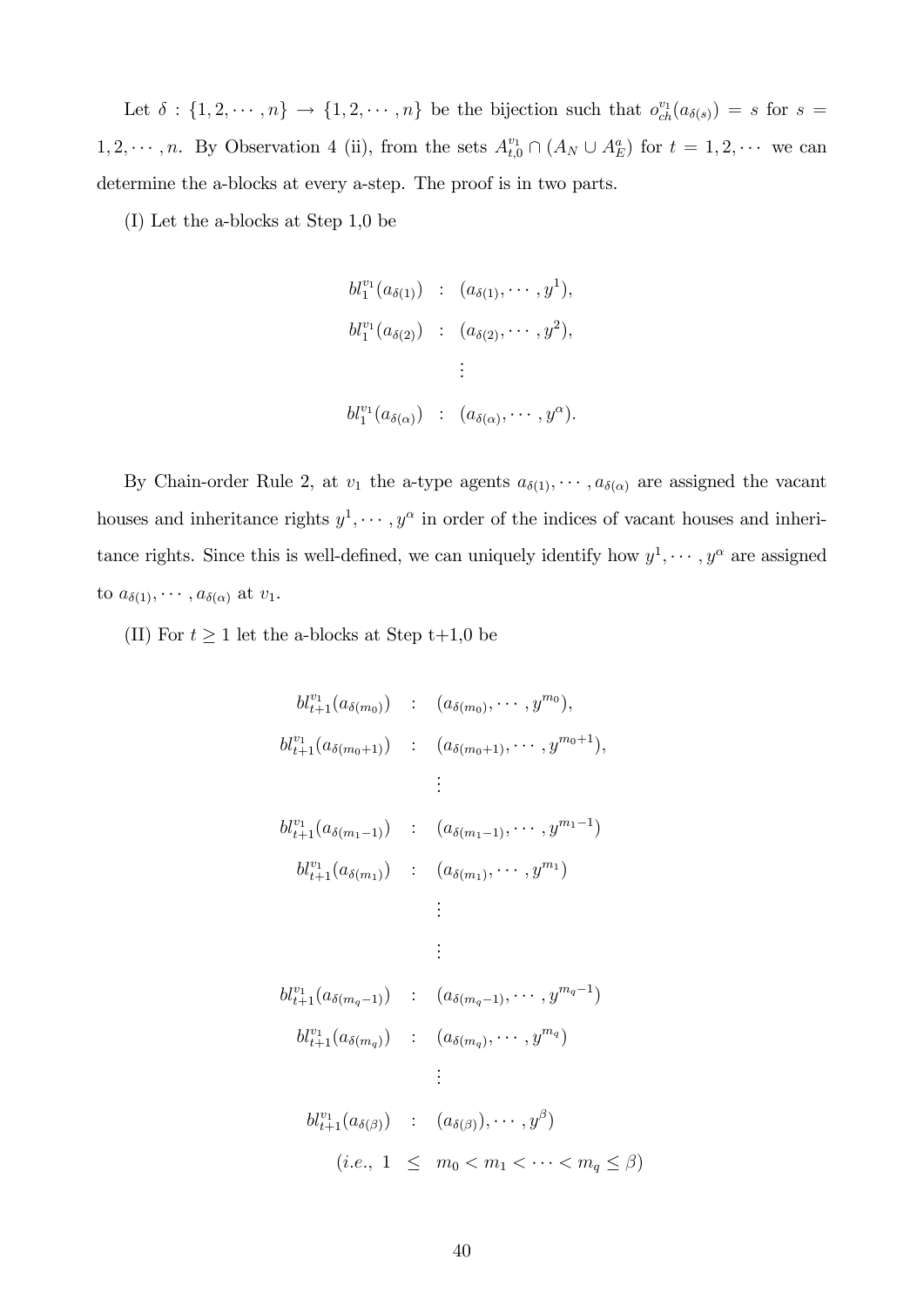such that  $a_{\delta(m_0)}, \dots, a_{\delta(m_q)}$  are a-heads of chains at Step t,0. (By Observation 5 (i), we can determine the heads of chains at Step t,0. They are the agents in  $A_{t+1,0}^{v_1}$  who point to a house in  $H_{t,0}^v$  at Step t,0, and to a house or an inheritance right in  $H_{t+1,0}^v \cup I_{t+1,0}^v$  at Step  $t+1,0$ . Then we can also determine the a-heads of chains at Step  $t,0$ . An a-type agent  $a \in A_{t+1,0}^{v_1} \cap (A_N \cup A_E^a)$  is the a-head of a chain at Step t,0 if an agent in  $bl_{t+1}^{v_1}(a)$  is the head of a chain at Step t,0.)

Then, the a-type agents  $a_{\delta(m_0)}, \dots, a_{\delta(m_1-1)}$  are in the same chain at Step t,0, and at  $v_1$ , by Chain-order Rule 3,  $y^{m_0+1}$  is assigned to  $a_{\delta(m_0)}, y^{m_0+2}$  is assigned to  $a_{\delta(m_0+1)}$ ,  $\cdots$ , and  $y^{m_1-1}$  is assigned to  $a_{\delta(m_1-2)}$ . Similarly,  $a_{\delta(m_1)}, \cdots, a_{\delta(m_2-1)}$  are in the same chain at Step t,0, and at  $v_1$ , by Chain-order Rule 3,  $y^{m_1+1}$  is assigned to  $a_{\delta(m_1)}$ ,  $y^{m_1+2}$  is assigned to  $a_{\delta(m_1+1)}$ ),  $\cdots$ , and  $y^{m_2-1}$  is assigned to  $a_{\delta(m_2-2)}$ ; and so on.

Then, at  $v_1$  the a-tails of chains at Step t, 0 (i.e.,  $a_{\delta(m_1-1)}, a_{\delta(m_2-1)}, \cdots, a_{\delta(m_q-1)}, a_{\delta(\beta)}$ ) are assigned the remaining vacant houses and inheritance rights (i.e.,  $y^{m_0}, y^{m_1}, \dots, y^{m_q}$ ). By Chain-order Rule 3 these houses and inheritance rights are assigned to  $a_{\delta(m_1-1)}, a_{\delta(m_2-1)}, \cdots, a_{\delta(m_q-1)}, a_{\delta(\beta)}$ in order of their indices. Since this is well-defined, we can also uniquely identify how  $y^{m_0}, y^{m_1}, \cdots, y^{m_q}$  are assigned to  $a_{\delta(m_1-1)}, a_{\delta(m_2-1)}, \cdots, a_{\delta(m_q-1)}, a_{\delta(\beta)}$  at  $v_1$ .

Given Lemma 2 and Lemma 4 the proof of Theorem 2 is easy.

**Proof of Theorem 2.** Consider the mapping  $f_{ch} : \mathcal{V} \to \mathcal{F}$  such that  $f_{ch}(v) = f_{ch}^v$  for  $v \in \mathcal{V}$ . By Lemma 4  $f_{ch}$  is an injection. By the facts that  $f_{ch}$  is an injection and  $|\mathcal{V}| = |\mathcal{F}| = n!$ ,  $f_{ch}$ is a bijection. By Lemma 2 and the fact that  $f_{ch}$  is a bijection, we get  $\lambda^{rY-I} = \lambda^{cfrd}$ .

### 4 Conclusion

We studied the mixed ownership case of the indivisible resource allocation problem, also known as the "house allocation problem with existing tenants." A mechanism due to Abdulkadiroglu and Sönmez  $[2]$  for this class of problems is random Y-I, which is strategy-proof, ex-post efficient, and ex-post group-rational. We proposed in this context a market-based alternative mechanism, CFRD, which can also be shown to be strategy-proof, ex-post efficient, and ex-post group-rational. There are interesting methodological and theoretical parallels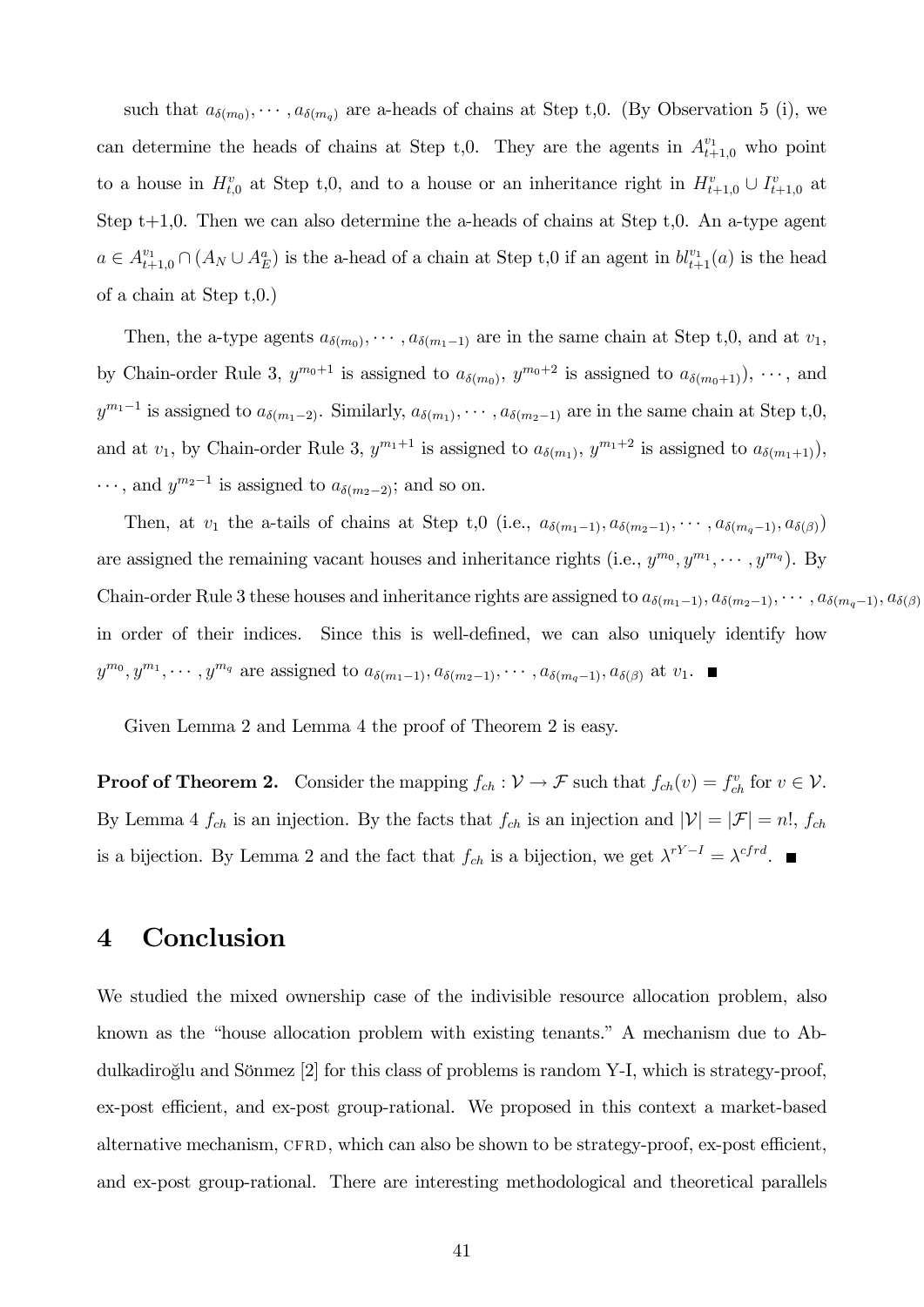between CFRD and the Walrasian Mechanism from equal-division, the popular rule used in divisible resource allocation problems. We obtain that CFRD and random Y-I are equivalent mechanisms. In the public ownership case, Abdulkadiroglu and Sönmez [1] showed the equivalence of "random-priority" and CFRE. Our result generalizes theirs to the mixed ownership setting. The equivalence results in our paper and in theirs expose that, although this is not explicit by formulation, there is a hidden methodological analogy between the popular divisible and indivisible resource allocation mechanisms in the literature. These mechanisms also have interesting theoretical similarities.

In two recent papers, Pathak and Sethuraman [12] and Carroll [6] show the equivalence of random-priority to certain mechanisms that execute ttc based upon randomly generated "inheritance tables." The key component of CFRD, IATTC, however, executes based upon randomly generated "inheritor relationships between agents." This innovation promises a new line of research. Future research papers may study how to execute IATTC in problems where an object can be assigned to multiple agents (e.g., in the school choice setting), or when an existing tenant may initially own multiple houses. This line of research may potentially lead to the design of other IATTC based lottery mechanisms that are equivalent to variants of random Y-I. The tools that we introduced in Section 3 may become useful in these efforts.

# References

- [1] A. Abdulkadiroğlu, Atila and T. Sönmez (1998), "Random Serial Dictatorship and the Core from Random Endowments in House Allocation Problems," Econometrica 66:3 689-701.
- [2] A. Abdulkadiroğlu, Atila and T. Sönmez (1999), "House Allocation with Existing Tenants," Journal of Economic Theory 88:2 233-260.
- [3] A. Abdulkadiroğlu, Atila and T. Sönmez (2003), "School Choice: A Mechanism Design Approach," American Economic Review 93-3: 729-747.
- [4] R. Aumann (1964), "Markets with a Continuum of Traders," *Econometrica* 32: 39-50.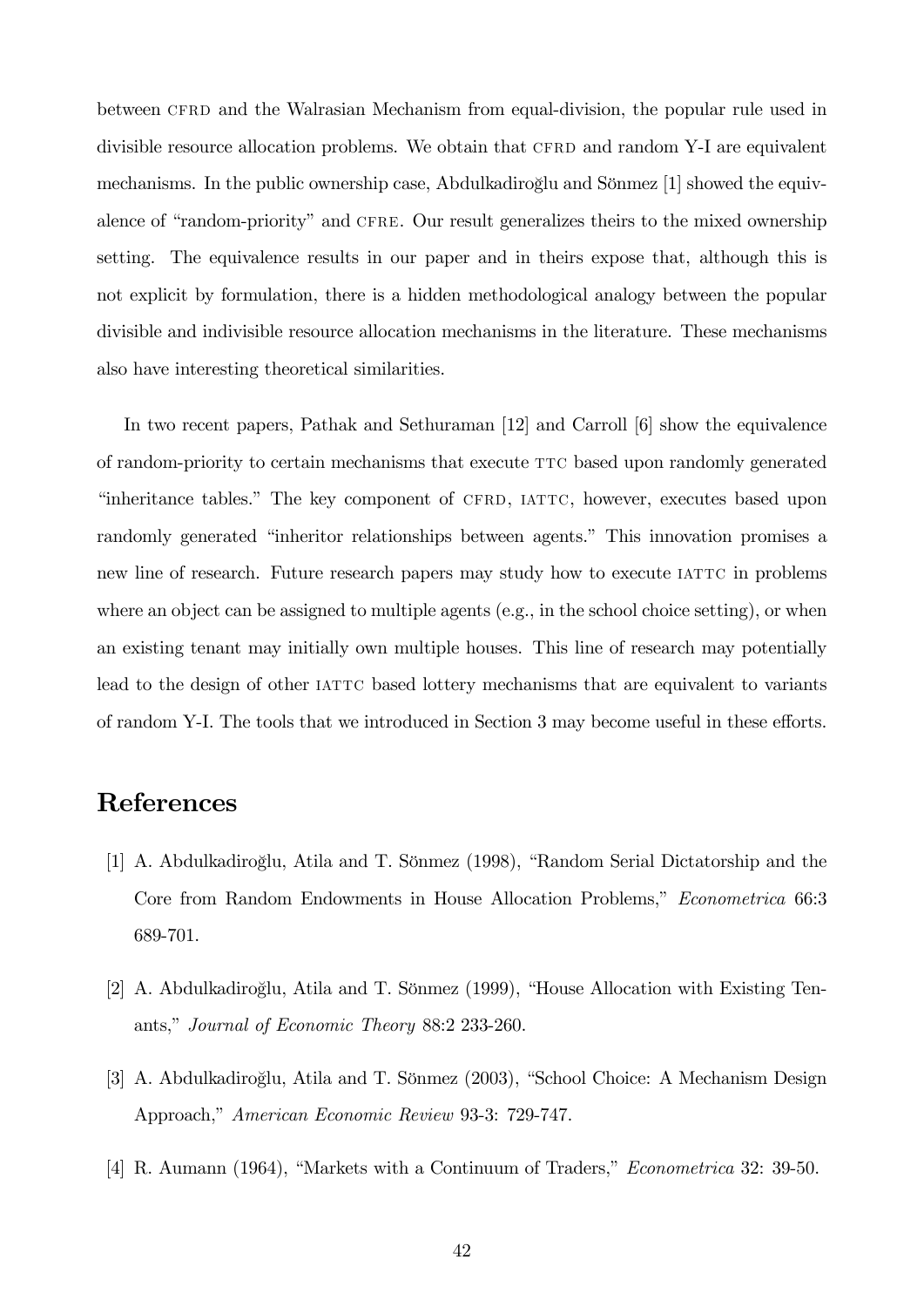- [5] A. Bogomolnaia and H. Moulin (2001), "A New Solution to the Random Assignment Problem," Journal of Economic Theory 100:2 295-328.
- [6] G. Carroll (2011), "A General Equivalence Theorem for Allocation of Indivisible Objects," working paper, MIT.
- [7] Y. Chen and T. Sönmez (2002), "Improving efficiency of on-campus housing: An experimental study," American Economic Review 92:5 1669-1686.
- [8] Ö. Ekici (2010), "Reclaim-proof Allocation of Indivisible Objects," Carnegie Mellon University, working paper.
- [9] A. Hylland and R. Zeckhauser  $(1979)$ , "The efficient allocations of individuals to positions," Journal of Political Economy 87:2 293-314.
- [10] D. E. Knuth (1996), "An Exact Analysis of Stable Allocation," Journal of Algorithms 20:2 431-442.
- [11] A. Mas-Colell (1989), "On the Uniqueness of Equilibrium Once Again," mimeo, Harvard University.
- [12] P. A. Pathak and J. Sethuraman (2011), "Loteries in Student Assignment," Theoretical Economics 6:1 1-17.
- [13] A. E. Roth (1982), "Incentive Compatibility in a market with indivisible goods,"  $Eco$ nomics Letters 9:2 127-132.
- [14] A. E. Roth and A. Postlewaite (1977), "Weak versus strong domination in a market with indivisible goods," Journal of Mathematical Economics 4:2 131-137.
- [15] A. E. Roth, T. Sönmez, and M.U. Ünver (2004), "Kidney Exchange," Quarterly Journal of Economics 119:2 457-488.
- [16] A. E. Roth, T. Sönmez, and M.U. Ünver  $(2004)$ , "Pairwise Kidney Exchange," *Journal* of Economic Theory 125:2 151-188.
- [17] A. E. Roth, T. Sönmez, and M.U. Unver  $(2005)$ , "A Kidney Exchange Clearinghouse in New England," American Economic Review Papers and Proceedings 95-2: 376-380.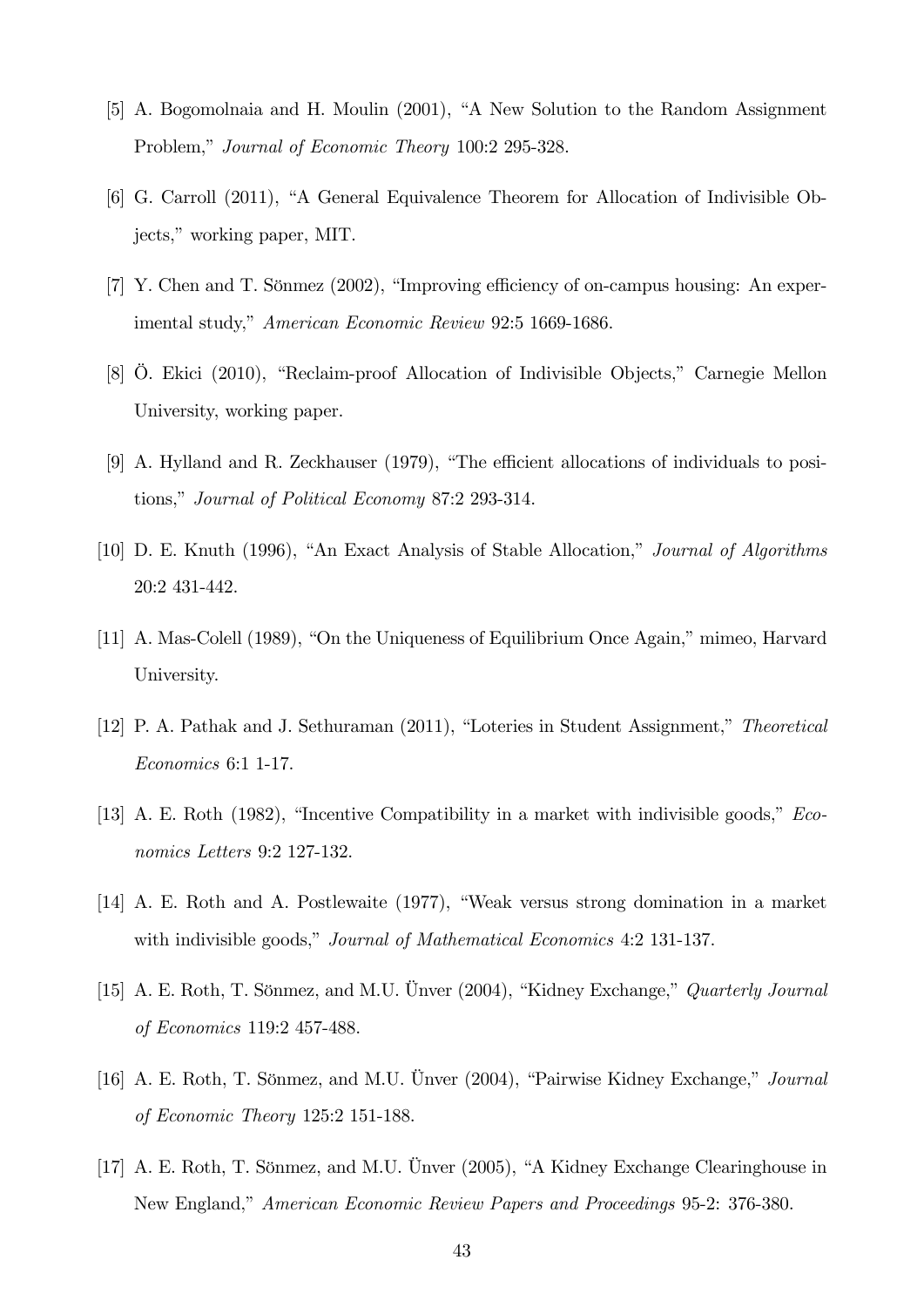- [18] L. Shapley and H. Scarf (1974), "On cores and indivisibility." Journal of Mathematical Economics 1:1 23-28.
- [19] T. Sönmez and M. U. Ünver  $(2005)$ , "House allocation with existing tenants: An equivalence," Games and Economic Behavior 52:1 153-185.
- [20] T. Sönmez and M. U. Ünver  $(2010)$ , "House allocation with existing tenants: A Characterization," Games and Economic Behavior.69:2 425-445.
- $[21]$  W. Thomson  $(2007)$ , "Fair allocation rules," Rochester Center for economic research working paper no. 539.
- [22] M. U. Ünver (2010), "Dynamic Kidney Exchange," Review of Economic Studies 77:1 371-414.

# APPENDIX

#### Proof of Theorem 1.

While IATTC operates on  $\Pi^v$ , cycles appear in an order. First, a group of cycles form—call Group 1; agents in these cycles are assigned the houses that they point to; then they depart from the market and houses that remain are inherited by those agents that are still in the market. Then, a second group of cycles forms—call Group 2, and the execution similarly proceeds.

Let A and H be partitioned into  $\{A_s\}_{s=1}^T$  and  $\{H_s\}_{s=1}^T$  according to cycle groups:  $A_s$  and  $H_s$  are respectively the sets of agents and houses that join a cycle in Group s for  $s = 1, \dots, T$ .

Let  $\# : A \cup H \to \{1, 2, \cdots, T\}$  be the function such that  $\#(x) = s$  if  $x \in A_s \cup H_s$ . (It specifies to which group of cycles a house or an agent belongs.)

Let  $Points: A \rightarrow H$  be the function such that for an agent  $a \in A$ ,  $Points(a)$  is the house that she trades (the house that points to her) in the cycle that she joins. Clearly,

$$
\#(a) = \#(Points(a)) \,\,\forall a \in A.
$$

The proof is in two parts: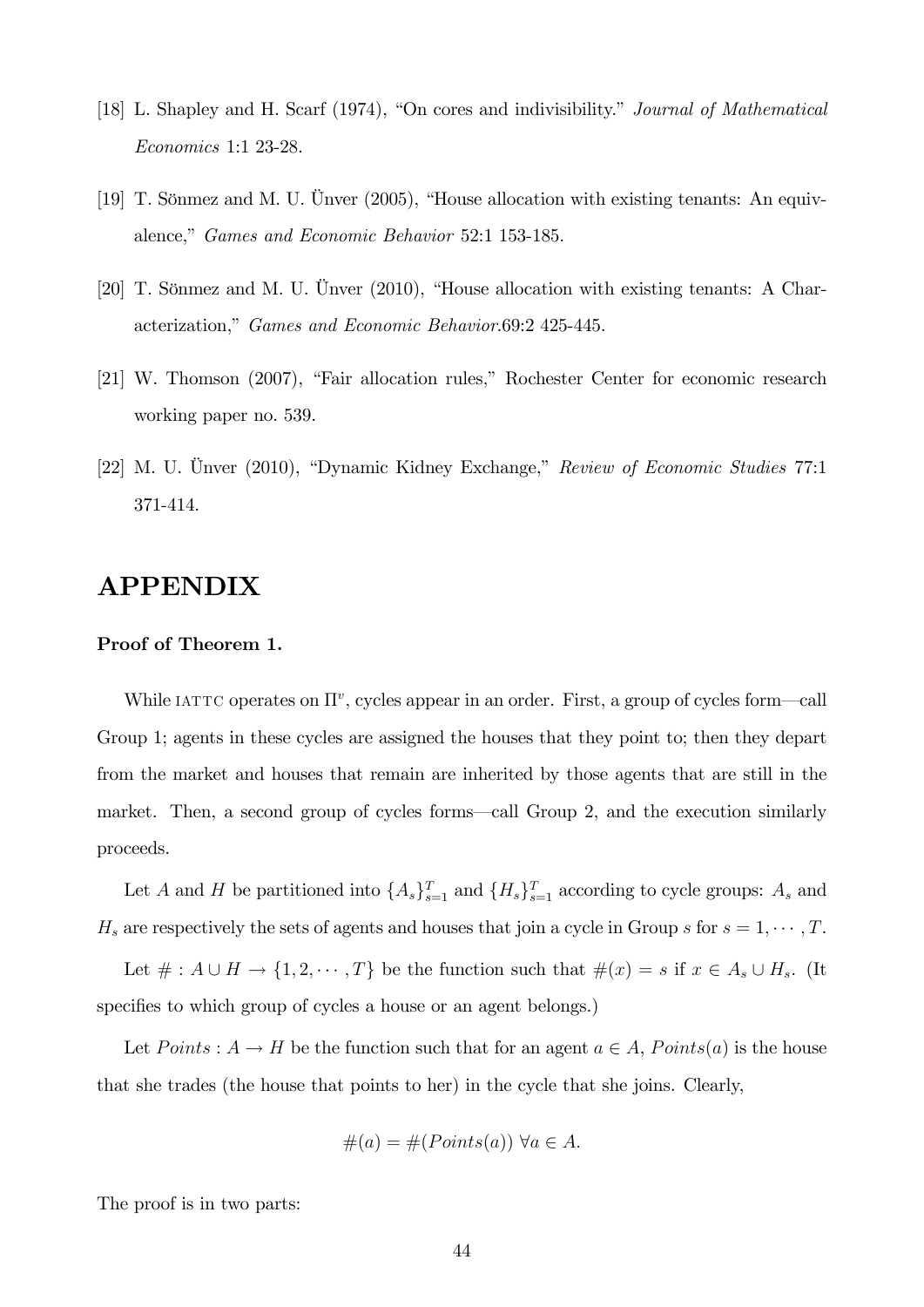Suppose  $\mu \neq \mu^{iattice,v}$  but  $\mu$  is a core allocation in  $\Pi^v$ .

If  $\mu(a) \neq \mu^{iatic,v}(a)$  for an agent  $a \in A_1$ , then a finds  $\mu(a)$  less preferable than  $\mu^{iatic,v}(a)$ (because  $\mu^{iattice,v}(a)$  is a's most preferred house in H). Then  $\mu$  is clearly blocked by the fourtuple  $\langle A_1, H_1, \theta, Claim \rangle$  where  $\theta(a) = \mu^{iattice,v}(a)$  and  $Claim(a) = Points(a)$  for every  $a \in A_1$ . Then we should have  $\mu(a) = \mu^{iatic,v}(a)$  for every  $a \in A_1$ .

Given that  $\mu(a) = \mu^{iatic,v}(a)$  for every  $a \in A_1$ , if  $\mu(a) \neq \mu^{iattice,v}(a)$  for an agent  $a \in A_2$ , then a finds  $\mu(a)$  less preferable than  $\mu^{iattice,v}(a)$  (because  $\mu^{iattice,v}(a)$  is a's most preferred house in  $H \setminus H_1$  and  $\mu(a) \in H \setminus H_1$ ). Then  $\mu$  is clearly blocked by the four-tuple  $\langle A_1 \cup A_2, H_1 \cup$  $H_2, \theta, Claim$  > where  $\theta(a) = \mu^{iattice,v}(a)$  and  $Claim(a) = Points(a)$  for every  $a \in A_1 \cup A_2$ . Then we should have  $\mu(a) = \mu^{iatic,v}(a)$  for every  $a \in A_1 \cup A_2$ .

If we iterate similarly we conclude that  $\mu = \mu^{iattice,v}$ , which is a contradiction.

(II)  $\mu^{iattice,v}$  is a core allocation in  $\Pi^v$ :

Suppose  $\mu^{iattice,v}$  is blocked by a four-tuple  $\langle C, H^C, \theta, Claim \rangle$ .

While IATTC operates on  $\Pi^v$ , whenever an agent is assigned a house, that house is her most preferred house among remaining ones. Therefore, for  $a \in A$  if  $\theta(a) R_a \mu^{iatic,v}(a)$ , then  $\#(\theta(a)) \leq \#(\mu^{iatic,v}(a)),$  and if  $\theta(a) P_a \mu^{iattice,v}(a)$ , then  $\#(\theta(a)) < \#(\mu^{iattice,v}(a))$ . Then,

$$
\sum_{h \in H^C} \#(h) < \sum_{a \in C} \#(a). \tag{\bigstar}
$$

By Definition 2 (ii), agents and houses in  $C\cup H^C$  can be partitioned into subsets according to the houses that they claim. Such a subset consists of a list of agents  $a^1, a^2, \dots, a^m \subseteq C$ and a list of houses  $h^1, h^2, \cdots, h^m \subseteq H^C$  where

$$
\bigcup_{a\in\{a^1,\cdots,a^m\}} Claim(a) = \{h^1,\cdots,h^m\},\
$$

and which adopts one of the following three structures.

STRUCTURE 1:  $a^1$  is the inheritor of  $a^2$ ,  $a^2$  is the inheritor of  $a^3$ ,  $\cdots$ ,  $a^{m-1}$  is the inheritor of  $a^m$ ;  $a^2$  owns  $h^1$ ,  $a^3$  owns  $h^2$ ,  $\cdots$ ,  $a^{m-1}$  owns  $h^{m-2}$ ,  $a^m$  owns  $h^{m-1}$  and  $h^m$ . A graphical representation, in which agents point to their bequeathers and to the houses they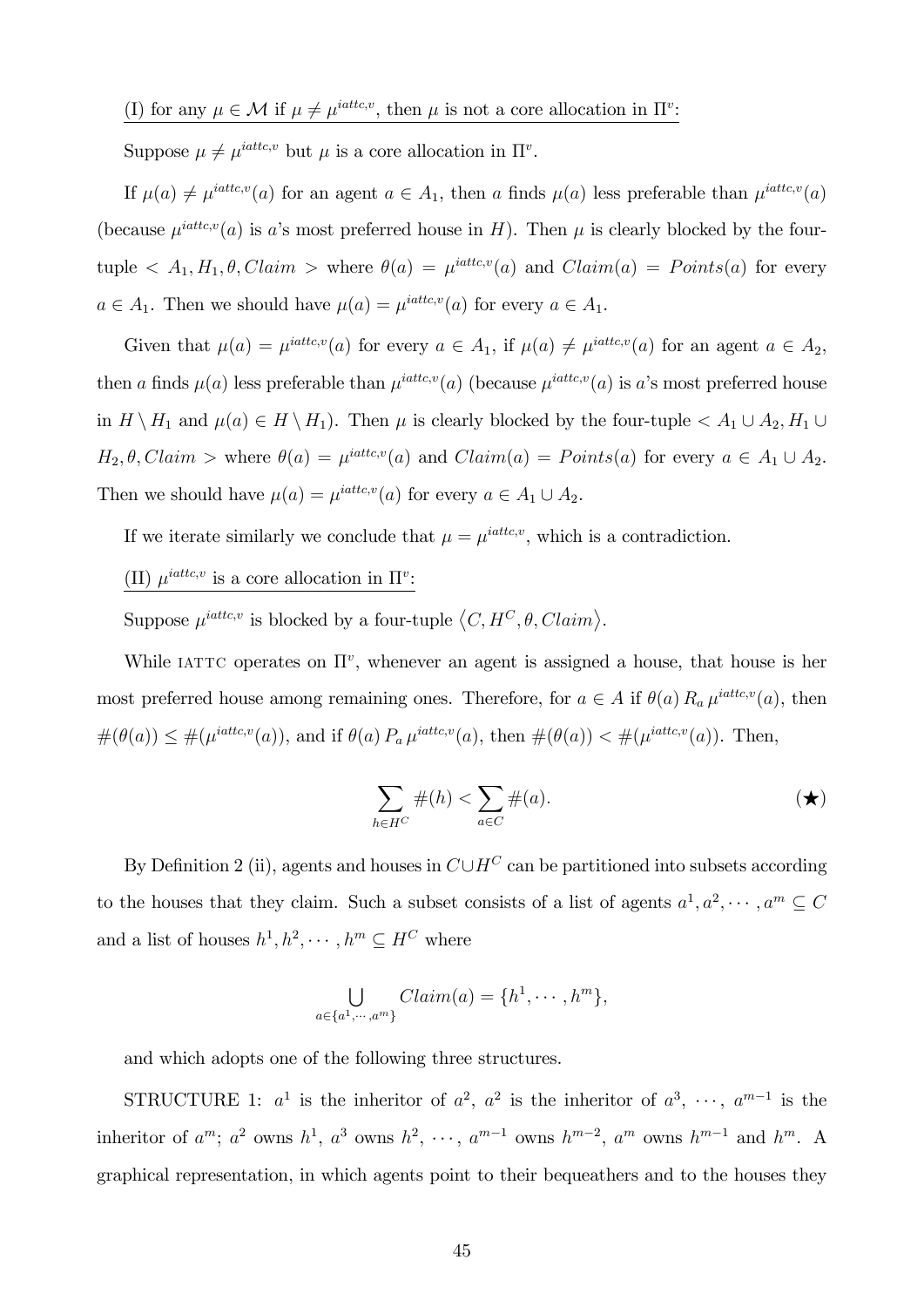own, is as follows:



While IATTC operates on  $\Pi^v$ , in the cycles that they join,  $a^m$  trades a house in  $\{h^{m-1}, h^m\}$ ,  $a^{m-1}$  trades a house in  $\{h^{m-2}, h^{m-1}, h^{m}\}, \cdots, a^2$  trades a house in  $\{h^1, \cdots, h^m\}$ . Then,

$$
\{Points(a^2), Points(a^3), \cdots, Points(a^m) \} \subset \{h^1, h^2, \cdots, h^m\},
$$
  
and let  $\tilde{h} = \{h^1, h^2, \cdots, h^m\} \setminus \{Points(a^2), Points(a^3), \cdots, Points(a^m)\}.$ 

Then  $a^1$  trades in the cycle that she joins either h or a house that she owns which is not in  $H^C$  (in which case  $a^1$  is an existing tenant who trades in that cycle her occupied house, which is not in  $H^C$ ). If the former holds, we get

$$
\bigcup_{a \in \{a^1, \dots, a^m\}} Points(a) = \{h^1, \dots, h^m\},\
$$

and so 
$$
\sum_{h \in \{h^1, \dots, h^m\}} \#(h) = \sum_{a \in \{a^1, \dots, a^m\}} \#(a).
$$

If the latter holds, then h joins a cycle after  $a^1$  joins a cycle, and hence  $\#(h) > \#(a^1)$ . Then, we get

$$
\sum_{h \in \{h^1, \dots, h^m\}} \#(h) > \sum_{a \in \{a^1, \dots, a^m\}} \#(a).
$$

In either case, for Structure 1, we get

$$
\sum_{h \in \{h^1, \dots, h^{m+1}\}} \#(h) \ge \sum_{a \in \{a^1, \dots, a^m\}} \#(a).
$$

STRUCTURE 2:  $a^1$  is the inheritor of  $a^2$ ,  $a^2$  is the inheritor of  $a^3$ ,  $\cdots$ ,  $a^{m-1}$  is the inheritor of  $a^m$ ;  $a^1$  owns  $h^1$ ,  $a^2$  owns  $h^2$ ,  $\dots$ ,  $a^{m-1}$  owns  $h^{m-1}$ , and  $a^m$  owns  $h^m$ . A graphical representation, in which agents point to their bequeathers and to the houses they own, is as